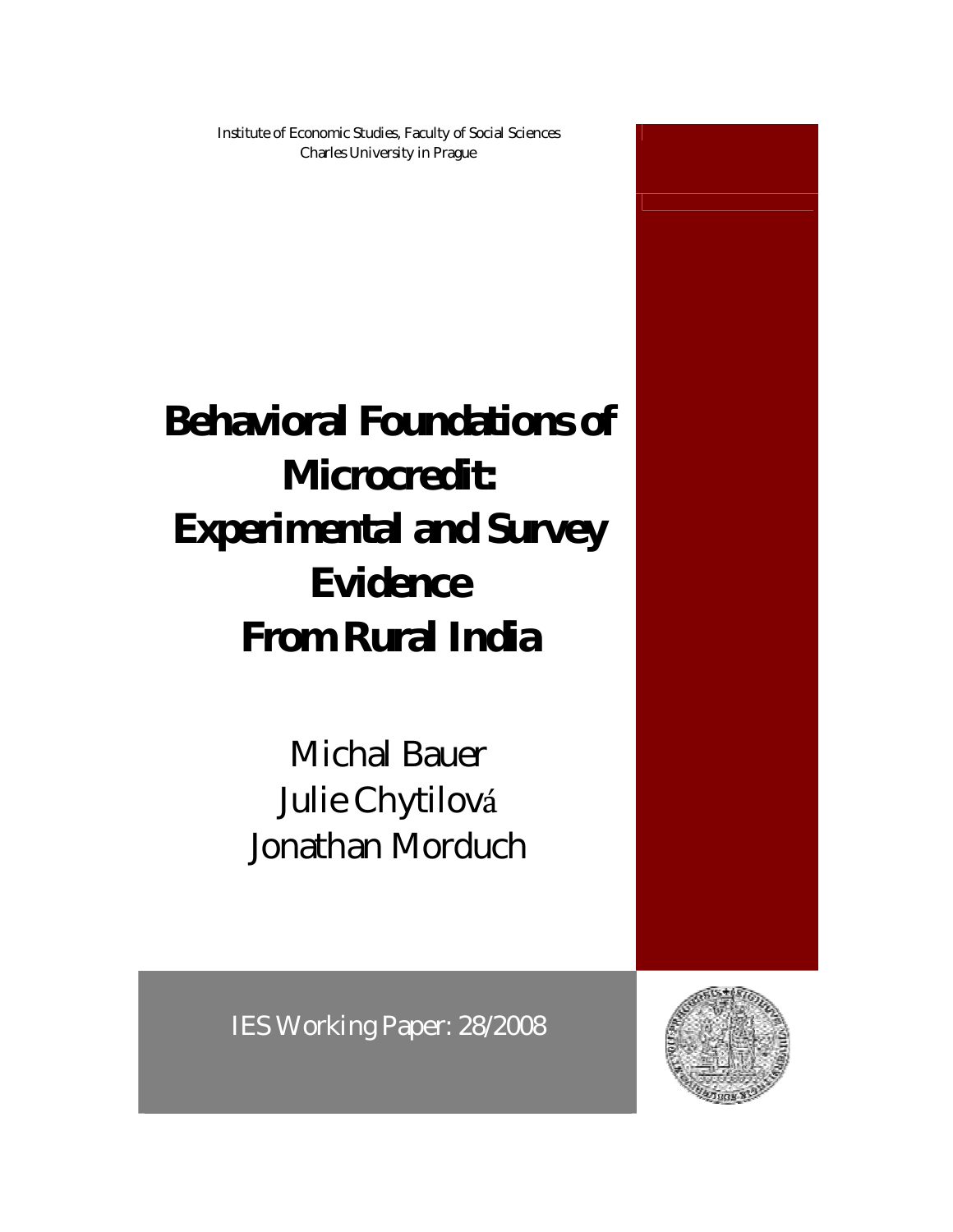Institute of Economic Studies, Faculty of Social Sciences, Charles University in Prague

[UK FSV – IES]

Opletalova 26 CZ-110 00, Prague E-mail : ies@fsv.cuni.cz http://ies.fsv.cuni.cz

Institut ekonomických studií Fakulta sociá lních věd Univerzita Karlova v Praze

> Opletalova 26 110 00 Praha 1

E-mail : ies@fsv.cuni.cz http://ies.fsv.cuni.cz

**Disclaimer**: The IES Working Papers is an online paper series for works by the faculty and students of the Institute of Economic Studies, Faculty of Social Sciences, Charles University in Prague, Czech Republic. The papers are peer reviewed, but they are *not* edited or formatted by the editors. The views expressed in documents served by this site do not reflect the views of the IES or any other Charles University Department. They are the sole property of the respective authors. Additional info at: *ies@fsv.cuni.cz* 

**Copyright Notice**: Although all documents published by the IES are provided without charge, they are licensed for personal, academic or educational use. All rights are reserved by the authors.

**Citations**: All references to documents served by this site must be appropriately cited.

**Bibliographic information**:

Bauer, M., Chytilová , J., Morduch, J. (2008). " Behavioral Foundations of Microcredit: Experimental and Survey Evidence From Rural India " IES Working Paper 28/2008. IES FSV. Charles University.

This paper can be downloaded at: http://ies.fsv.cuni.cz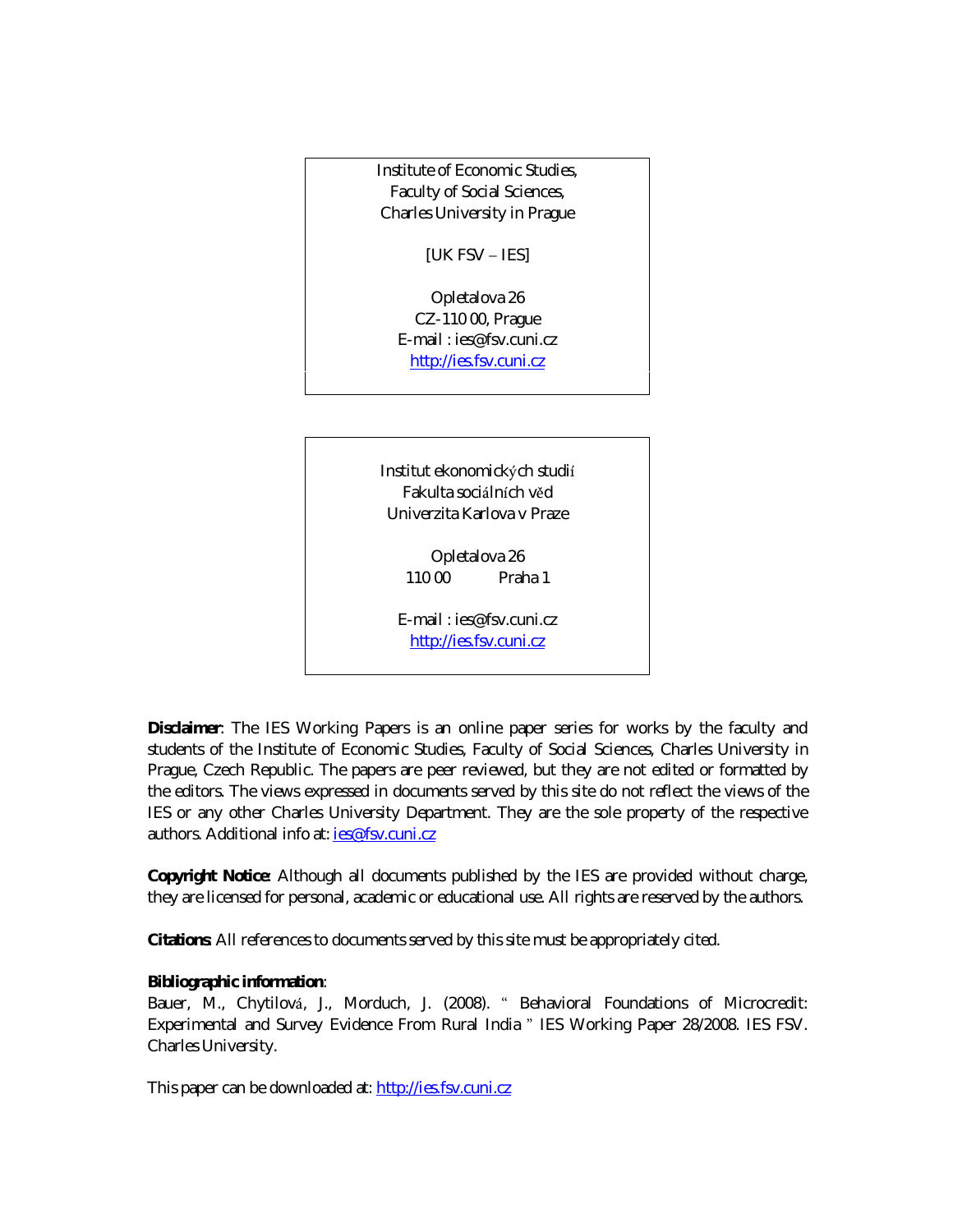# **Behavioral Foundations of Microcredit: Experimental and Survey Evidence From Rural India**

## Michal Bauer\* Julie Chytilová # Jonathan Morduch°

\* IES, Charles University Prague E-mail: bauerm@fsv.cuni.cz

# IES, Charles University Prague E-mail: chytilova@fsv.cuni.cz

° NYU E-mail: jonathan.morduch@nyu.edu

November 2008

#### **Abstract:**

This paper draws a link between self-control problems and the contractual mechanisms of microcredit. We use a series of "lab experiments in the field" which were designed to elicit measures of time discounting on a sample of 573 individuals in rural Karnataka, India. Evidence from the experiments were integrated with individual survey data on the economic and financial lives of villagers. One third of participants made choices consistent with hyperbolic preferences (more impatient now than in the future), and would be made better off if they could discipline their time inconsistent preferences. While hyperbolic preferences have been often associated with saving behavior, we describe links to borrowing as well. We find that "hyperbolic" women save a lower share of their savings at home and save less in total levels. Women with hyperbolic preferences are also more likely to borrow- and to do so through microcredit institutions specifically. The finding highlights the role of the fixed and frequent installment schedule ubiquitous in microcredit contracts. While microcredit contracts are celebrated for mitigating informational asymmetries, the evidence suggests that they also offer helpful structure for people with self-discipline problems who seek to accumulate capital but who lack suitable contractual saving devices.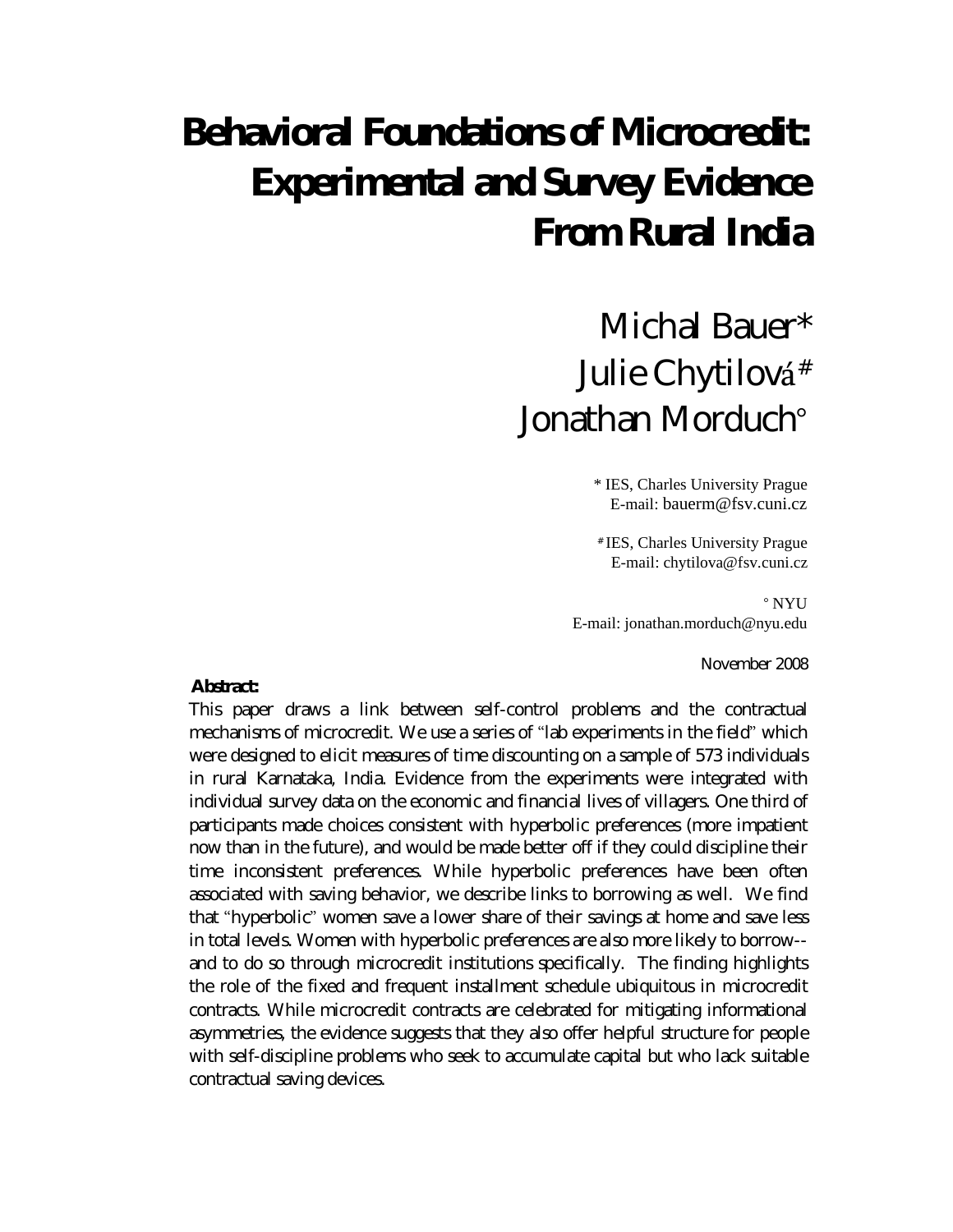**Keywords**: time preference, hyperbolic discounting, loan contracts, microfinance

**JEL:** C93, D91, O12

#### **Acknowledgements**

We thank BPKS and Caritas Prague for collaboration on the field work and J. Kabatová , D. Mascarenhas, S. Crasta and L. Perreira for excellent research assistance. We thank K.Basu, R. Filer, I. Gang, W. Greene, J. Hlaváček, D. Karlan, M. Mejstřík, D. Munich, A. Ortmann, D. Ray, A. Schotter and M. Skořepa for valuable comments in various stages of the project. We appreciate the financial support by a grant from the CERGE-EI Foundation under a program of the Global Development Network, the IES/Charles University research framework 2005-10 and the Fulbright Foundation. All opinions and errors are our own.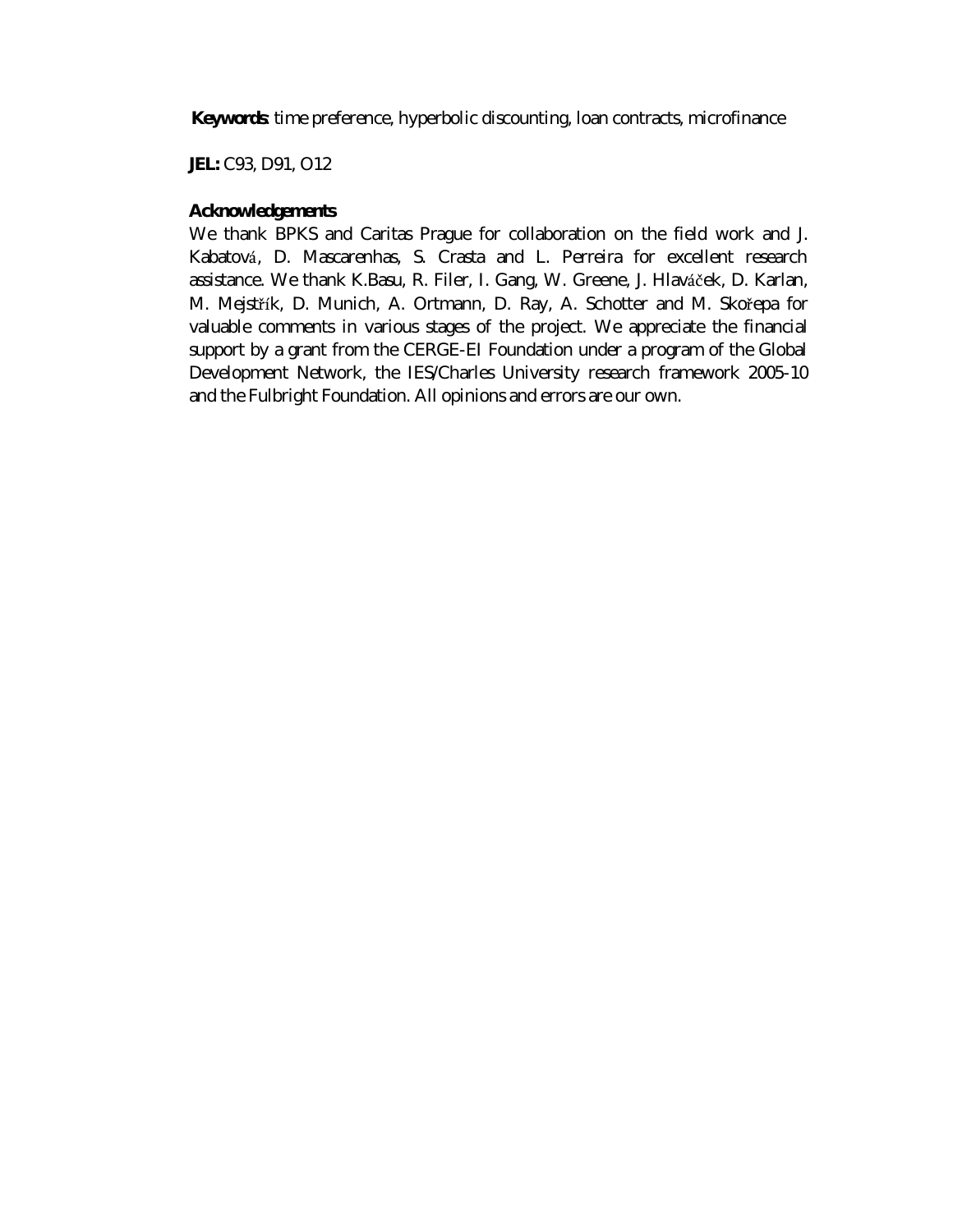#### **Introduction**

The Nobel Peace Prize in 2006 celebrated the potential of microcredit to transform the lives of small-scale entrepreneurs by providing access to small loans. Microcredit advocates argue that such access to credit will unleash the productive potential of poor households (Yunus 2002). Microcredit providers are drawn together by shared commitments to offer small-scale transactions, serve the under-served, and use innovative contracts to compensate for the fact that most customers lack collateralizable assets that can be used to secure loans (Armendáriz and Morduch, 2005).

The success of microcredit, though, poses a puzzle: if the untapped economic returns to borrowing are so high, why don't households save their way out of credit constraints? New work in behavioral economics helps to answer that question by focusing on psychological conflicts that undermine efforts to save. The focus has been on self-discipline problems that persist in the absence of savings devices that foster regular deposits and that limit withdrawals. One of the hidden challenges faced by the poor is posed by the lack of access to such mechanisms.

These behavioral insights suggest a new view of microcredit, and they point to an oftenoverlooked feature of contracts that, in principle, provides a mechanism that substitutes for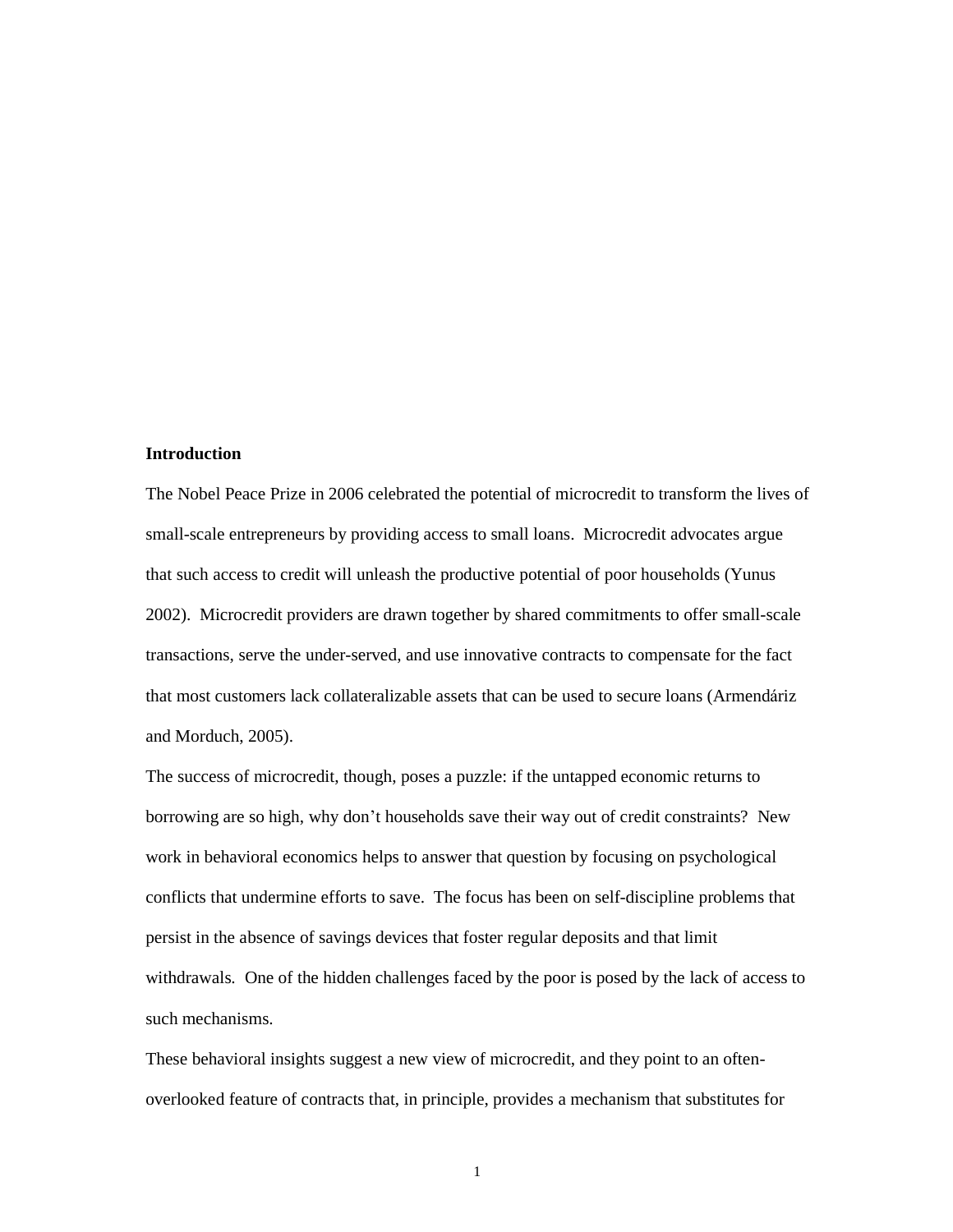missing savings devices. This is the near-universal requirement that loans be repaid in regular, frequent, fixed installments over time (Rutherford 2000, Armendáriz and Morduch 2000). An unusual feature of microcredit contracts is that borrowers must typically repay loans in weekly or monthly installments beginning at the very start of the loan, well before investments can be expected to bear fruit. Money to pay installments must, of necessity, come at least in part from other income earned by households, such as from wage work. The repayment process thus looks and feels much like the process of saving in regular increments from earned income. To draw the link, Rutherford (2000) describes traditional saving behavior as "saving up" and borrowing in this form as "saving down." In a textbook loan contract, by contrast, the principal and interest are paid in a single, large payment after profits are reaped. $<sup>1</sup>$ </sup>

In drawing the link between microcredit borrowing and saving, we focus on specific problems that emerge when, intellectually, people value future consumption but they nonetheless give in to the temptation to consume today. The internal tension is often depicted as a conflict between a patient "future self" and an impatient "present self" (Schelling 1984, Strotz 1955, Ainslie 1992), a tension captured parametrically by "hyperbolic" discount rates rather than standard linear discounting (Laibson 1997). Our findings relate hyperbolic preferences to microcredit borrowing.

We study villagers in India who are the target customers of microcredit providers. The microcredit banks in the villages are run on a "self-help group"model promoted by the Government of India and inspired by Grameen Bank of Bangladesh, the co-winner of the 2006 Nobel Peace Prize. We conducted a series of "lab experiments in the field" designed to elicit measures of discounting and risk aversion for a random sample of 573 villagers spread across eighteen villages in two regions of Karnataka, a coastal state in South India. (These are "artefactual field experiments" in the classification scheme of Harrison and List, 2004.)

<u>.</u>

<sup>&</sup>lt;sup>1</sup> See Armendáriz and Morduch (2005) on the logic of microcredit repayment schedules, and Field and Pande (2007) for a field experiment from urban India.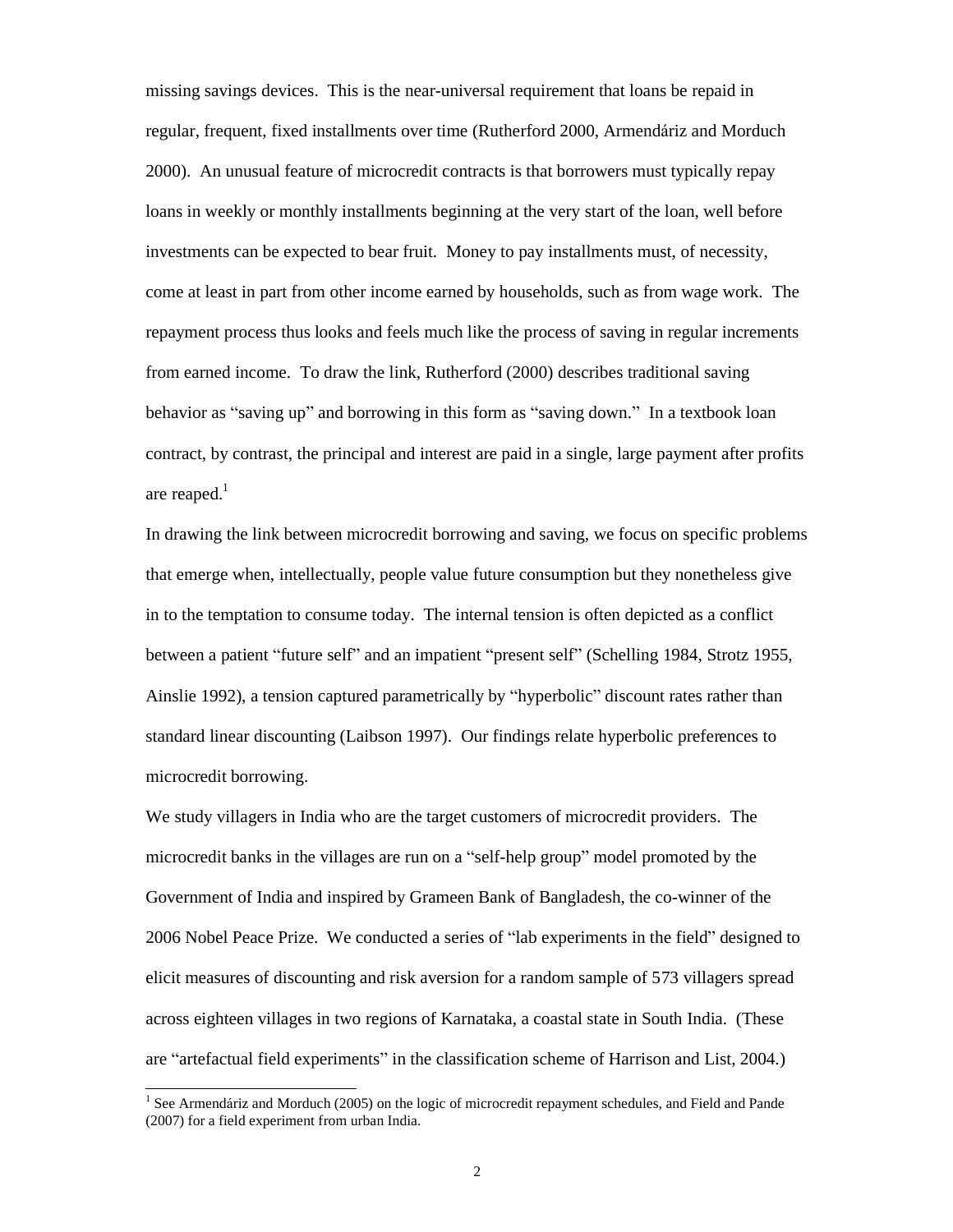The questions were not hypothetical: the experiments concerned choices over relatively large stakes, as large as a week's wage (as in Tanaka, et al 2006, and Binswanger 1980), and the structure of the questions allow us to infer intervals for discount rates and evidence of time inconsistency. We construct measures of hyperbolic discounting and relate the measures of time discounting and risk aversion to survey data on the economic and financial lives of the households, including participation in microcredit organizations.

The experiments identify roughly one third of the population as exhibiting choices consistent with hyperbolic discounting. Those in this group discount the future more heavily when asked a series of questions about the preference to consume now versus in three months, relative to the degree of discounting implicit in how they answer similar questions about consumption in twelve months versus fifteen months.

In our sample, women in the "hyperbolic" group tend to hold a smaller share of their overall savings at home, a finding consistent with a desire to avoid the everyday temptation of depleting cash on hand. Women in the hyperbolic group are also more likely than other women to join local microcredit organizations, and more likely to borrow from them (after controlling for their baseline degree of time discounting). While we find that women are generally interested in opportunities to borrow, women with hyperbolic preferences are especially likely to do so via microcredit. The results are robust to including a range of observable individual characteristics, evidence on seasonal income patterns, and measures of intra-family decision-making power.

The evidence is consistent with the notion that microcredit borrowing offers helpful structure for people with self-discipline problems who seek to accumulate capital but who lack convenient contractual saving devices. In a different world— one in which villagers weren't vulnerable to time-inconsistent behavior and/or had attractive contractual saving devices— the households might only save (or at least would borrow less). But in an imperfect world, the nature of microcredit contracts makes borrowing an alternative way to steadily transfer money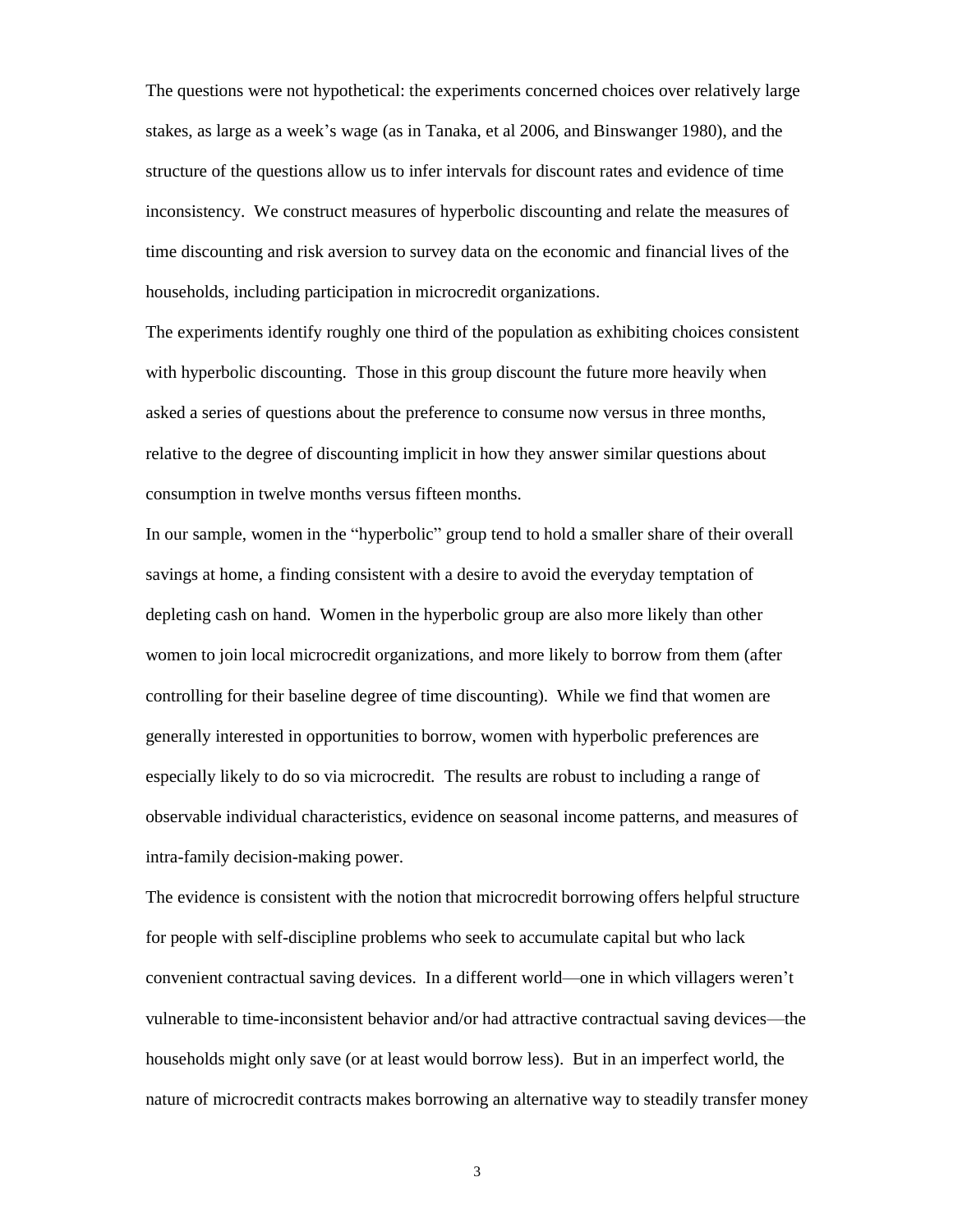to a bank and end up with a "usefully large sum" (Rutherford 2000). In this sense, borrowing and saving are drawn together as substitute mechanisms used toward similar ends.

The next section describes self-help groups. Section 3 describes the economics of selfcontrol. Section 4 describes the sample selection, experimental design for eliciting subjective discount rates, and the survey data. Section 5 presents the empirical results on determinants of patience and time inconsistencies. Section 6 discusses how the experimental choices correlate with observed financial behavior and describes alternative hypotheses. Section 7 concludes.

#### **2. Self-Help Groups and microcredit**

Self-help groups (SHGs) are the main source of microcredit in India. SHGs are the major providers of financial services in our sample, although moneylenders, banks, and postal savings schemes also operate in the communities. SHGs are based on groups formed endogenously in communities, sometimes facilitated by NGOs. The groups comprise 10-25 people, and groups gather regularly, typically every week, to pool their savings and lend from their accumulated pot to members at an interest rate designed to cover costs (Seibel 2005). SHG expansion has been driven by an initiative of the government's National Bank for Agriculture and Rural Development (NABARD) to encourage linkages between nongovernmental organizations and commercial banks. The SHGs are permitted as informal entities to obtain bank loans and the whole group is responsible for the loan repayment. By March 2007, 2.92 million SHGs were providing services to 41 million members (NABARD 2007).

SHGs predominantly attract women, although no bias is built into the program design. In our sample, 76 percent of group members are women. The participation rate within our sample is 46 percent and this number is very similar in both regions we study. No village has fewer than 20 percent of individuals participating in an SHG.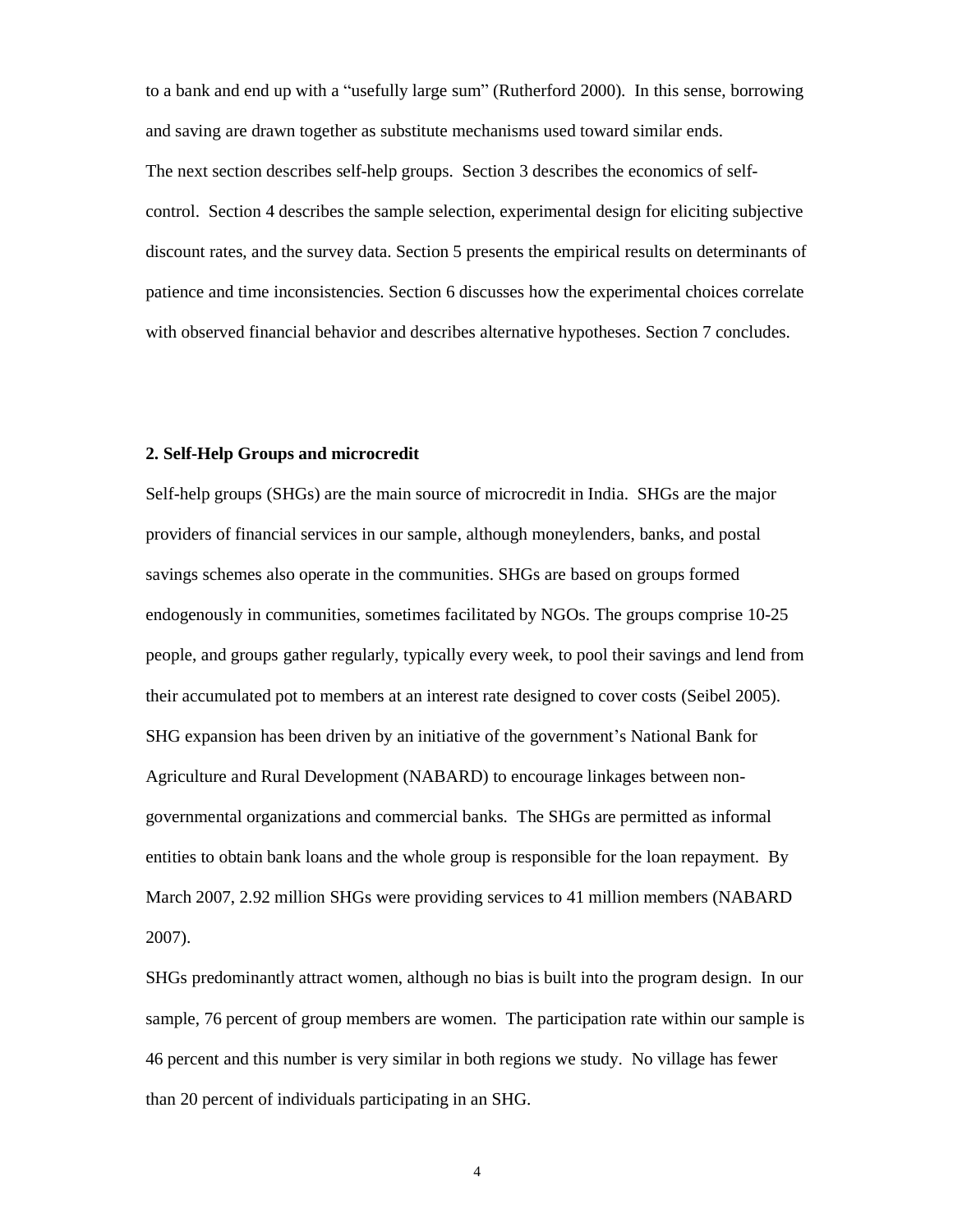All SHG members must deposit regularly into compulsory savings accounts (deposits average Rs. 40 per month<sup>2</sup>). These accounts have tight withdrawal restrictions: savings may only be withdrawn when a member leaves a group or if there are exceptional circumstances. This kind of forced saving aids the SHG by creating collateral that can be tapped in times of trouble, but it is of limited immediate value as savings for customers.

Two thirds of SHG participants have a loan, with an average size of Rs. 6,708 (about \$170). The interest rate charged by banks to SHGs is about 20 percent annually; the interest rate for individual loans is at the discretion of SHGs and varies. A recent survey of SHGs shows that 83 percent of loans were used for production or other purposes— notably agricultural production, animal husbandry, and microenterprise--rather than consumption (Consultative Group to Assist the Poor 2007).

#### **3. Self-Control and Financial Behavior**

The degree of time discounting is essential in making saving and investment decisions. The behavioral economics literature has pushed further, based on experimental evidence that discount rates often vary with the time frame (Frederick et al. 2002). In particular, people are often more impatient for current trade-offs than for future tradeoffs (Strotz 1955, Ainslie 1992). This is captured parametrically by hyperbolic (or "quasi-hyperbolic") time discount functions (Laibson 1997). Hyperbolic preferences create a tension between future plans and current actions. If individuals are "sophisticated" enough to realize it, they may demand a commitment to "tie their hands" now. If they are "naïve" and do not address their inconsistencies, individuals may later regret their decisions (O'Donoghue and Rabin 1999). For sophisticated people with hyperbolic preferences, for example, savings rates should rise when given the choice to opt into savings devices that incorporate commitments to save regularly and that limit withdrawals. The cardinal feature of the devices is to keep present

 $2^{2}$  At the time of our study the exchange rate was 40.6 Indian rupees per US dollar.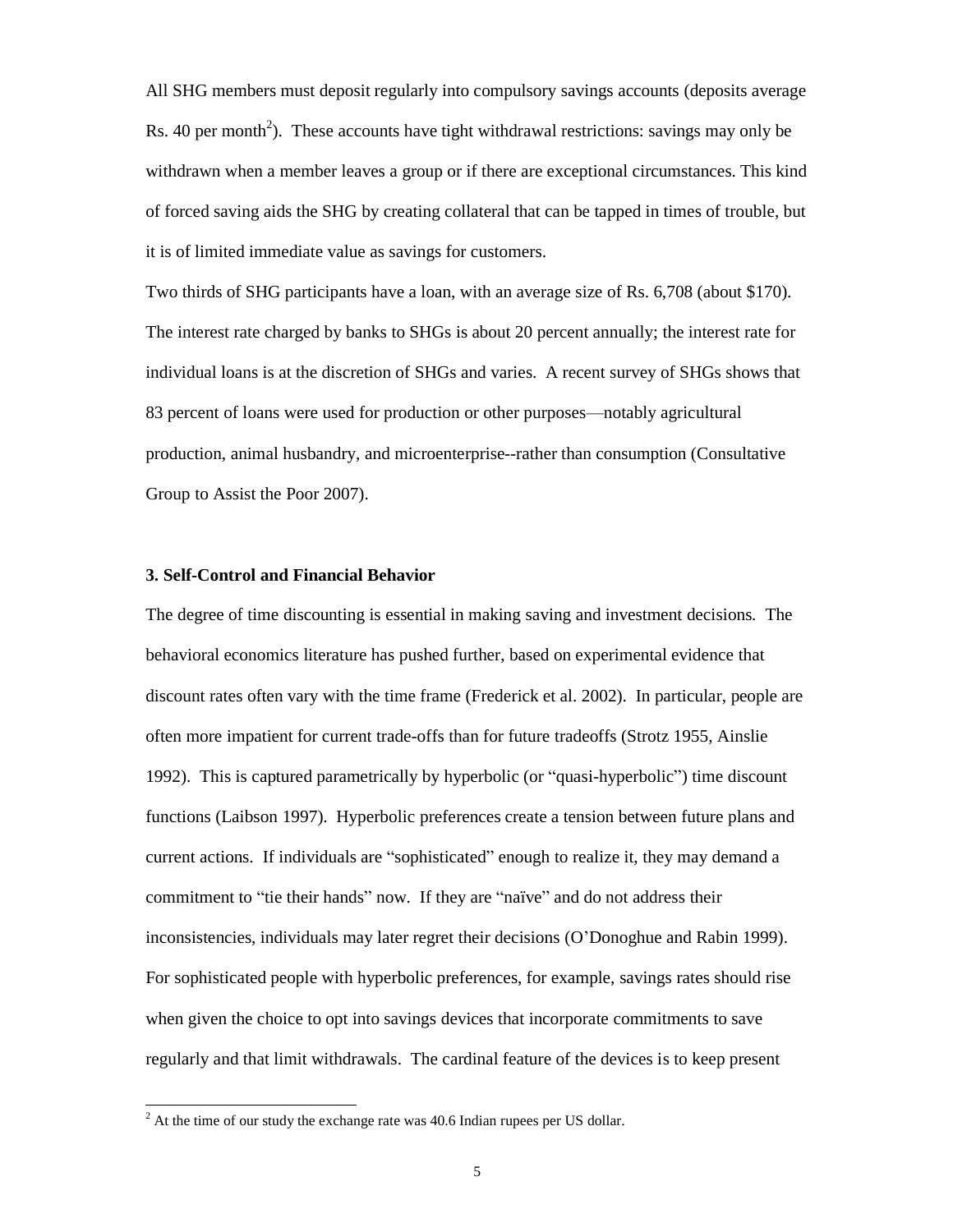temptations at bay by contracting to deposit money in fixed increments at pre-specified times. These kinds of devices take many forms. In richer countries, the most common is directdeposited pension accounts; in poorer communities, a range of informal devices share this feature, including community-run savings clubs and rotating savings and credit associations (Rutherford 2000).

Hyperbolic preferences have been invoked to explain a growing range of economic puzzles in poor countries. Duflo, Kremer and Robinson (2005) observe patterns consistent with sophisticated hyperbolic preferences in their field experiments on fertilizer adoption, Mullainathan (2005) argues that time inconsistent preferences help explain erratic school attendance. Gugerty (2007) similarly interprets the widespread use of informal rotating savings and credit associations (ROSCAs) as a commitment device to overcome time inconsistencies faced by savers. She observes that participants value public pressure to make regular saving deposits; as some ROSCA participants put it, "you can't save alone."In keeping with this, Armendáriz and Morduch (2005) highlight difficulties saving at home, and they invoke savings difficulties as a rationale for why popular informal savings and borrowing institutions such as ROSCAs do not fall apart. By keeping money at a distance or by imposing rigidity to its access, spending may be much less tempting in the presence of immediate pressures (Mullainathan 2005). Basu (2007) uses hyperbolic preferences as the basis of a theoretical treatment that explains why individuals simultaneously save and borrow, a pattern commonly observed by microcredit practitioners. He argues that the existence of sanctions in the case of loan default provides incentives for discipline that make paying back a loan easier for individuals with hyperbolic preferences than regularly building up savings accounts. Self-control problems, although present around the world, may matter more in poor countries where immediate pressures are greater and mechanisms to help with self-control problems are more limited.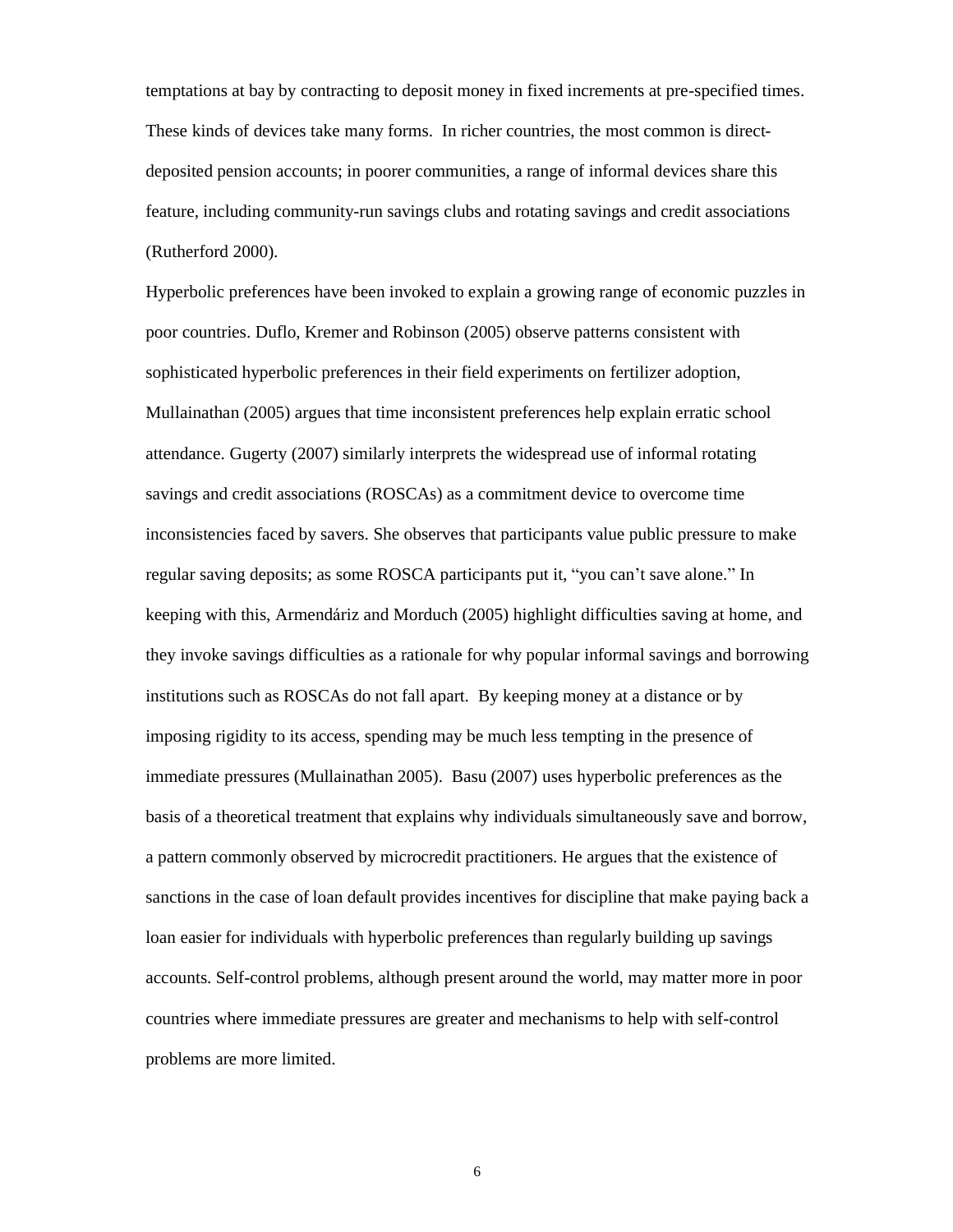Ashraf et al. (2006) illustrate the link between time preference inconsistency and savings rigidity. They offered savers of a rural bank in the Philippines the opportunity to save using a new product that differed from the existing ones only by restricting access of savers to their deposits until either given maturity or given amount was achieved. They find that 28 percent of those being offered the commitment product accepted it. Women who demanded the "commitment" product were more likely to have hyperbolic time preferences—and access to such accounts notably increased their short-term saving.

We turn here to the link between hyperbolic preferences and borrowing decisions. As noted, savings with commitment and paying credit in installments are very similar in terms of the pressure to follow an intended course of action by taking regular steps. For example, Strotz (1955) and more recently Laibson (1997) highlight this similarity. Borrowing, though, is a roundabout way to save, and it is costly. While most people expect to earn interest on saving deposits, evidence shows that people are willing to pay to save when options are limited. The saving device tested in the Philippines, for example, was valued by the women although costly to them in that the accounts offer no extra compensation for the associated illiquidity. Similarly, in Ghana, local deposit collectors are a common part of the informal financial sector, charging customers a substantial fee for a simple, secure, disciplined ways to save. One calculation shows that in South India, a similar form of deposit collector who takes savings from their customers each day, returning the accumulation after 220 days, charges depositors a fee equivalent to 30 percent of deposits on an annualized basis.<sup>3</sup> In parallel with such devices, microcredit borrowing can be an effective next-best accumulation device. An alternative reason why the poor may demand commitments like these stem from household conflicts. In this case individuals do not seek to discipline their own preferences, but try instead to "discipline" the preferences of other household members (often spouses). Anderson and Baland (2002) show that the need to protect savings from their husbands

 $3$  See Rutherford (2000) and the discussion in Armendáriz and Morduch (2005).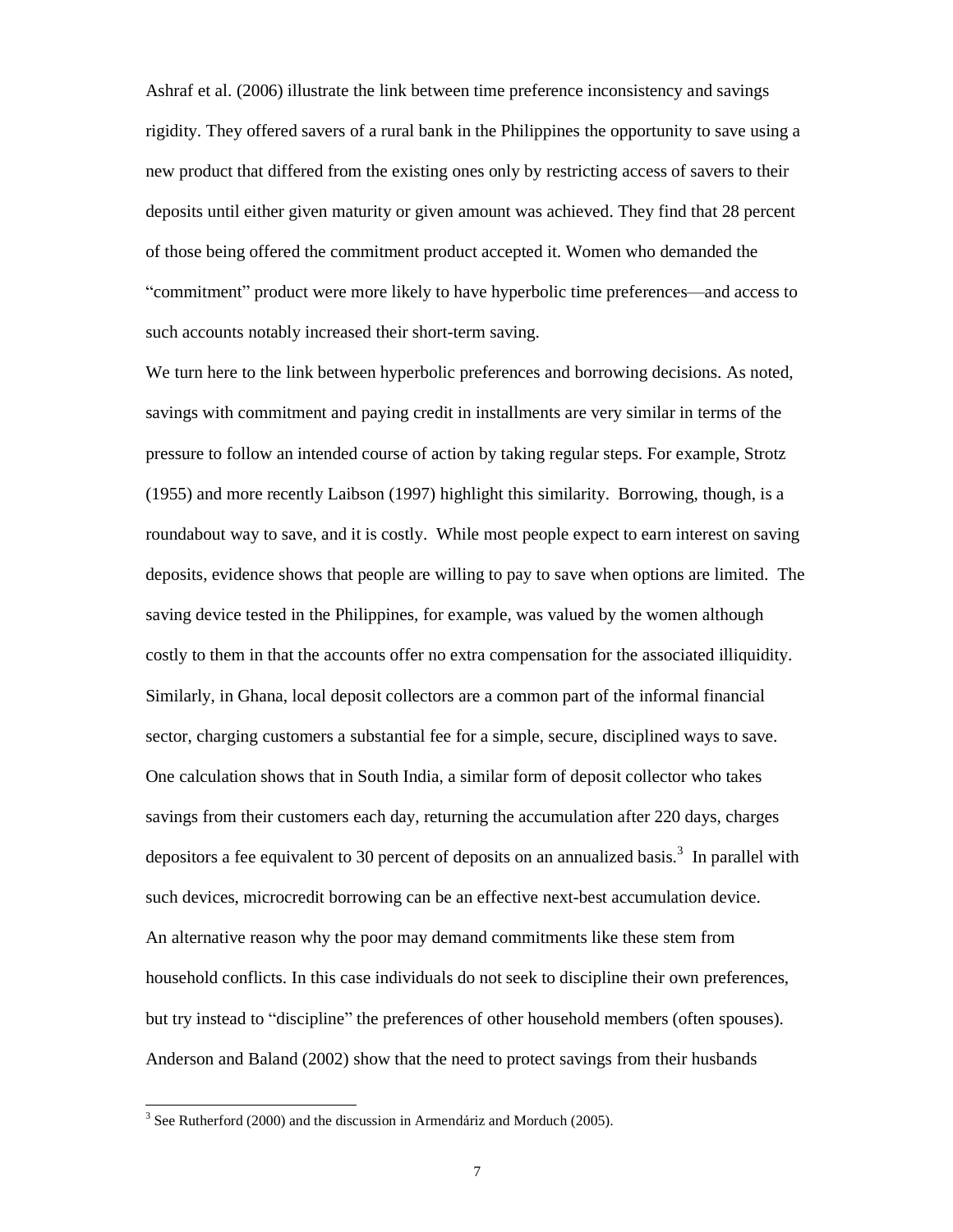triggers women's participation in ROSCAs in a Kenyan slum. They find a notable "inverted-U" shaped pattern in their data: women who have little autonomy from their husbands are unlikely to join ROSCAs, as are women with great autonomy (since they do not need the protections that ROSCAs afford). Women in a middle range, though, are particularly likely to be ROSCA participants. In the work below, we find that the effect of hyperbolic preferences is robust to including measures of individual autonomy and power within households.

#### **4. Experimental and survey design**

Although much has been written about time discounting, experimental evidence is largely limited to laboratory environments in developed countries. A significant contribution is Harrison et al. (2002) and Andersen et al. (2008) who estimate the subjective discount rate among a representative sample of the Danish population. Several innovative studies, typically in low-income countries, employ experimental tasks to predict behavior outside of labs to study motivations behind behavioral choices. 4 In our study we are primarily interested in whether people with time inconsistent preferences behave differently from those having consistent preferences.

#### *Sample selection*

1

The survey design generated a varied sample of the rural population of Karnataka. Data were collected in June 2007 in cooperation with BPKS, an Indian NGO in Honavar and Haliyal taluks (a taluk is an administrative unit akin to a county, part of a larger district within a state). Honavar is a coastal region and, of the two, is more developed in terms of infrastructure, market access and access to education and financial facilities. Figure 1

 $4$  For example, Binswanger (1980) and Liu (2008) elicit individual attitudes to risk and observe correlations with agricultural behavior. Karlan (2005) uses the results of trust games to predict default among clients of FINCA. Tanaka et al (2007) take an approach similar to ours. Thomas and Hamoudi (2006) measure discounting, risk aversion, and altruism to study motivations behind inter-generational exchanges.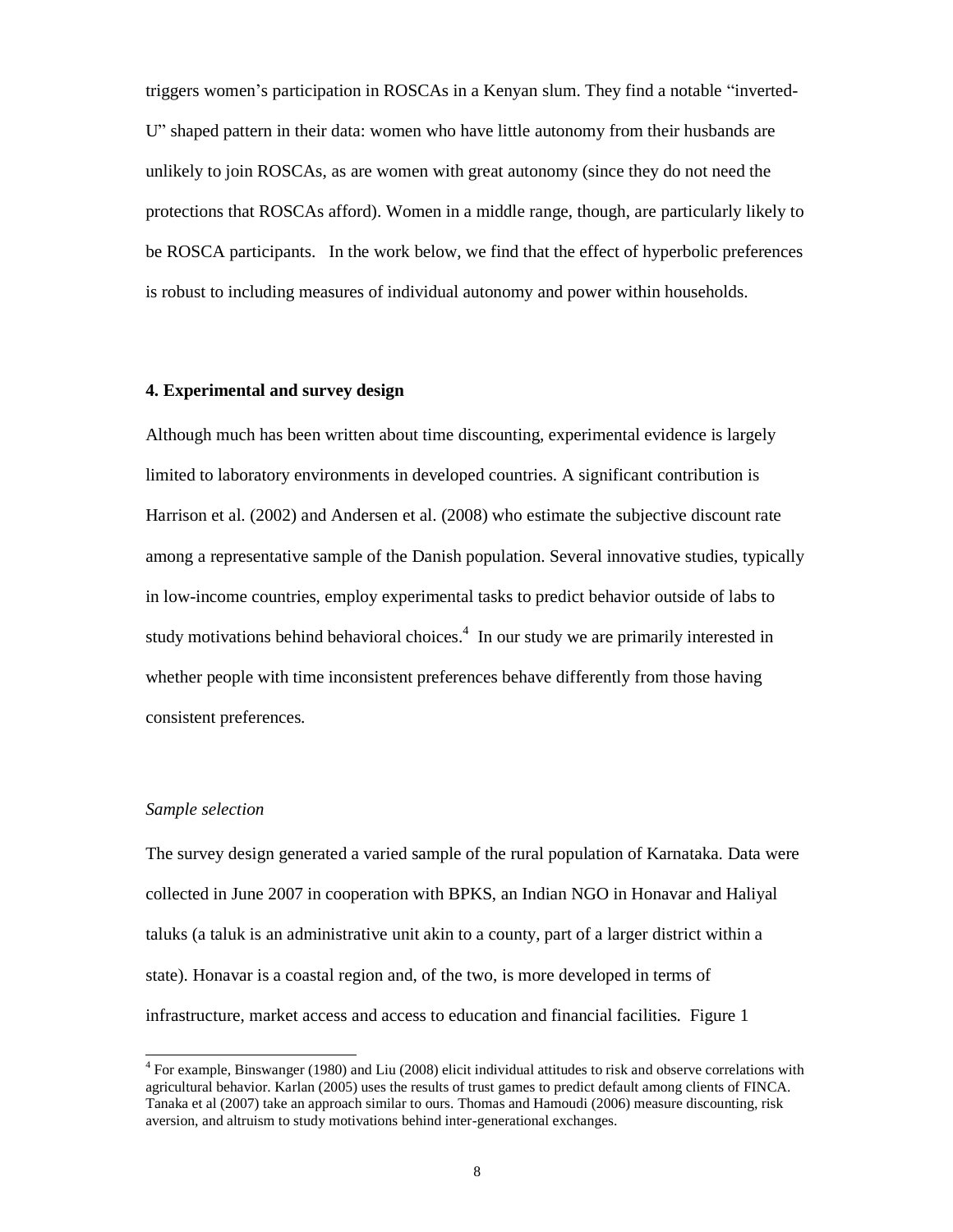provides a map and Table 1 compares the two taluks on a range of variables. Nine villages were selected from each taluk, and 35 people were selected in each village using a random walk method.<sup>5</sup> Those identified were invited to participate in the study, and 90 percent did. The total number of participants was 573, with no fewer than 25 participants per village. We used village meeting halls, typically schools, as field labs. The very high response rate stemmed in part from the support of village heads. Self-selection concerns are limited by the high take-up rates.

Table 2 compares the sample characteristics with Karnataka averages from 2001, restricted to the population older than 15 years. The average age and education levels are not statistically different, but we have a slightly lower proportion of illiterate respondents in our sample (40 percent compared with 43 percent in the entire state). This may reflect increases in enrollment ratios in 1980s and 1990s. Age of marriage is typically higher in urban areas that are included in the Karnataka average, while our respondents are villagers and therefore more likely to be married. Although the selection strategy was not intended to generate a representative sample of rural population of Karnataka, the sample captures its variety.

#### *Measuring discount rates and risk aversion*

1

We used a simple protocol to elicit discount rates, drawing on practices common in developed and developing countries (e.g. Harrison et al. 2002; Tanaka et al. 2006).<sup>6</sup> Respondents were asked to choose between receiving smaller amount earlier in time or larger amounts with three months delay. We start with: "Do you prefer Rs. 250 tomorrow or Rs. 265 three months later?"

<sup>&</sup>lt;sup>5</sup> The villages were randomly selected based on the 2001 Indian Census database; however, in three villages in each taluk the BPKS did not have a good access and knowledge of a village head. These were replaced with other villages that were similar in size, distance to town and educational facilities to the ones originally selected.  $<sup>6</sup>$  In their surveying article Cardenas and Carpenter (2005) classify this methodology as the "choice task</sup> method."For a discussion on relative advantages of using "choices task method" vs. alternative "matching-task method" see Frederick et al. (2002). Our decision was largely made on the basis of simplicity given the low education levels in the area.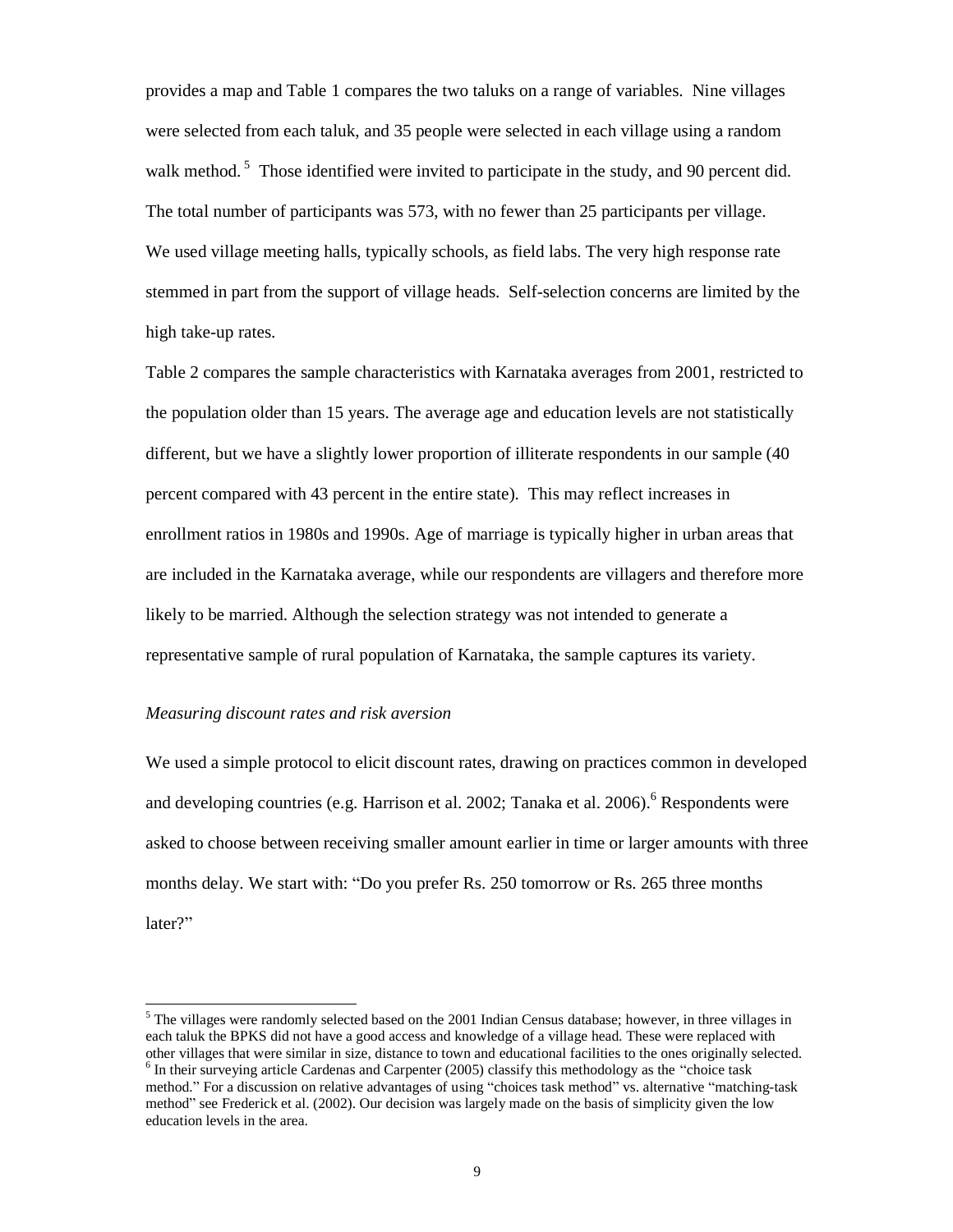We posed five such questions to each individual, with each question increasing the future amount up to Rs. 375 while keeping the earlier amount constant. We thus made the choice to delay increasingly more attractive in each subsequent binary choice (Table 3, Panel A gives the choices). The point at which an individual switches from choosing the earlier reward to the future reward gives an interval of her discount rate. In the analysis we use the arithmetic means of these intervals to approximate individual discount rates (for specific values see Table 5). Five percent of respondents switched more than once, and nothing could be inferred about their discount rate. Such choices are uncorrelated with observable characteristics and the respondents were excluded from the analysis, reducing our sample to 544.

The same set of binary choices was also offered at a future time frame (as in Ashraf, et al. 2006). Here, we started with: "Do you prefer to receive Rs. 250 in one year's time or Rs. 265 in one year and three months?"(See Table 3, Panel B.) We denote the discount rate calculated from the current tradeoffs as the "current discount rate," and that calculated from the future tradeoffs as the "future discount rate." Inconsistencies provide evidence of hyperbolic preferences, as discussed in the next section.

Several design features in the elicitation methodology allow us to identify time preference reversals (differences between current and future discount rates) with greater confidence. First, we shifted the time frame by exactly one year to reduce the effects of seasonality of agricultural incomes and season-specific expenditures (e.g., annual celebrations).

Second, we introduced a short delay in the current income option in the earlier time frame. This "front end delay" method should control for potential confounds due to lower credibility and higher transaction costs associated with future payments (it is used, for example, by Harrison et al. 2002; Pender 1996). If participants lack confidence that they will receive a reward in the future, they may prefer a current reward irrespective of their actual discount rate. Therefore no payments were made on the day of the experimental session. Instead,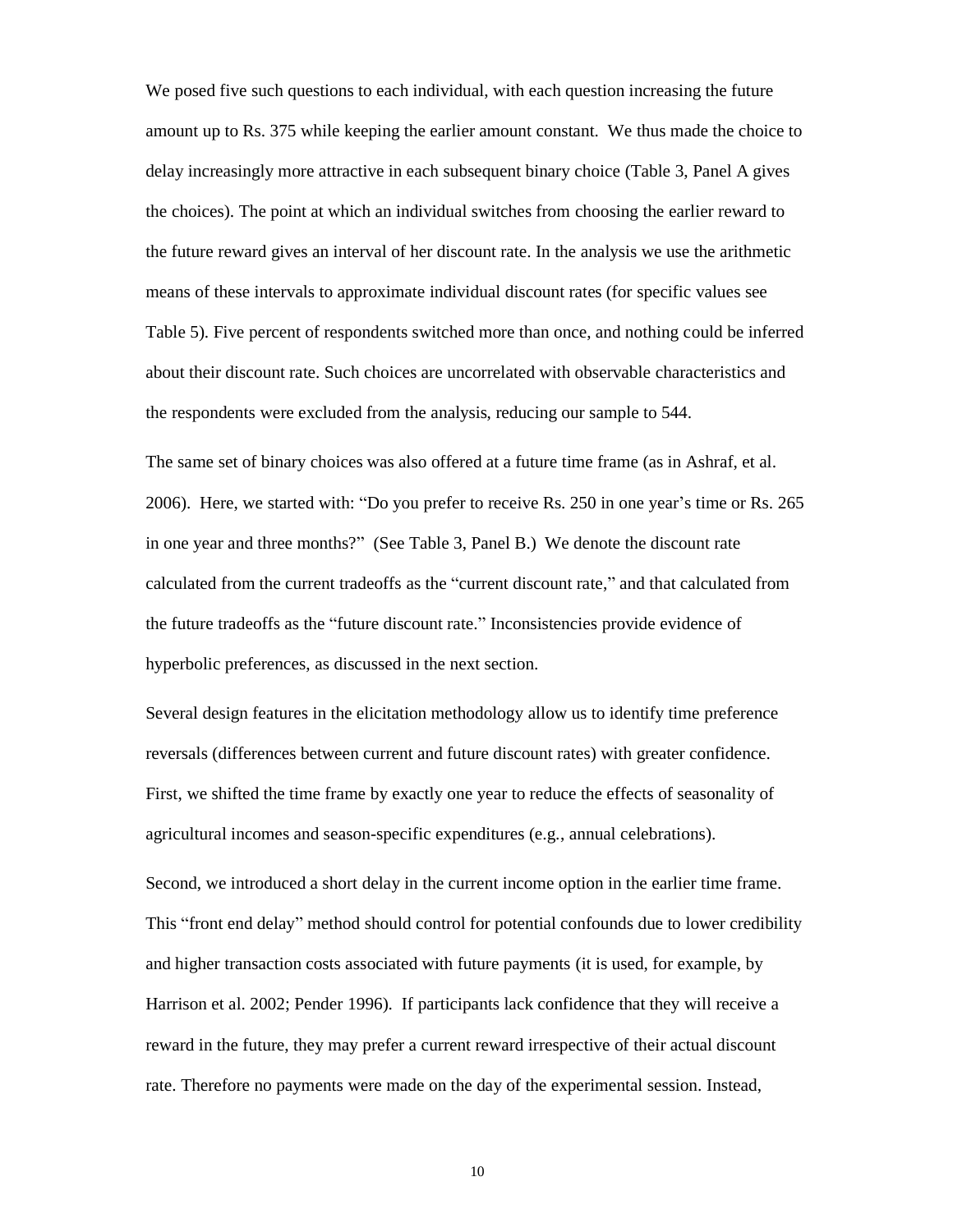participants were making choices between Rs. 250 delivered the next day and a higher amount delivered after three months. The approach also reduces transaction costs differentials between the options; since all payments are in the future, participants should assign the same subjective transaction costs to both options.

Third, the set of binary choices in the future time period (with a one year delay) were asked immediately after the set of choices offered in the earlier time frame. This sequencing should lead to a conservative estimate of the likelihood of time preference reversals since it biases toward consistency.

Individual attitudes to risk were also elicited in order to control for the curvature of utility function. We have used a near replication of the simple protocol designed by Binswanger (1980) in his study of villagers in South India and later used by Barr (2003) in Zimbabwe. Each participant was asked to select one out of six different gambles. Every gamble yielded either a high or a low payoff with a probability 0.5. In each subsequent gamble the expected value increased jointly with the variance. The sizes of the prize were set at the level of time discounting choices. The expected value of the least risky gamble was set at Rs. 250, and the higher payoff in the most risky gamble was Rs. 1000. The prizes for all the gambles are in Table  $4<sup>7</sup>$ 

Much care has been devoted to ensuring a correct understanding of experimental choices given the high proportion of illiterate respondents. Ten trained research assistants were on hand to help illiterate respondents. Before the experimental choices were made, the experimenter informed the participants that at the end of the session each of them would have

<sup>&</sup>lt;sup>7</sup> We used two sets of prizes to elicit risk aversion. The relative proportions in the gambles were exactly the same, but amounts for the second set of gambles were lower, with the expected value of Rs. 30 for the least risky gamble and with the maximum payoff of Rs. 120 for the most risky gamble. In the analysis we control for risk aversion inferred from gambles with higher amounts, which were set on a level comparable to time discounting choices.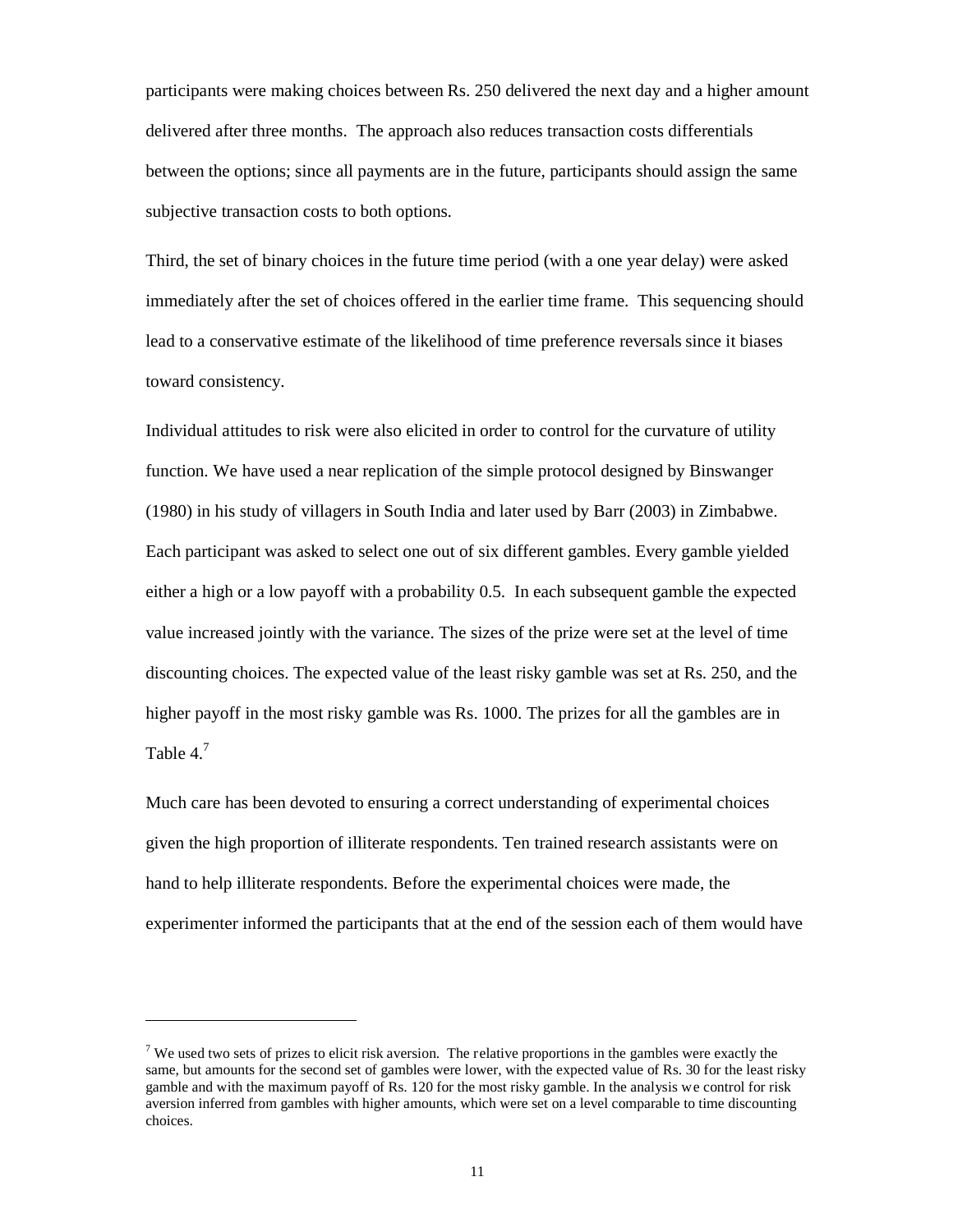a 20 percent chance of being paid according to one of their choices.<sup>8</sup> He then explained the principle of future payments and simulated the randomization procedure - tossing numbered ping-pong balls from a bag – which would determine whether and according to which choice a participant would be paid.<sup>9</sup>

At the end of a session, randomly selected respondents were rewarded. Payments relating to risk aversion questions were disbursed immediately. For time discounting questions, winning participants received a cash certificate signed by the chief of the NGO, a local leader and a social worker familiar in the community. The prizes were deposited by the NGO and the social worker was responsible to deliver the amount specified in the cash certificate at the given date. $10$ 

#### *Survey data*

1

Table 5 describes definitions of variables used in the analysis. A wide range of information on individual characteristics was collected such as age, education, family background (marital status, household head, and woman's position in the household), economic conditions and financial behavior. We constructed an index approximating wealth using principal components analysis based on information about items at home, characteristics of the house and land possession. A set of questions on decision-making power and on attitudes about wife beating was used to approximate women's position within households (Jensen and Oster 2007). Again we used principle components to construct an index. Data on individual savings in a bank, a post office, at home and participation in SHGs together with information on borrowing indicate individual financial behavior.

<sup>&</sup>lt;sup>8</sup> A similar incentive technique was used, for example, by Botelho et al. (2006) in a lab experiment conducted among students in Timor-Leste.

 $9 \text{ In } 12 \text{ villages, the experimenter was the director of the cooperating NGO, in six remaining villages the main.}$ instructor was the associate director who was also present at previous meetings as a research assistant. The results reported below do not change substantively after controlling for experimenter effect (not reported).

<sup>&</sup>lt;sup>10</sup> In addition, everyone was given a participation fee amounting Rs. 60 to compensate for opportunity costs (daily income). One session lasted on average four hours and these payments were made upon completion of the entire session.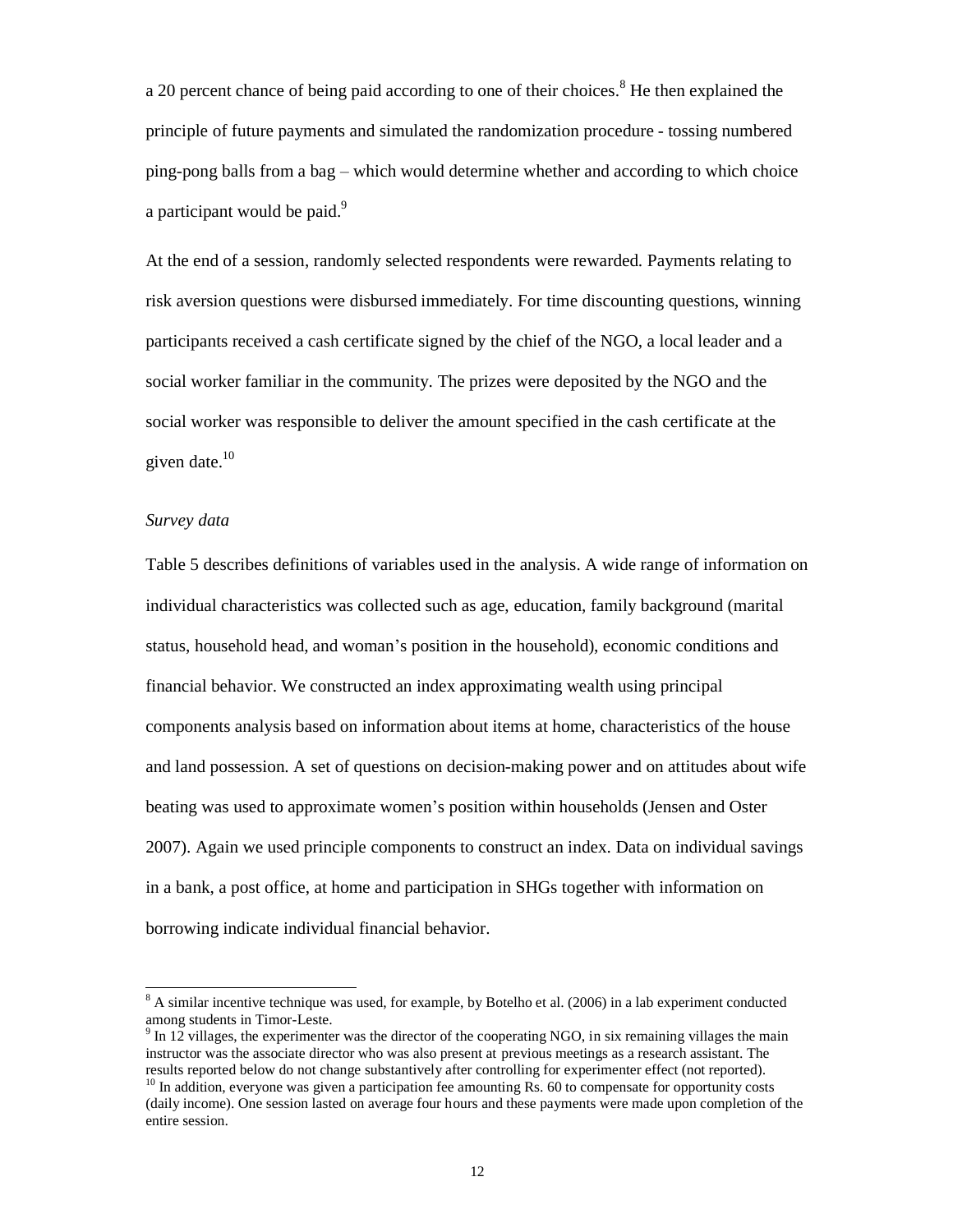#### **5. Determinants of time discounting**

We focus on four characteristics resulting from the experiments: current patience (based on Table 3, Panel A), future patience (based on Table 3, Panel B), present-biased time inconsistency (hyperbolic discounting) and future-biased time inconsistency ("patient now, impatient in the future"). In this section we examine how observable characteristics (gender, age, education, wealth, income fluctuations, family status) predict these traits. In Table 6 we compare means for different subgroups. In the regression analysis we use OLS for discount rates and probits for time preference reversals. Observations are clustered at the village  $level<sup>11</sup>$ 

#### *Determinants of discount rates*

1

We observe two clear relationships with respect to levels of patience as approximated by the level of discount rates. First, women make more patient choices than men.<sup>12</sup> Table 6 shows that the current three-months discount rate is 27.0 percent for men but only 21.8 percent for women. For the future discount rate the averages are 22.6 percent and 15.9 percent respectively. For both discount rates the differences are significant at the 1 percent level. The results accord with evidence on behavior from developing countries showing that income in the hands of women is more likely to be used for future-oriented activities like education and health expenditures (Thomas 1990; Quisumbing and Maluccio 2003) rather than current consumption. Similarly, the positive experience of microfinance institutions with women is often attributed to women's greater patience (Yunus, 2002). Thomas and Hamoudi (2006)

 $11$  Using an ordered probit instead of OLS yields comparable results. The results also do not change substantively after controlling for village fixed effects (not reported).

<sup>&</sup>lt;sup>12</sup> During the experimental meetings the participants were given a lunch. We noticed that most women did not eat the meal, but waited until the end of the session and brought it home to share with their children. Men ate the lunch immediately.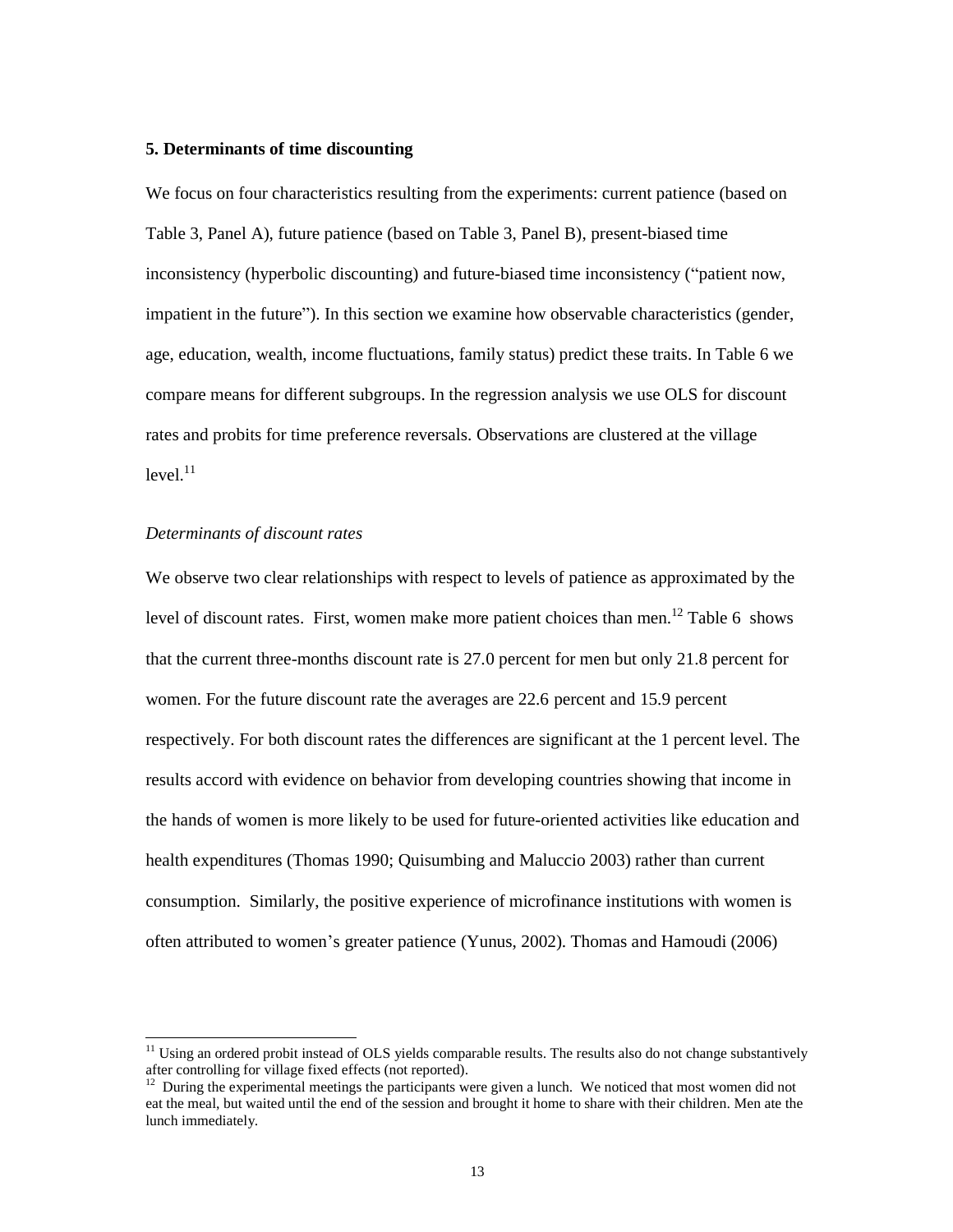also find greater patience in women relative to men in a recent experimental study in rural Mexico.

Second, as in Kirby et al. (2002) and Bauer and Chytilová (2007), we find that more educated individuals are more patient, an effect that is particularly strong for men (Table 6). The mean of the current discount rate for men with above median education is 19.7 percent, while for below median education it is 33.8 percent. For women, the effect is only marginally significant, possibly due to the substantially lower variance in education of women (45 percent of women are illiterate in the sample).

In the first three columns of Table 7, the dependent variable is the current discount rate, and it is the future discount rate in the next three columns. The regression specifications yield similar conclusions as the table of means. Each additional year of schooling is associated with a decrease in the current discount rate of 1.3 percentage points and a decrease in the future rate of 1.5 percentage points. These are only associations, of course, since the relationship is in part endogenous: education can reduce income constraints or enhance planning skills and, all else the same, patient individuals are more likely to invest in education.

#### *Determinants of time-inconsistent preferences*

We interpret the choices as "hyperbolic" if the inferred current discount rate is higher than the future discount rate: an individual with hyperbolic preferences is more impatient now than in the future. We further distinguish between individuals with weakly hyperbolic preferences and strongly hyperbolic preferences. Weakly hyperbolic preferences reflect a difference between current and future discount rates that is relatively small, resulting from choosing the future reward only one binary choice earlier in future time frame (Table 3, Panel B) compared to earlier time frame (Panel A). If the difference is larger, a person is regarded as having strongly hyperbolic preferences.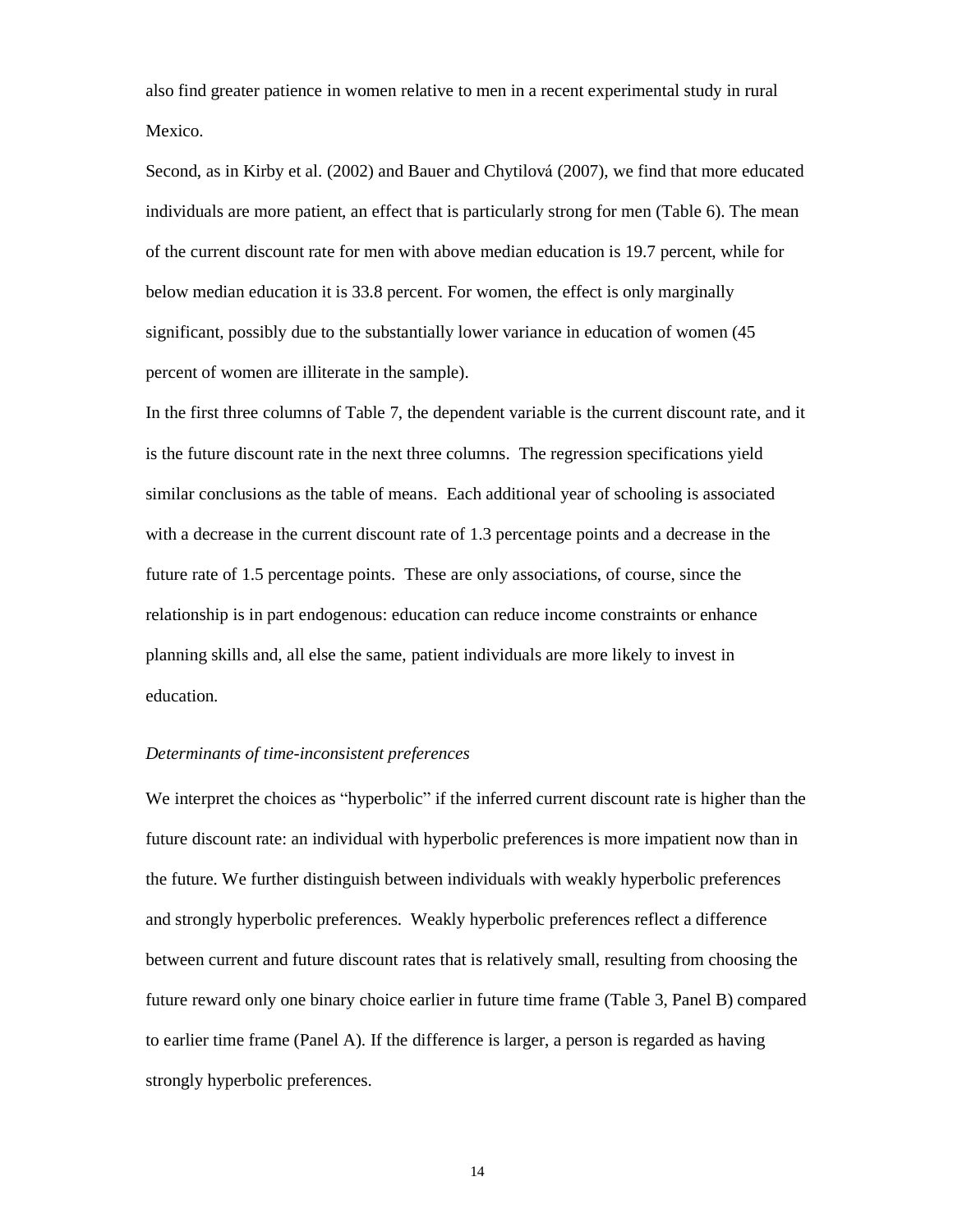Table 8 illustrates definitions of the time inconsistencies and describes their distribution. The current discount rate is on the vertical axis and the future rate is on the horizontal axis. Cells on the diagonal (where the current discount rate equals the future discount rate) represent individuals with time consistent preferences. Below the diagonal, the current discount rate is higher than the future discount rate. An individual is considered as "weakly hyperbolic" if she made a combination of choices that are next to the diagonal and as "strongly hyperbolic"if combinations lie further below the diagonal.<sup>13</sup> Above the diagonal are individuals with futurebiased time inconsistency, in which individuals are more patient now than in the future.

Almost one third of individuals have hyperbolic time preferences (19.9 percent are strongly hyperbolic and 13.2 percent are weakly hyperbolic), whereas fewer than 10 percent of individuals are more patient now than in the future.

The first 6 columns of Table 9 show the determinants of hyperbolic preferences. Few observable characteristics explain hyperbolic time inconsistency. Women who are married or are household heads are more likely to have strongly hyperbolic preferences. The coefficients have an opposite sign and are not statistically significant for women having weakly hyperbolic preferences. None of the variables would predict time inconsistency of men with statistical significance. These (non-) results are similar to estimates of Ashraf et al (2006) and other psychological studies on impulsiveness that similarly find little association with observable characteristics.

 $13$  Note that the inferred discount rates are not linearly increasing (to limit censoring for a given number of binary choices). Hence, the definition of being "weakly hyperbolic" includes individuals with changes in discount rates between the two time frames that vary by different absolute amounts. As a robustness check, we redefined the dividing line between strongly and weakly hyperbolic preferences. In the first variant, we define "strongly hyperbolic" individuals as those whose preferences change by more than 0.09 from the range of discount rates associated with time consistent choices. This variant makes very little difference both in terms of the number of observations defined as strongly hyperbolic and, not surprisingly, in the results. In the second variant, we define "strongly hyperbolic"individuals as having a current discount rate higher than the future discount rate by more than 0.16 units. Doing so decreases the size of the group by 26 observations and reduces the differences in behavior between strongly and weakly hyperbolic described in Section 6, but the basic results hold.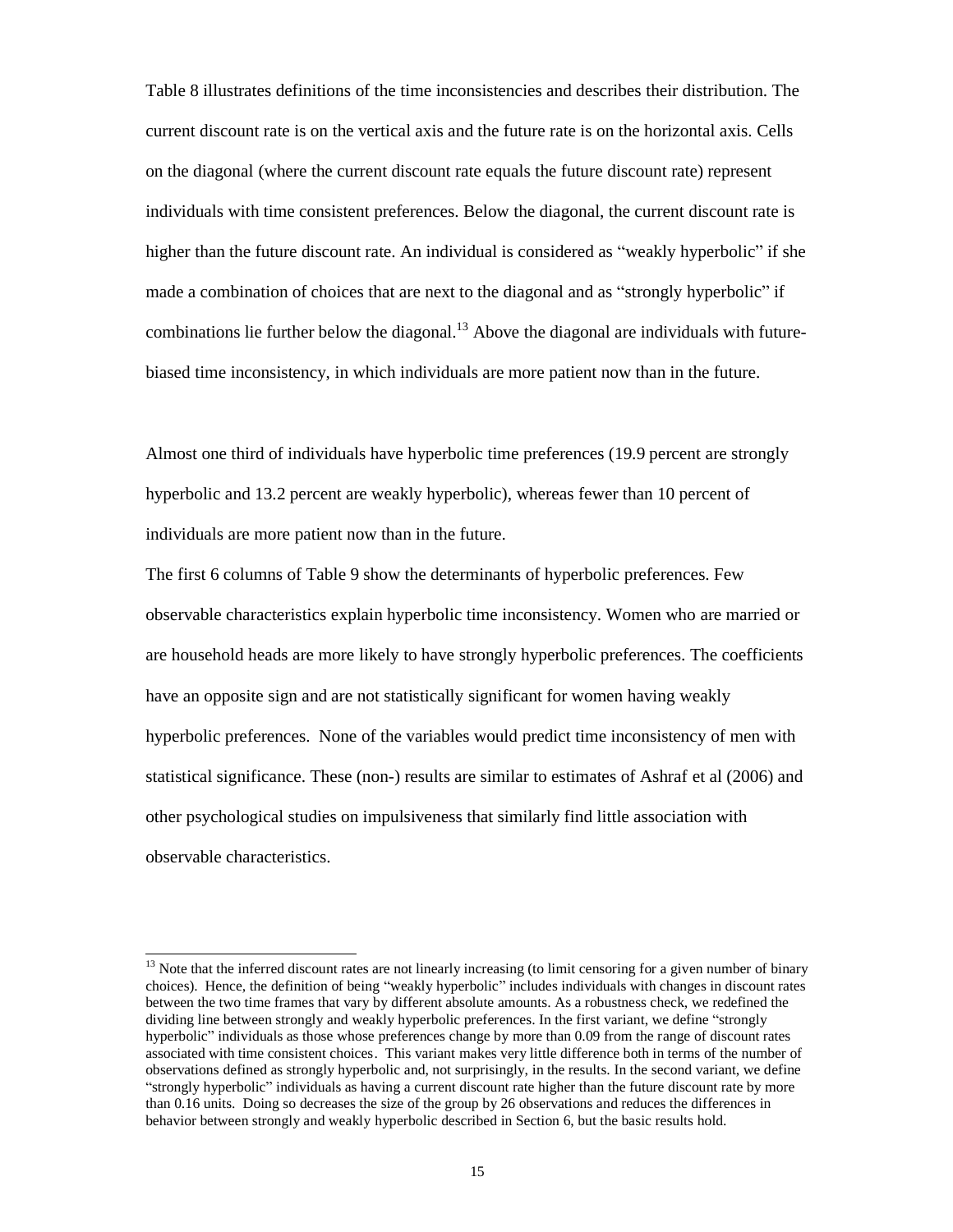There are two major concerns to consider before interpreting the observed reversals as indications of hyperbolic preferences. First, the preference reversals may mirror cash flow fluctuations between the earlier and the delayed time frame. Agricultural income is likely to fluctuate between seasons within a particular year. Similarly, local celebrations are organized on an annual basis with fixed dates. To address this concern, we deliberately shifted the time frame by exactly one year. The remaining concern then reduces to the role of income or expenditure fluctuations across years, such as those resulting from extremely adverse weather conditions. If farmers experienced or expected relatively bad harvest this year compared to their usual harvest, they could become more impatient now than in the future. According to official standards and data from the Directorate of Economics and Statistics, Government of Karnataka, the cumulated rainfall since the monsoon until the end of the survey was "normal" in both Honavar and Haliyal Taluks, and when asked directly, most of local leaders indicated that the present rainfall did not substantially differ from previous years. Moreover, being a farmer does not predict a higher likelihood of having hyperbolic preferences. As a further check, participants were asked to select the major unexpected shock during the last five years; 42 percent selected low harvest due to bad weather, but this characteristic also fails to predict preference reversals.

Second, the reversals may reflect expected transaction costs and lower credibility of future rewards resulting in a higher discount rate now and lower discounting in the future. As noted earlier, we mitigate this concern by designing the binary choices so that there are no immediate payments and by putting the responsibility for future payments into the hands of respected individuals familiar to the participants. In order to test if the reversal is driven by lack of trust we also included three questions from the General Social Survey (GSS) on "trust", "fairness" and "helping" into our survey. An index from these questions is uncorrelated with both weakly and strongly hyperbolic preferences (p-value=0.39 and 0.34, respectively) as are the elements taken separately. Similarly, individuals with no previous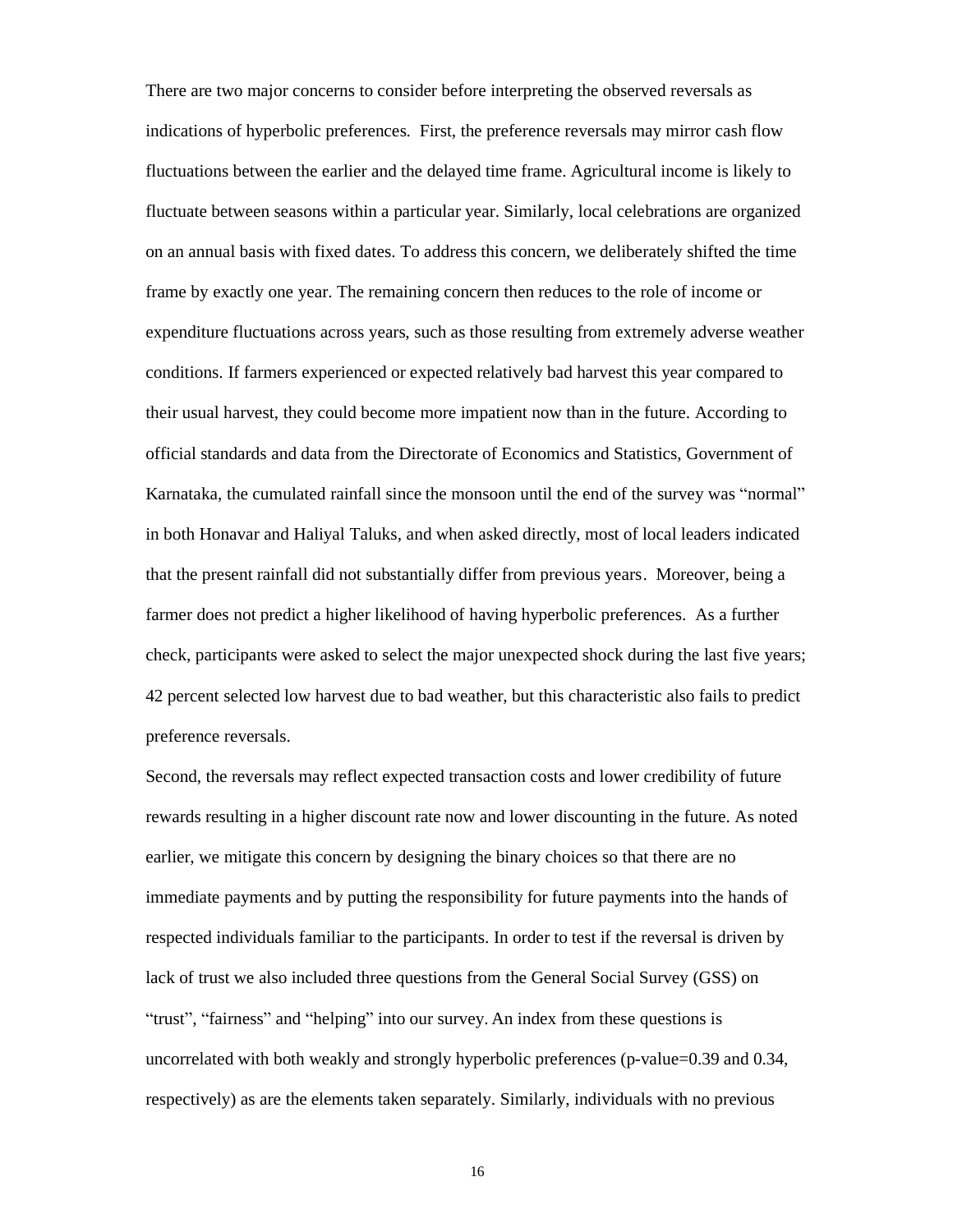interaction with the cooperating NGO -- and hence those presumably less inclined to trust it - are not more likely to have hyperbolic preferences. Moreover, if the credibility issue was the driver of time preference reversal, the hyperbolic preferences should not be correlated with financial behavior, which contradicts our observations shown in the next section.

Columns 7, 8, and 9 of Table 9 show how individual characteristics predict being patient now and impatient in the future. Although men are more likely to have future-biased preferences than women (10.6 percent compared to 8.5 percent), no independent variable explains the reversal in their case. Women with less wealth are more likely to be more patient now than in the future. We show in the next section that people with this type of preferences are also substantially less financially active in terms of both borrowing and saving. The most plausible explanation is differential uncertainty about cash flow now and after one year. If a person near the subsistence level knows her cash flow is now above subsistence but feels uncertain about cash flow next year, she may become less impatient about her choices now than in the future. Unfortunately this is impossible to test without data on relative riskiness of individual income streams.

#### **6. Discounting and Financial Decisions**

The heart of the paper links the non-laboratory borrowing and savings decisions to the experimental choices observed in the field labs. We test several hypotheses. The first hypothesis is that more patient individuals save more and are more likely to favor long-term savings goals. Second, individuals with hyperbolic preferences have saving difficulties. They recognize the tension between their current and future levels of patience and adjust their financial strategies. Specifically, they reduce the share of savings held at home (where temptation is greatest) and they seek commitment devices like SHG loans. If contractual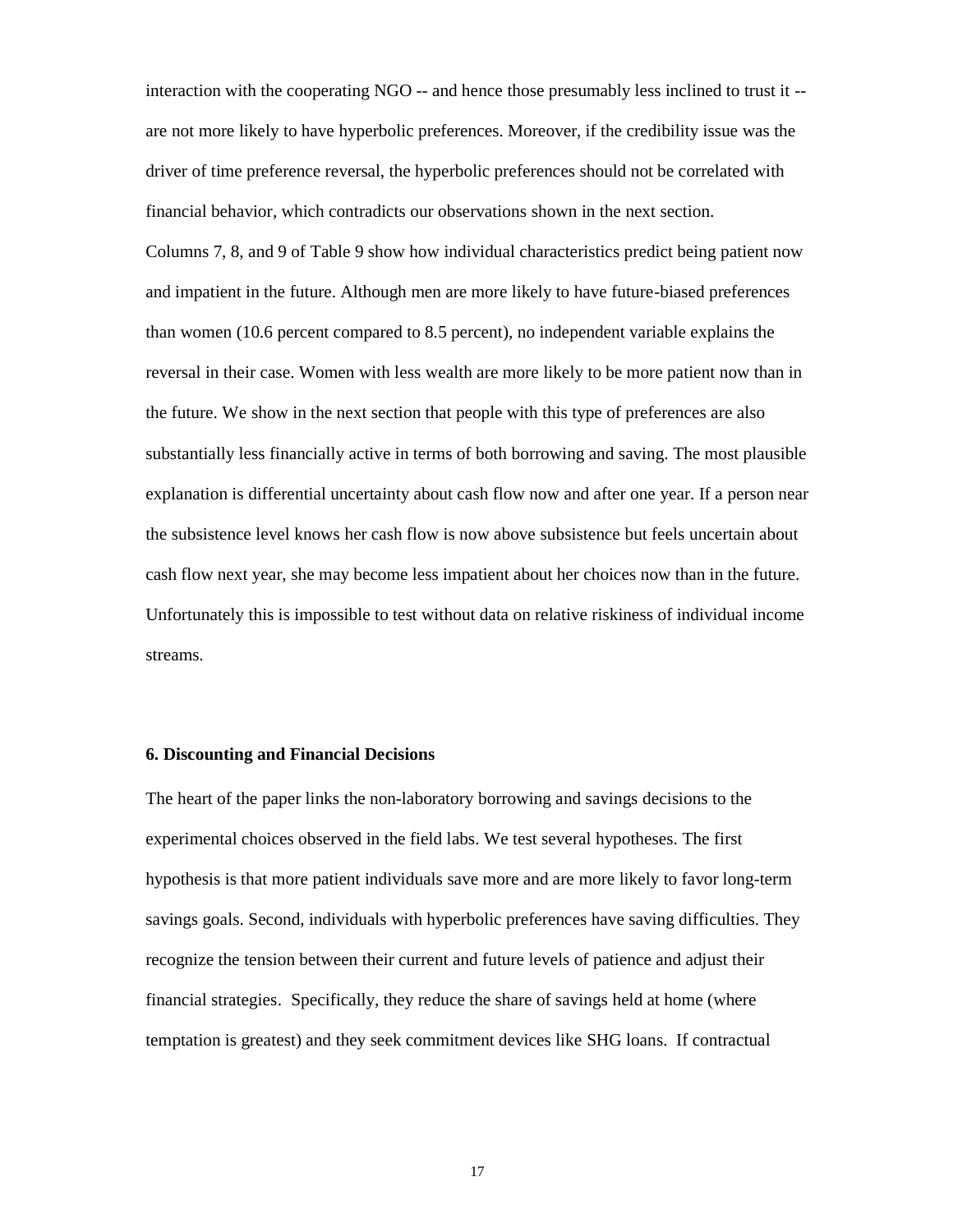savings devices had been available in this sample, we would expect to demand for them as well.

Table 10 presents the summary statistics on saving and borrowing for individuals with varying degrees of patience and time consistency. We follow-up the analyses of means with regression analyses. The upper panel in Table 10 shows the results for women, the lower panel focuses on men. On average, the level of self-reported financial savings (in a bank, post office, SHG and at home) is Rs. 2,016 for women and 3,113 for men. Individual savings rise with patience as reflected by the discount rate in the later time frame (i.e., Table 3, panel B). The total savings of women with time-consistent preferences are Rs. 2,305, whereas women with strongly hyperbolic preferences save only Rs. 1,636, which suggests the existence of saving difficulties for women with hyperbolic preferences. For men, we observe no real difference, which suggests that men may have better mechanisms for addressing time inconsistencies. For both men and women, a lower proportion of savings is held at home if individuals have hyperbolic preferences, which accords with the hypothesis that "sophisticated"individuals will avoid keeping savings at home.

Levels of patience also help to predict the purpose of savings. We define the purpose of savings as being future-oriented if it is (self-reported) primarily motivated by desires to pay for agricultural investment, business, education, or medical procedures; it equals zero if savings are mainly for basic consumption (celebrations, personal items, household equipment). More patient individuals are, as expected, more likely to report a future-oriented savings goal. Women with a discount rate below the median future discount rate, for example, are 24.7 percentage points more likely to have future-oriented savings goal.

We observe sharp differences also for borrowing. For both men and women, the likelihood of borrowing rises with hyperbolic preferences and, in general, the level of future patience. The difference is particularly striking for women's borrowing from SHGs: 60.7 percent of women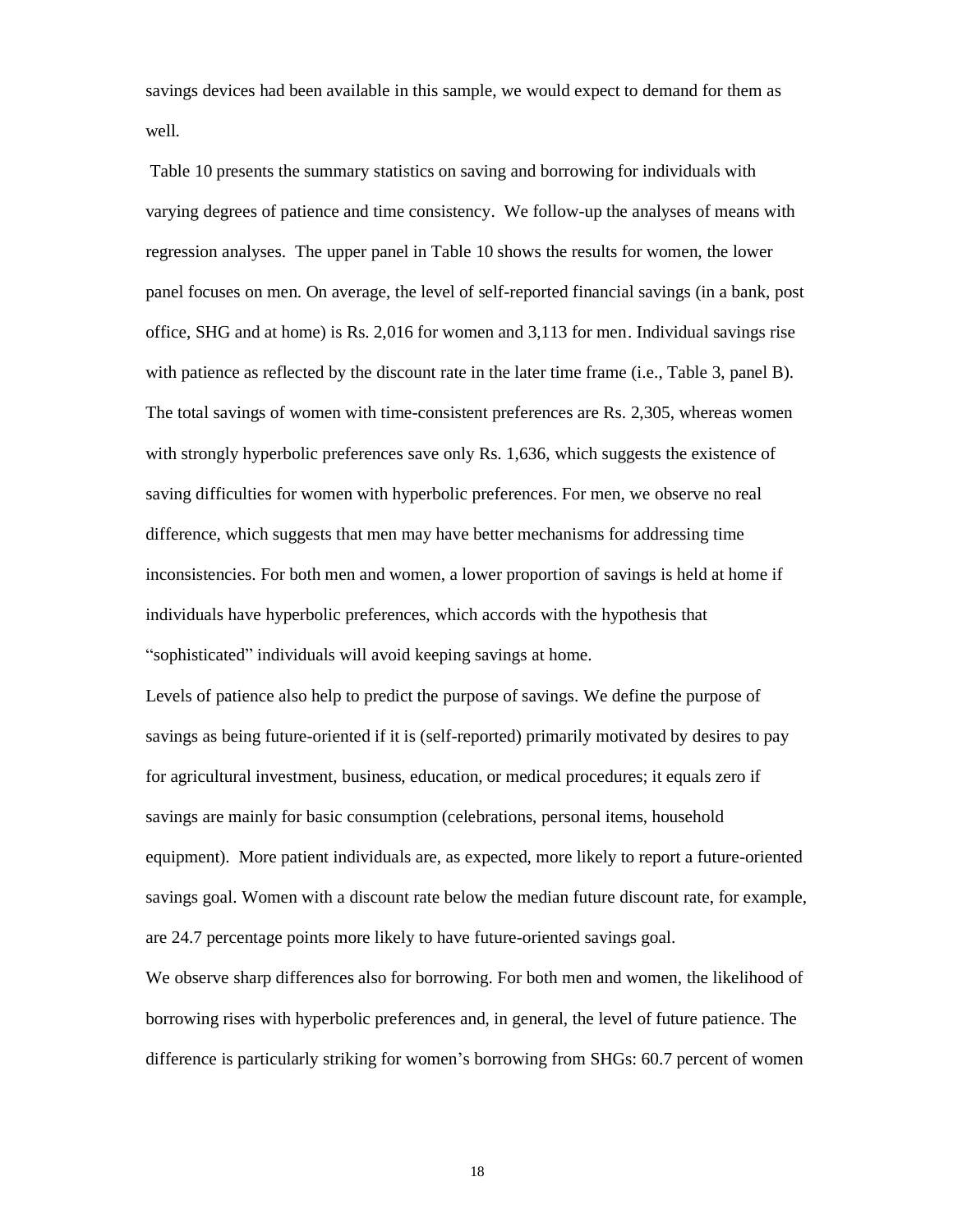with strongly hyperbolic preferences have a loan from a SHG compared to only 35.9 percent when women are time consistent.<sup>14</sup>

Preference reversal in the opposite direction (more patient now than in the future) predicts low saving levels and low borrowing activity, which complies with our earlier observation that these individuals are very poor.

#### *Savings and borrowing: Regression results*

In the textbook case of financial decision-making with time consistent preferences, the choices of individual *i* depend on her discount rate  $D_i^t$ , her level of risk aversion  $R_i$ , and both observed and unobserved conditioning factors,  $X_i$  and  $e_i$ . Thus the outcome  $Y_i$  is a simple function:

$$
Y_i = f(D_i^t, R_i, X_i, e_i).
$$

We capture these relationships in a linear regression specification, adding variables to capture departures from the textbook case:

(1) 
$$
Y_i = b_0 + b_1 D_i^t + b_2 H_i^s + b_3 H_i^w + b_4 F_i + b_5 R_i + b_6 X_i + e_i,
$$

where  $Y_i$  is the financial behavior,  $D_i$  is a discount rate,  $H_i^s$  is a dummy indicating a strongly hyperbolic individual,  $H_i^w$  is a dummy for being weakly hyperbolic,  $F_i$  is a dummy for future-biased time inconsistency (dummy for time consistent preferences is omitted),  $R_i$  is a dummy for being risk averse,  $X_i$  is a vector of observable characteristics and  $e_i$  is an error

 $14$ <sup>14</sup> It could be argued that the link between experimental choices and financial behavior results from arbitrage behavior in which individuals make choices in the experiments predicated on their ability to borrow against the future expected income from the pay-outs. In other words, they engage in arbitrage between the lab and their outside opportunities to borrow. For example, an impatient person could choose to wait in the experiment and receive a higher expected pay-out, but then borrow outside and repay the loan after receiving the pay-out. If arbitraged perfectly, the discount rate inferred from the experimental choices should be equal to the market interest rate independently of the individual's level of patience. While theoretically possible, arbitrage is unlikely to drive our results. First, although the amounts in our experiments were relatively large, they are still well below the minimum loan size from SHGs or the formal sector. Second, arbitrage should eliminate time inconsistent choices for people with better opportunities to borrow, but a substantial proportion of individuals made time inconsistent choices in our experiments and these individuals are *more* likely to have a loan (and hence presumably have better access to borrowing), a result inconsistent with the arbitrage argument.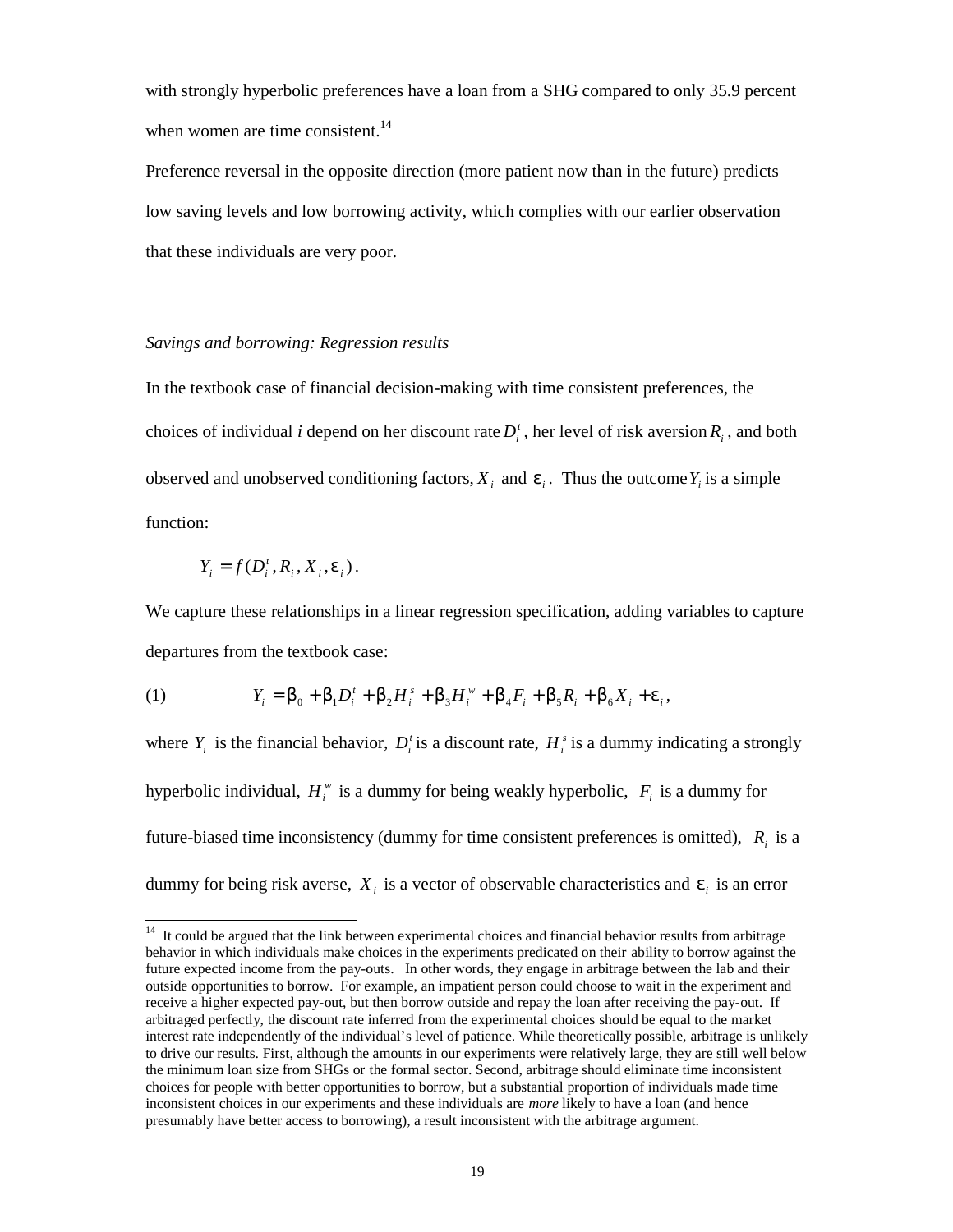term for individual *i*. Standard errors are clustered at the village level. (Only minor changes in the results occur when we control for village fixed effects; Appendix, Table A1). In general, more patient individuals are more likely to save. The behavioral economics literature complicates this notion by introducing multiple selves. We start by considering someone with hyperbolic preferences interested in saving. To capture the role of time inconsistencies, we run the specifications with two variations. In one, we use the current discount rate (based on questions in Table 3, Panel A) as a reference point, so  $D_i^t = D_i^0$ . In the second variant, we include the future discount rate (Table 3, Panel B), so  $D_i^t = D_i^1$ . When we control for the current discount rate,  $D_i^0$ , the coefficients  $b_2$  and  $b_3$  will estimate the difference in financial behavior for a hyperbolic person relative to the level predicted for a person with time consistent preferences and a similar level of patience in the current period. A large and significant coefficient on the hyperbolic indicators ( $b_2$  and  $b_3$ ) suggests that the current self does not prevail. Similarly, controlling for the future discount rate  $D_i^1$  gives a comparison to a future self.

Ashraf et al. (2006) use a related specification in their analysis of a commitment savings product— with a slightly different interpretation. To see the difference, consider the case when there are only two values of each discount rate – high and low. There are then four types of individuals: patient and time consistent, impatient and time consistent, hyperbolic (current discount rate high, future discount rate low), and time inconsistent with a future bias (current discount rate low, future discount rate high).

Ashraf et al. (2006) apply the following specification:

(2) 
$$
Y_i = a_0 + a_1 D_i^0 + a_2 D_i^1 + a_3 H_i + a_6 X_i + e_i.
$$

The coefficient  $a_3$  estimates the effect of being hyperbolic relative to time consistent or future biased individuals (here, it is not possible to also identify the coefficient on the dummy for being future-biased). A comparable version of our specification (1) can be written as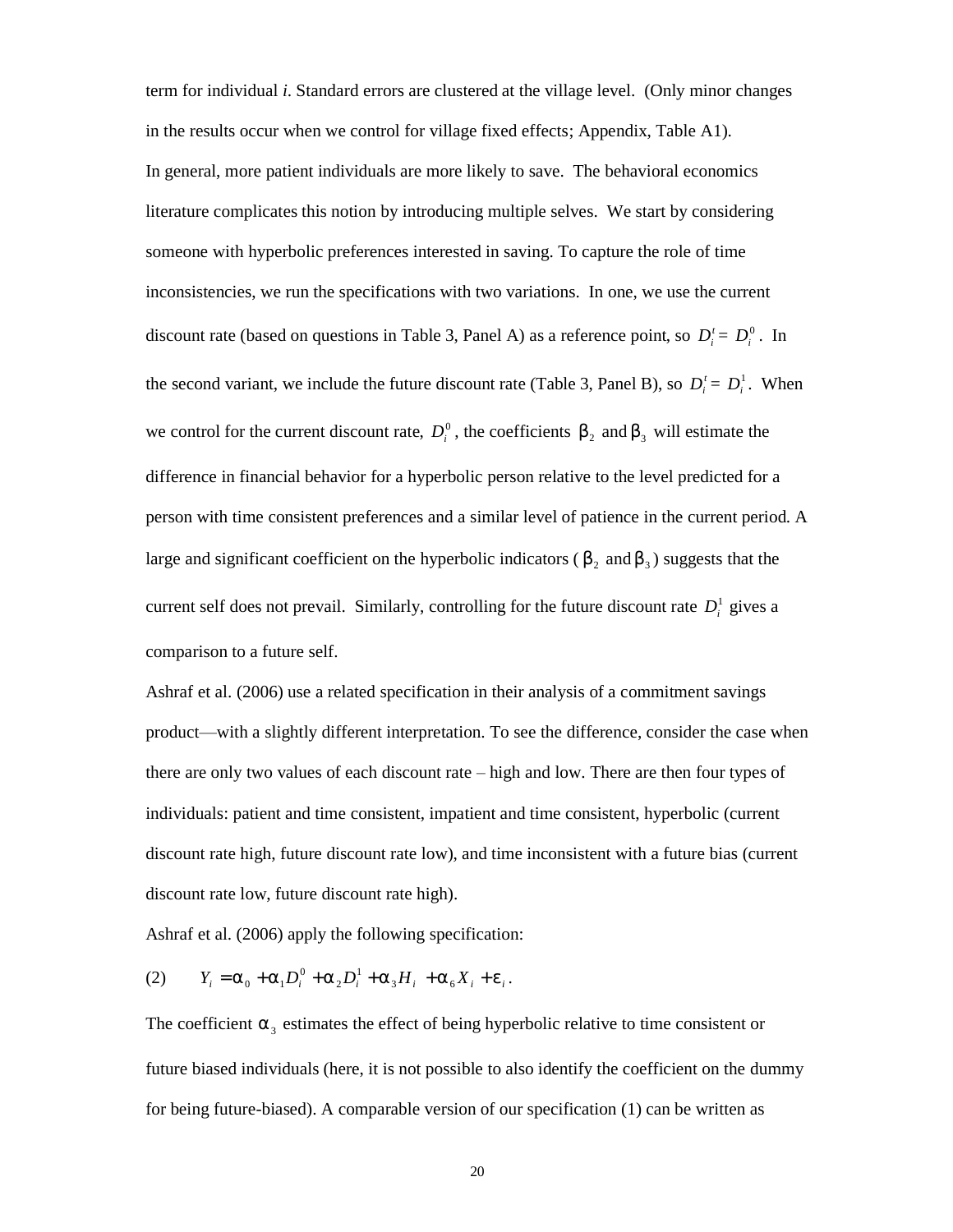$Y_i = b_0 + b_1 D_i' + b_3 H_i + b_4 F_i + b_6 X_i + e_i$ , where t=0,1. The difference is that we include only one of the discount rates and add the dummy for future biased individuals. When we control for current patience, the coefficient  $b_3$  indicates a difference in behavior between the hyperbolic group and the time consistent impatient group, and it can be shown that  $\mathbf{b}_3 = \mathbf{a}_3 - \mathbf{a}_2$ . In the second version, where we control for future patience, the behavior of hyperbolic group is contrasted to the time consistent patient group and  $b_3 = a_3 + a_1$ . Our specification generalizes this simple set-up.

In the analysis we compare how the behavior of the hyperbolic individuals departs from that of time consistent individuals, conditional on their level of patience. Two natural benchmarks arise: the level of patience associated with current patience (current self) and the level associated with future patience (future self). In equation (1) our two coefficients for hyperbolic preferences directly capture these departures, whereas the coefficient in Ashraf et al (2006) compares hyperbolic individuals to the average behavior of the group of time consistent and future-biased individuals.<sup>15</sup>

If individuals completely give in to their immediate temptations— that is, they are "naïve" hyperbolics—saving behavior should follow their current discount rate (i.e.,  $D_i^0$ ). The indicator variable for being hyperbolic should not enter strongly in the regression (i.e.,  $b_2 = b_3 = 0$ ), since saving behavior will be captured by the discount rate. But households are unlikely to be completely naïve. If they are "sophisticated,"they appreciate the implications of  $D_i^0 \neq D_i^1$ , and adjust their behavior to the extent they can given the available mechanisms. In this case, commitment mechanisms might lead them to a situation in which a regression that has the future discount rate in it (i.e.,  $D_i^1$ ), also yields that  $b_2 = b_3 = 0$ . In this case, temptations would be completely held at bay. The parallel regression with the current

<u>.</u>

<sup>&</sup>lt;sup>15</sup> See Appendix Table A2 for results from a specification in the spirit of Ashraf et al. (2006), in which both current and future discount rates are included instead of the dummy for future-biased preferences.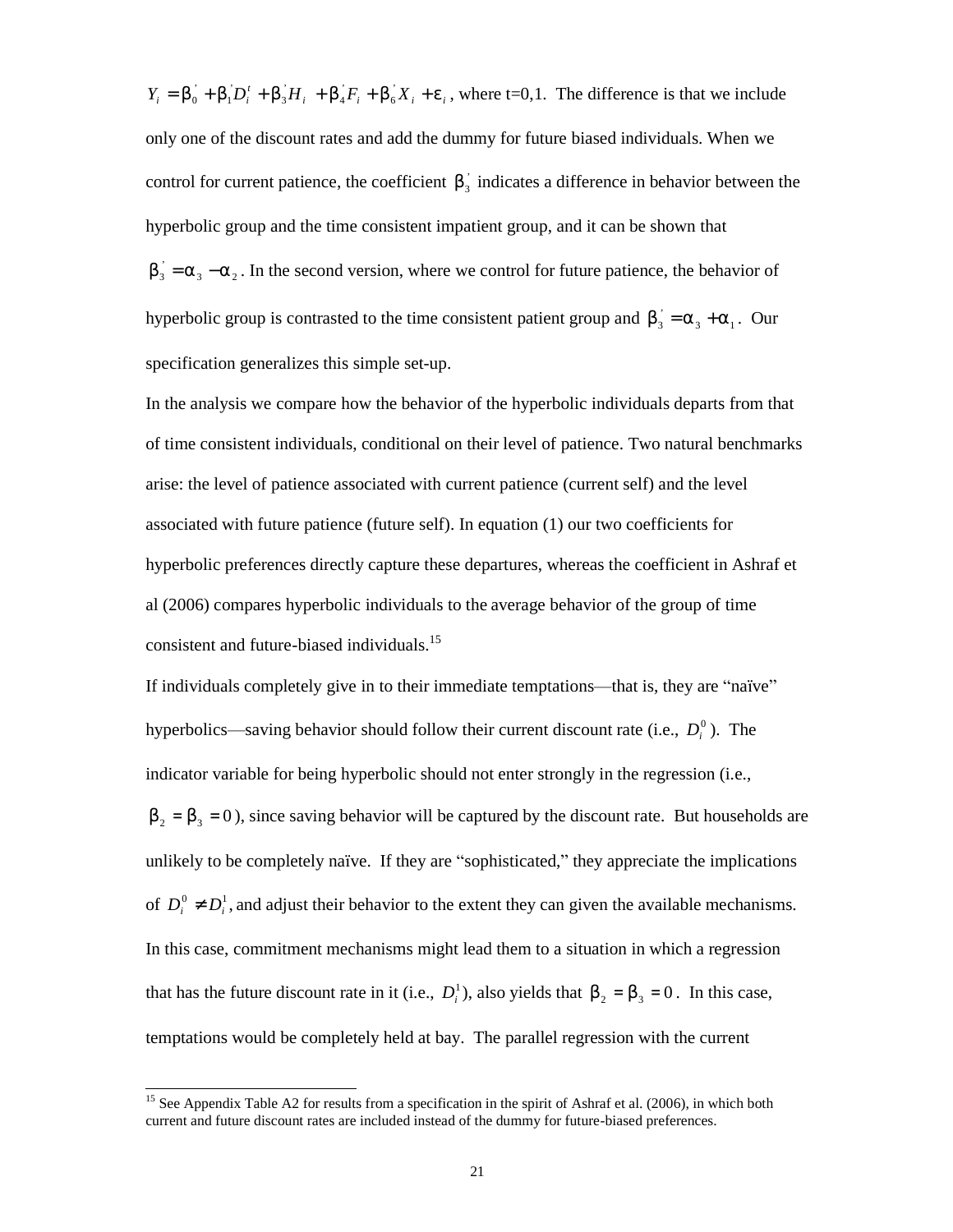discount rate  $(D_i^0)$  would yield that  $b_2 > b_3 > 0$ . "Sophisticated" hyperbolics might also over-compensate by applying commitment devices that lead to even higher levels of saving than their future discount rates would suggest (a class of "sophisticated" behavior highlighted by O'Donoghue and Rabin 1999); here,  $b_2 > b_3 > 0$  in the regression anchored by the future discount rate  $D_i^1$ .

An alternative situation, in which "sophisticated" individuals have no way to commit to saving, could result in their giving up and saving even less than the level predicted by current patience (i.e.,  $b_2$ ,  $b_3$  < 0 when controlling for current patience). Here, individuals recognize that in the future they will have to permanently fight not to over-spend so they choose not to save so much in the first place (O'Donoghue and Rabin 1999).

The same patterns should hold for microcredit production loans, given the premise that they are investments and, due to the structure of microcredit contracts, entail delayed gratification. As with saving, people with hyperbolic preferences who do not recognize the tension with their future selves (or who are powerless to act), will simply follow their current discount rate  $D_i^0$ . Sophisticated individuals, when armed with effective commitment devices, will diverge from the pattern suggested by  $D_i^0$ . In the villages we study, the structure of microcredit loans can make them useful commitment devices for individuals seeking better ways to accumulate. Using a similar argument as in the case of saving with commitment, sophisticated hyperbolics would then be even more likely to borrow than predicted by the preferences of their future selves (i.e.,  $b_2 > b_3 > 0$  when controlling for  $D_i^1$ ). The same pattern could reflect, directly, the need by hyperbolic borrowers to compensate for their saving difficulties. If this latter motivation drives behavior, then hyperbolic preferences should increase the demand for all loans, rather than microcredit loans specifically, a result we do not find for women.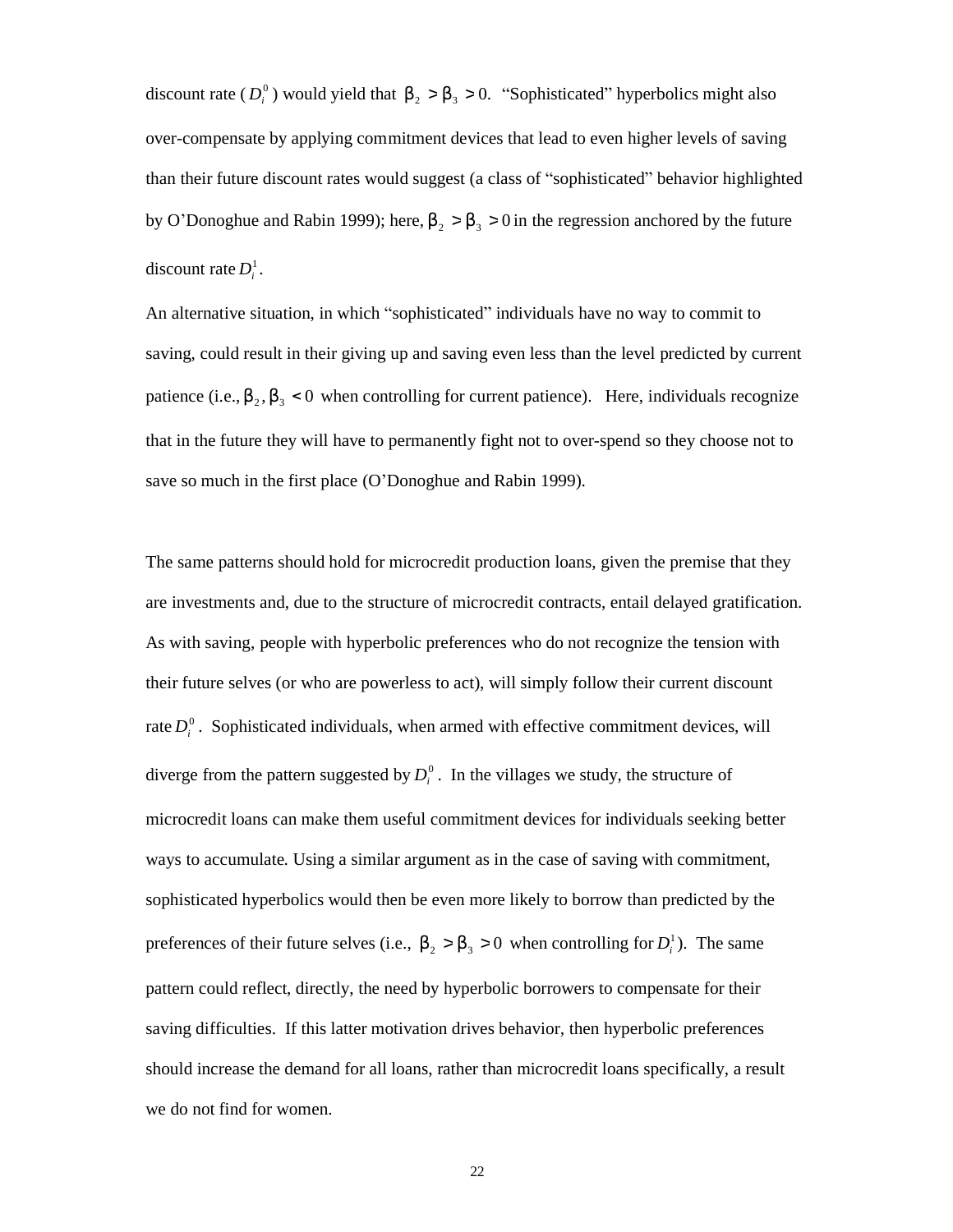#### *Saving*

Men and women who are more patient as predicted by the experiments save more. While for men hyperbolic preferences make little difference to overall saving levels (columns 2 and 4 of Table 11), they do for women. The evidence is consistent with men having better tools to cope with time inconsistencies. Specifically, hyperbolic women save substantially less than their future patience, as captured by  $D_i^1$ , suggests (Table 11, columns 3), a result that holds after controlling for observables. We see that via  $b<sub>2</sub> < 0$ . When controlling for current patience  $D_i^0$ , the coefficient for being hyperbolic is smaller and not statistically significant (column 1). This suggests that women's saving behavior follows their current patience level more closely than their future patience level. The results are qualitatively similar for weakly hyperbolic women, though measured with greater uncertainty. As expected, wealthier individuals report higher saving levels and more educated men also report significantly higher savings.

Preferences should also affect the purposes of saving. Table 12 turns to determinants of the self-reported purpose of savings. Similarly to Table 7, more patient men and women have more "future-oriented" savings goals, i.e.  $b<sub>1</sub> < 0$ . Having hyperbolic preferences matters relatively less. For hyperbolic women, future patience is a better predictor of the purpose of savings as indicated by positive significant coefficients on the hyperbolic indicators when controlling for current patience (column 1) and negative and not significant coefficients when controlling for future patience (columns 3). For hyperbolic men, current patience is a more accurate predictor of savings goals (columns 2 and 4). In general household heads and women are more likely to have future-oriented savings goals, as are married individuals and people with more education.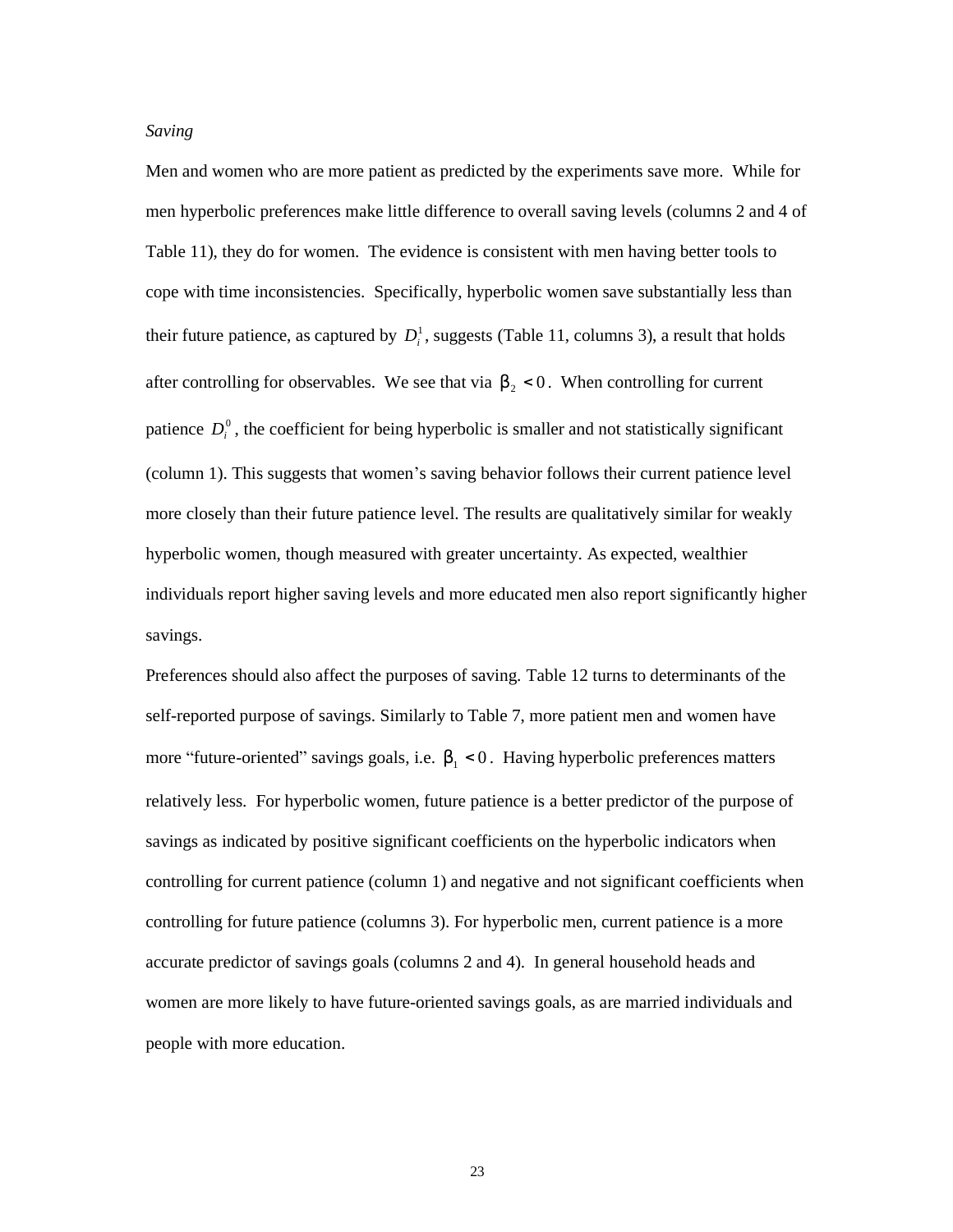Hyperbolic preferences should, though, affect how people save. In Table 13 we examine home savings as a share of total savings. We hypothesize that people with self-discipline problems are more likely to keep their money outside of the home.<sup>16</sup> More impatient individuals save a higher proportion of their savings at home and less outside of their household (such as in a bank, a post office, or SHG), in part because more impatient people save less overall (and saving less is associated with holding more at home). But the finding is also consistent with a higher priority placed on spending which diminishes the value of opening and using saving accounts.

Controlling for all of that, hyperbolic women adjust their savings practices to keep at home a lower proportion of their financial savings than the level predicted by their current selves (column 1). That is  $b<sub>2</sub> < 0$ . The future discount rate is a better predictor of their saving practices (column 3).

In sum, the experimentally-derived discount rates yield plausible predictions about saving behavior: patient people save more and have more "future-oriented" saving goals. Hyperbolic women save less than their future level of patience suggests they should. They do, though seem aware of the tension (and thus are not fully "naïve"). The clearest evidence thus far is seen in their systematically saving less at home.

#### *Borrowing*

<u>.</u>

The role of hyperbolic preferences continues to mark financial decisions when we turn to borrowing behavior. Hyperbolic people borrow more, a result consistent with both the greater need for borrowing to compensate for low saving levels and for workable commitment devices. As we show below, hyperbolic individuals have a particular demand for microcredit

 $16$  There are 82 individuals who report not having any savings (see Table 10 for more details on their characteristics) and it is not clear how to treat the share of home saving among non-savers. In Table 13 they were excluded from the sample. In order to see the bounds of how important this exclusion is, we repeated the same analysis with non-savers treated as if (1) they saved 100% at home and (2) they saved nothing at home. In both cases the results are qualitatively similar to those observed in Table 13. In particular, strongly hyperbolic women save significantly less at home than predicted by their measured patience in the current period.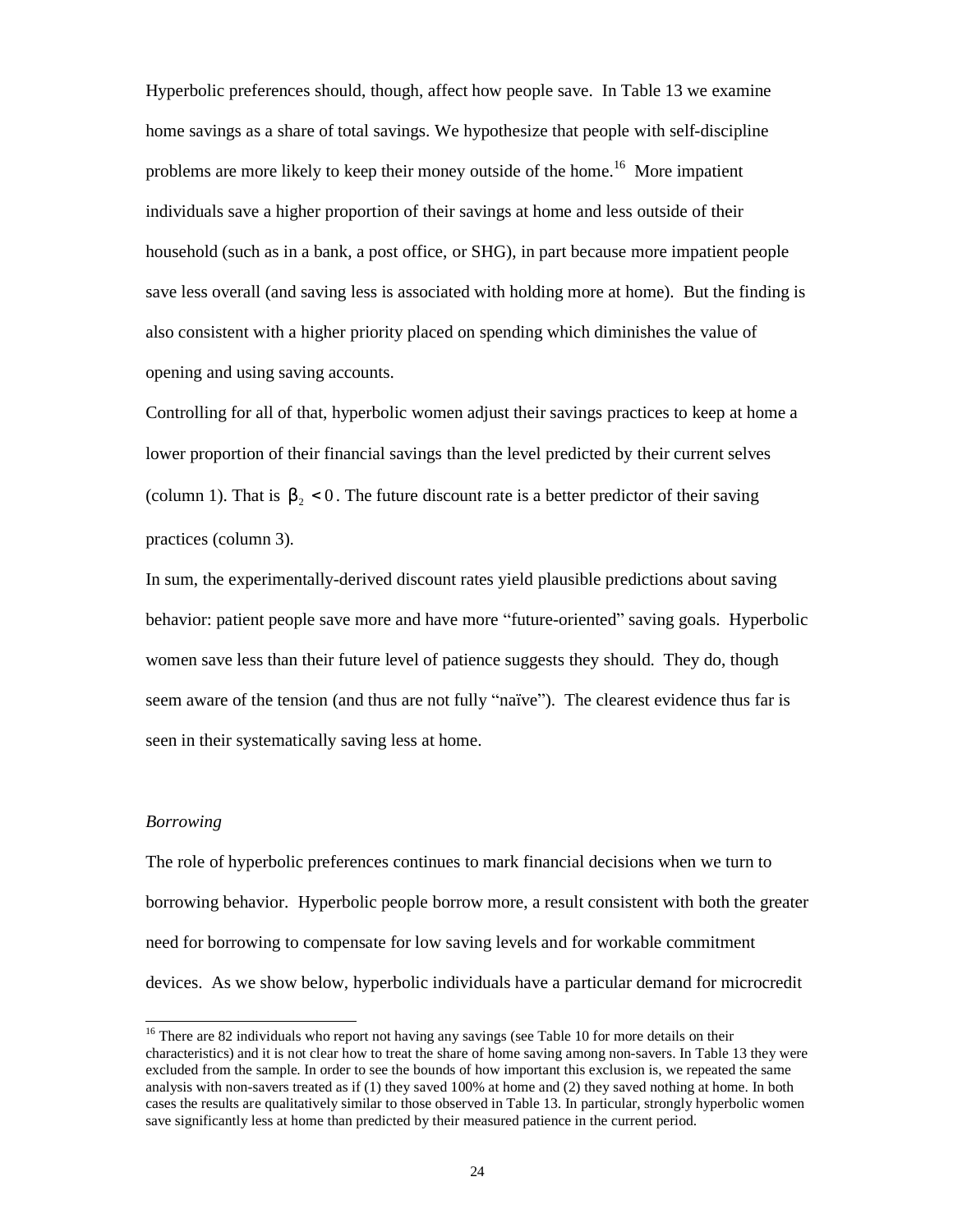loans through SHGs, a finding that suggests the importance of commitment devices. As noted in the introduction, SHG loans have the advantages (in terms of disciplining mechanisms) of weekly loan installment schedules and public repayments within the villages.

In Table 14 we analyze the determinants of having a loan from any source: from a bank, a SHG or a moneylender. Patient women borrow more, a result in keeping with the working assumption that the loans are mainly taken for business investments and other forwardlooking investments.<sup>17</sup> For women, being married, middle-aged, less educated, and having recently experienced a shock at the harvest increases the likelihood of borrowing. Strongly hyperbolic women are 20 percentage points more likely to have a loan compared to the level predicted by the patience of their current self (column 1) and the coefficient on being hyperbolic is positive though not statistically significant when controlling for the preferences of the future self (column 3).

Although for men we also observe a positive correlation between being hyperbolic and having a loan, we can push the analysis further on the sample of women. First, borrowing by men is mainly restricted to banks, while there is substantial SHG borrowing activity among women in our sample (42.6 percent have an SHG loan versus only 13.9 percent of men). In addition, we didn't find lower savings for time-inconsistent men as we did for women, which suggests that they have other ways to cope with self-discipline problems not available to women. We begin by studying how being hyperbolic affects the choice between different types of loans. In Table 15 the dependent variable is equal to one if an individual has a loan from an SHG. We can see that the results for women's discounting and borrowing in Table14 were largely driven by SHG loans. Strongly hyperbolic women are 36.4 percentage points more likely to borrow from SHGs than predicted by their current level of patience (column 1).

<sup>&</sup>lt;sup>17</sup> Introductory economics tells us that patient individuals save more, and the impatient borrow more. That intuition fails, though, when we turn to the billions of people around the world, especially the poor, whose income derives largely from farming or small-scale business. As self-employed entrepreneurs, these households borrow often to support their farms and businesses.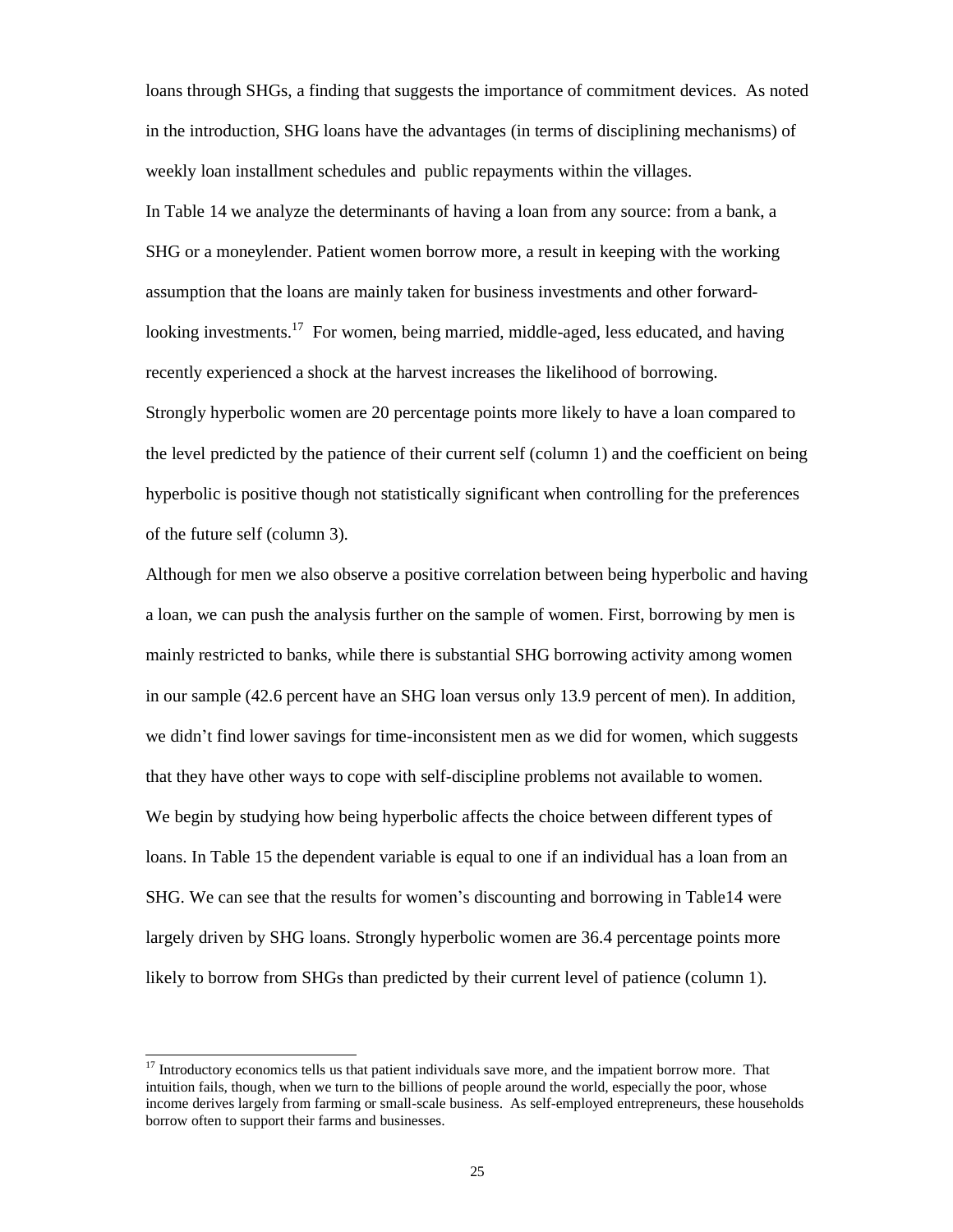In columns 5-8, we restrict the sample only to individuals who have a loan (independently of its provider) and do the same analysis. This restriction thus conditions on the generic demand for a loan and places the focus on loan type. Importantly, we still observe similar results for hyperbolic discounting. Conditional on borrowing, strongly hyperbolic women are more inclined to borrow from SHGs, which is consistent with the hypothesis that features specific to SHG contracts and practices are desirable for individuals with hyperbolic preferences. (SHG loans may have other advantages relative to alternative loans types, such as lower interest rates, but our focus here is on features that are particularly appealing to hyperbolics.) When future patience levels,  $D_i^1$ , are included in the specification, strongly hyperbolic women borrow at a rate even higher than those discount rates suggest. The result is explained by the combination of the disciplining effect of SHG loans and the desire to compensate for lower savings levels.

The interpretation above centers on self-control issues, and the results are robust to extending the specifications to include a measure of women's position within a household (to capture "spousal control"issues). Spousal control can be another motivating factor for why women seek commitment mechanisms; i.e., to keep money from husbands whose spending preferences vary from those of their wives (Anderson and Baland 2002). Theory predicts that women who have little autonomy from their husbands are unlikely to use a commitment device, as are women with substantial autonomy (since they do not need the protection of commitment).

As found by Anderson and Baland (2002), the action here comes from women with a midlevel of autonomy. We find evidence supporting the spousal control motive for borrowing behavior, but not for savings behavior. Women in the third quartile of our measure of women's position are the most likely to have a loan from SHGs (Table 15). The result suggests that husbands or other family members respect women's autonomy over resources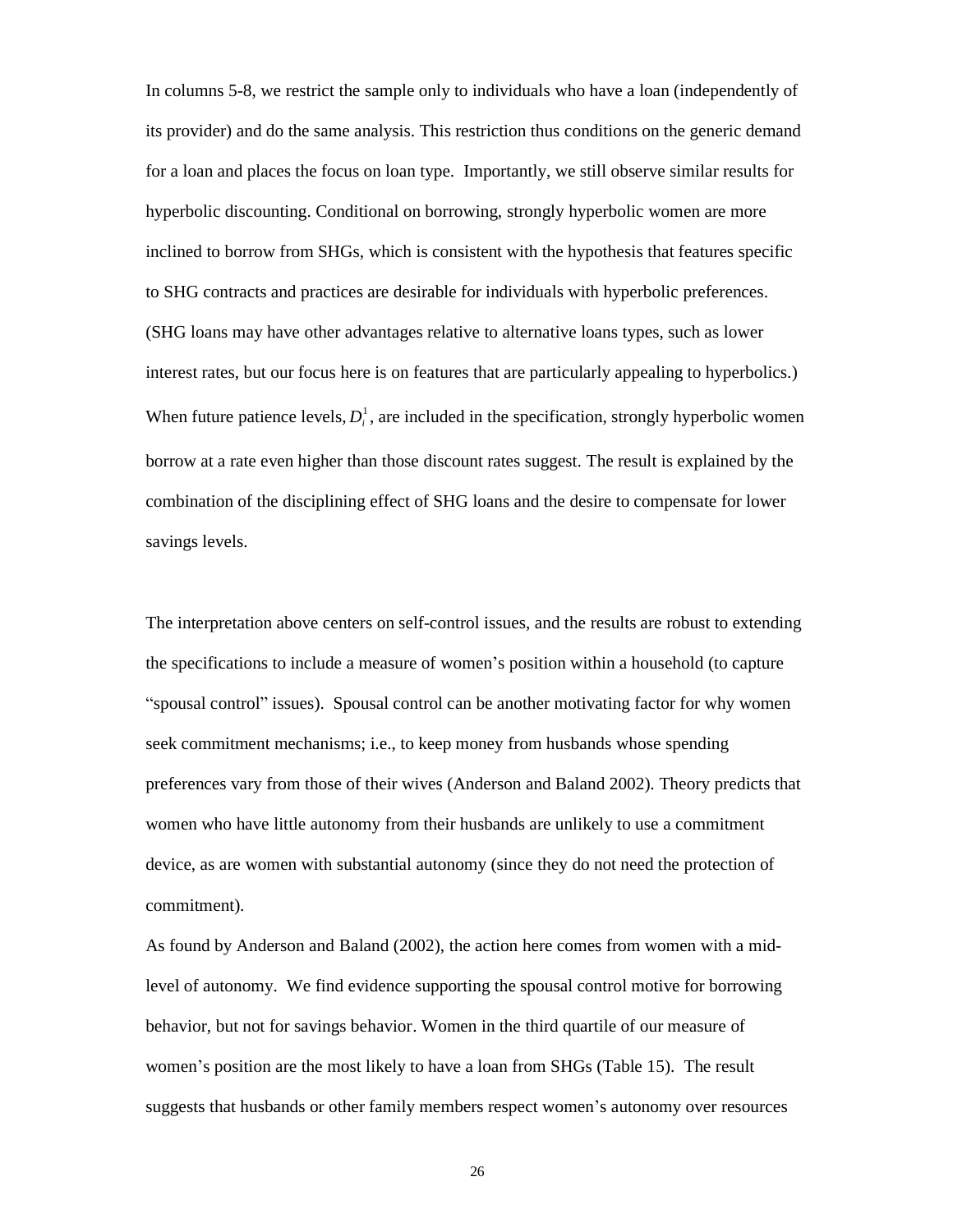from SHG loans but less so for savings or other types of loans. The results on hyperbolics are little changed by this extension.

#### **7. Conclusions**

The textbook model of optimal consumption choice abstracts from self-discipline problems that households may face, limiting their ability to save. Behavioral economics has taken this as a focus, centering on ways that various contracting mechanisms can generate greater savings levels by promoting discipline. We draw a link between these kinds of disciplining mechanisms and the propensity to borrow from microcredit institutions.

The study is based on results from a series of "lab experiments in the field" designed to elicit measures of time discounting and risk aversion and survey data on financial behavior for a random sample of over 500 individuals in rural India. We show that women's choice to borrow in general, and the propensity to do so through local microcredit institutions specifically, is greater for women with hyperbolic preferences.

After controlling for the general preference for consuming today versus in the future, we find that women with time preferences exhibiting "strong"hyperbolic discounting save lower proportion of their savings at home (in keeping with self-discipline difficulties) and save less in total levels.

Borrowing through microcredit institutions can provide a partial solution to these problems. They provide a way to accumulate that is structured and regulated both by SHG loan officers and by fellow villagers.

The finding that hyperbolic women favor borrowing from SHGs can be partly explained by their difficulty saving, so they are less likely to be able to rely on their own resources for capital. Hence, the hyperbolic group is more likely to need to borrow than otherwise similar people undertaking comparable investments. Another explanation that has been a particular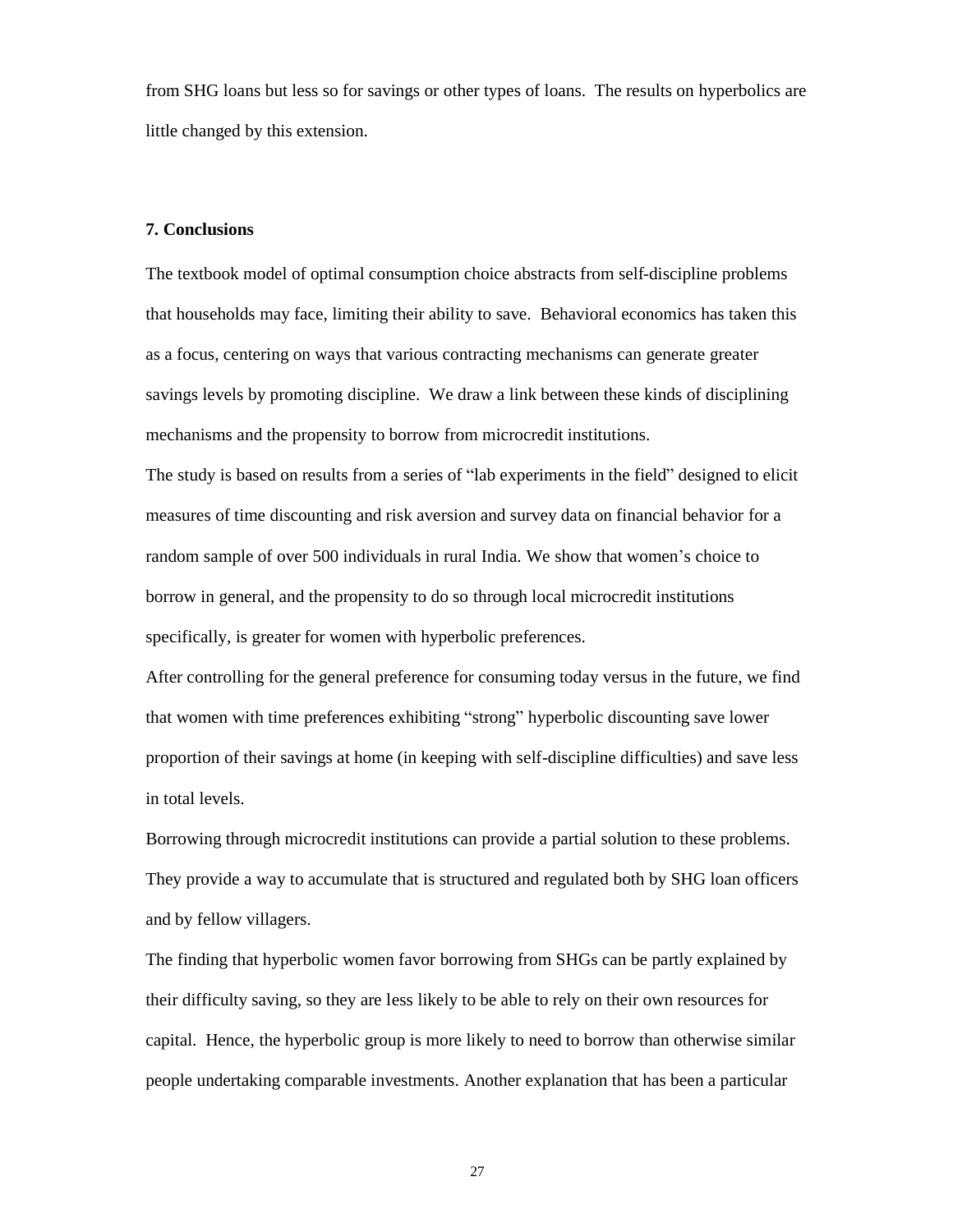focus above, is that the structure of microcredit loans provides a way to convert income flows into large sums through a device that— for the hyperbolic group— is more effective than the alternative of saving up. A third explanation is that the hyperbolic group is giving in to their desire for current consumption, driving up loan demand. Our result, though, holds even after controlling for the baseline degree of time discounting; the time preference variable should capture aspects of loan demand associated with the desire for current consumption. The analysis rests on the way that microcredit loans provide discipline and peer pressure absent in the textbook lending contract. Microcredit contracts have been celebrated by economic theorists for providing novel solutions to problems of moral hazard and adverse selection. The evidence here suggests that a key to their success may rest as well with their role in helping borrowers discipline their financial lives. The evidence helps to explain the puzzling existence of the regular repayment schedules used in nearly all microfinance loan contracts globally (Armendáriz and Morduch 2005). The evidence also helps to explain why microfinance institutions that drop the joint liability element of group lending from their contracts nonetheless have maintained regular repayment schedules and group meetings (Gine and Karlan 2008).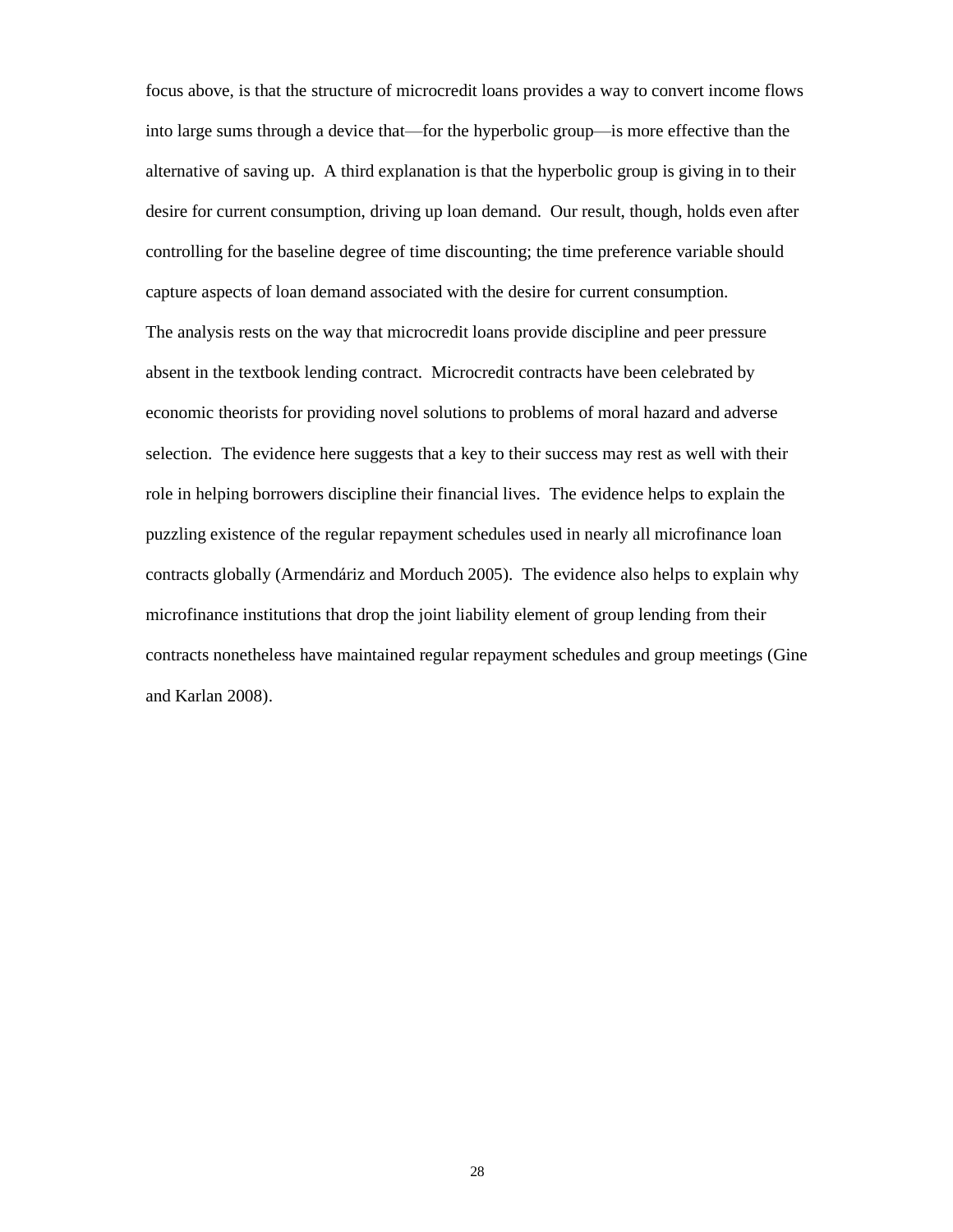#### **References**

**Ainslie, George W.** 1992. *Picoeconomics.* Cambridge, UK: Cambridge University Press.

**Andersen, Steffen, Glenn W. Harrison, Morten I. Lau, and E. E. Rutströ m.**  2008."Eliciting Risk and Time Preferences." *Econometrica,* 76(3): 583.

**Anderson, C. L., Maya Dietz, Andrew Gordon, and Marieka Klawitter.** 2004."Discount Rates in Vietnam." *Economic Development and Cultural Change,* 52(4): 873-887.

**Anderson, Siwan and Jean-Marie Baland.** 2002."The Economics of Roscas and Intrahousehold Resource Allocation." *Quarterly Journal of Economics,* 117(3): 963-995.

**Armendáriz De Aghion, Beatriz and Jonathan Morduch.** 2005. *The economics of microfinance.* Cambridge, MA: MIT Press.

**Ashraf, Nava, Dean Karlan, and Wesley Yin.** 2006."Tying Odysseus to the Mast: Evidence from a Commitment Savings Product in the Philippines." *Quarterly Journal of Economics,* 121(2): 635-672.

**Barr, Abigail.** 2003. "Risk Pooling, Commitment, and Information: An Experimental Test of Two Fundamental Assumptions." Oxford University Centre for the Study of African Economies Working Paper CSAE.

**Basu, Karna.** 2007. "A Behavioral Model of Simultaneous Borrowing and Saving." http://www.cid.harvard.edu/neudc07/docs/neudc07\_s3\_p07\_basu.pdf.

**Bauer, Michal and Julie Chytilová.** 2007. "The Impact of Education on Subjective Discount Rate in Ugandan Villages." http://ies.fsv.cuni.cz/storage/publication/3293\_uganda.pdf.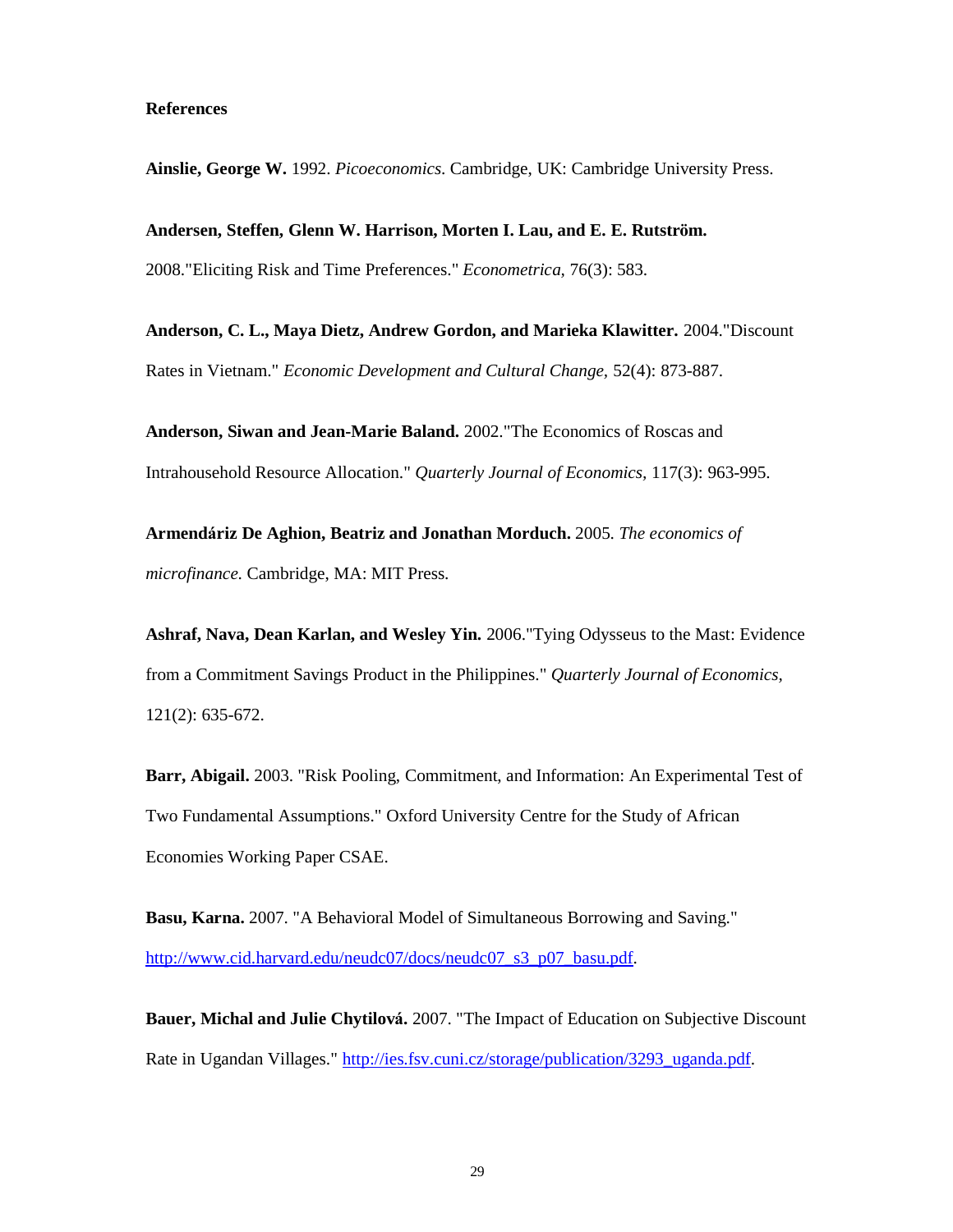**Binswanger, Hans B.** 1980."Attitudes Toward Risk: Experimental Measurement in Rural India." *American Journal of Agricultural Economics,* 62(3): 395-407.

**Botelho, Anabela, Glenn W. Harrison, Pinto, Ligia M. Costa, E. E. Rutströ m and Paula Veiga.** 2006. "Discounting in Developing Countries: Experimental Evidence from Timor-Leste."

http://www.econ.canterbury.ac.nz/downloads/discounting\_in\_developing\_countries.pdf.

**Cardenas, Juan C. and Jeffrey P. Carpenter.** 2005. "Experiments and Economic Development: Lessons from Field Labs in the Developing World." Middlebury College Economics Discussion Paper No. 05-05.

**Consultative Group to Assist the Poor [CGAP].** 2007. "Sustainability of Self-Help Groups in India: Two Analyses." CGAP Occasional paper No. 12.

**Daley-Harris, Sam.** 2007. "State of the Microcredit Summit Campaign Report 2007." http://www.microcreditsummit.org/pubs/reports/socr/EngSOCR2007.pdf.

**Duflo, Esther, Michael Kremer and Jonathan Robinson.** 2006. "Why Don't Farmers use Fertilizer: Evidence from Field Experiments in Western Kenya."

http://www.iies.su.se/seminars/papers/070308.pdf.

**Field, Erica and Rohini Pande.** 2007. "Repayment Frequency and Default in Micro-Finance: Evidence from India." Forthcoming in Journal of European Economics Association Papers and Proceedings.

**Frederick, Shane, George Loewenstein, and Ted O'Donoghue.** 2002."Time Discounting and Time Preference: A Critical Review." *Journal of Economic Literature,* 40(2): 351-401.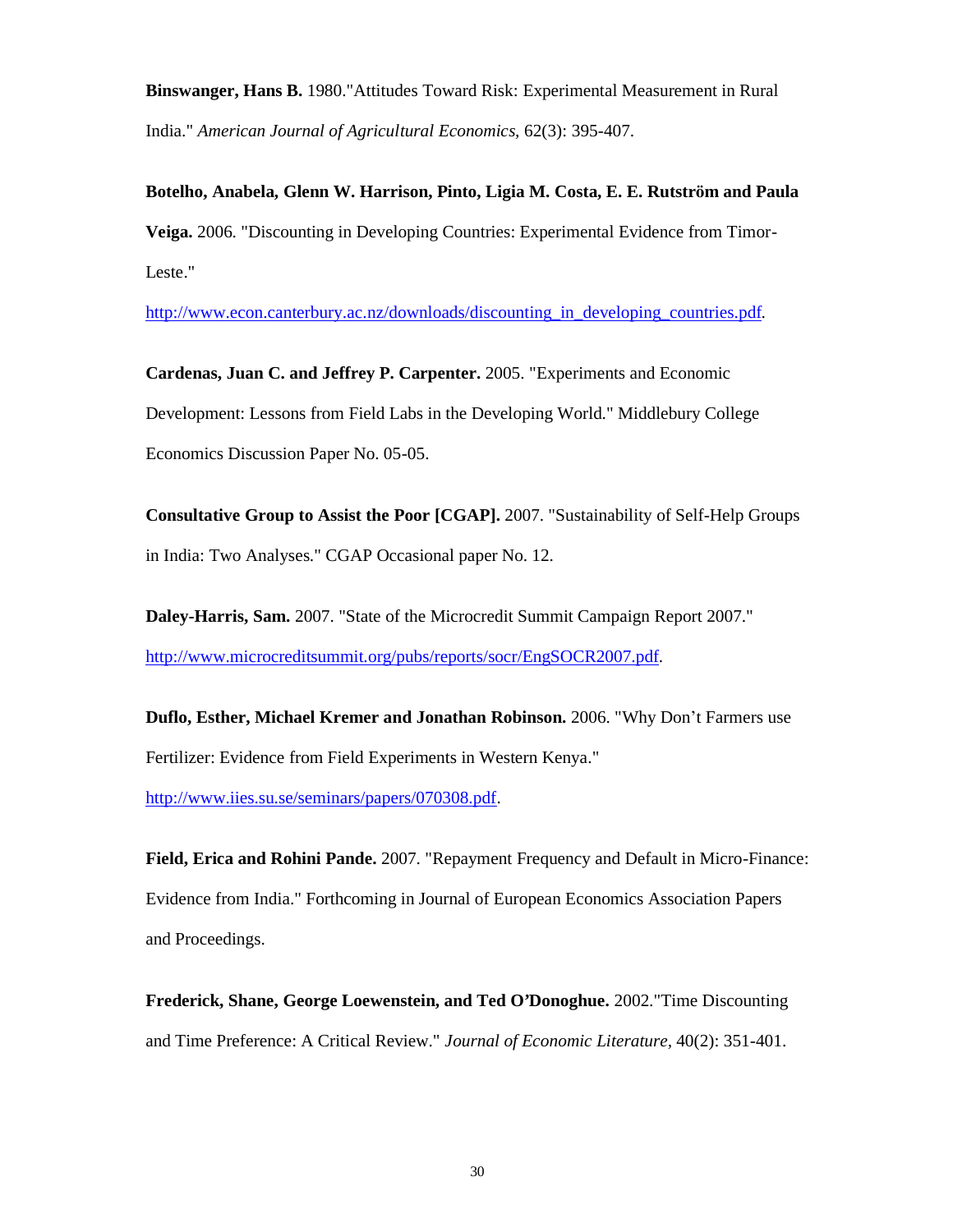**Gine, Xavier and Dean Karlan.** 2008. "Peer Monitoring and Enforcement: Long Term Evidence from Microcredit Lending Groups with and without Group Liability." http://research.yale.edu/karlan/downloads/bulak.pdf.

**Gugerty, Mary K.** 2007."You Can't Save Alone: Commitment in Rotating Savings and Credit Associations in Kenya." *Economic Development and Cultural Change,* 55: 251-282.

**Harrison, Glenn W., Morten I. Lau, and Melonie B. Williams.** 2002."Estimating Individual Discount Rates in Denmark: A Field Experiment." *American Economic Review,* 92(5): 1606-1617.

**Harrison, Glenn W. and John A. List.** 2004."Field Experiments." *Journal of Economic Literature,* 42(4): 1009-1055.

**Jensen, Robert and Emily Oster.** 2007. "The Power of TV: Cable Television and Women's Status in India." http://home.uchicago.edu/~eoster/tywomen.pdf.

**Karlan, Dean.** 2005."Using Experimental Economics to Measure Social Capital and Predict Financial Decisions." *American Economic Review,* 95(5): 1688-1699.

**Kirby, Kris N., Ricardo Godoy, Victoria Reyes-García, Elizabeth Byron, Lilian Apaza, William Leonard, Eddy Pé rez, Vincent Vadez, and David Wilkie.** 2002."Correlates of Delay-Discount Rates: Evidence from Tsimane' Amerindians of the Bolivian Rain Forest." *Journal of Economic Psychology,* 23(3): 291-316.

**Knack, Stephen and Philip Keefer.** 1997."Does Social Capital have an Economic Payoff? A Cross-Country Investigation." *Quarterly Journal of Economics,* 112(4): 1251-1288.

**Laibson, David.** 1997."Golden Eggs and Hyperbolic Discounting." *Quarterly Journal of Economics,* 112(2): 443-477.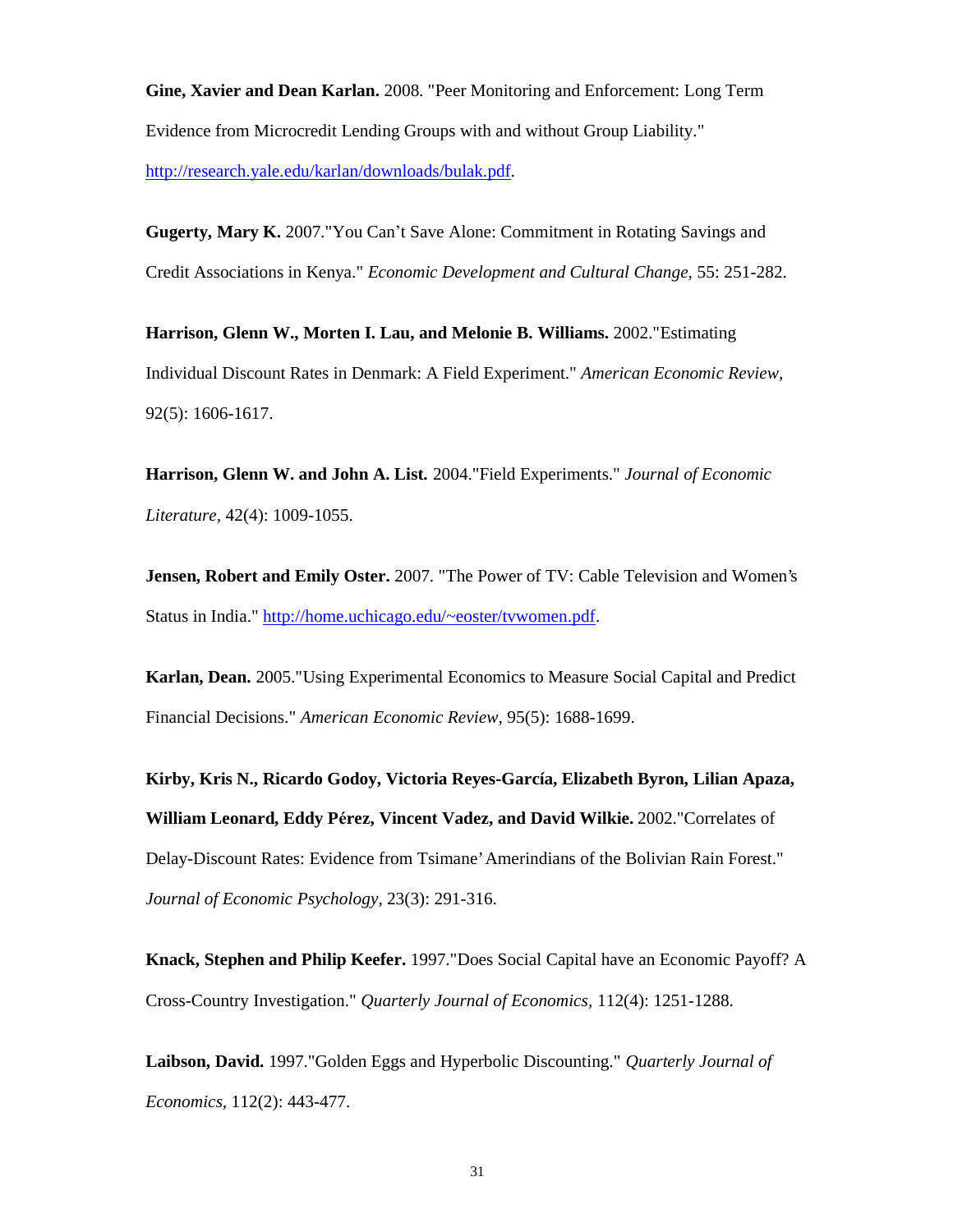#### **Lederman, Daniel, Norman V. Loayza, and Ana M. Menendez.** 2002."

Violent Crime: Does Social Capital Matter?" *Economic Development and Cultural Change,* 50(3): 509-539.

**Liu, Elaine.** 2008. "Time to Change what to Sow: Risk Preferences and Technology Adoption Decisions of Cotton Farmers in China." PhD diss. Princeton University.

**Mullainathan, Sendhil.** 2005. "Development economics through the lens of psychology." In *Annual wold bank conference in development economics 2005: Lessons from experience,* ed. Francois Bourguignon and Boris Pleskovic, Oxford, UK: Oxford University Press.

**National Bank for Agriculture and Rural Development [NABARD].** 2007. "Snapshot of SHG-Bank Linkage in India-March 2007." NABARD report.

**O'Donoghue, Ted and Matthew Rabin.** 1999."Doing it Now Or Doing it Later." *American Economic Review,* 89(1): 103-124.

**Pender, John L.** 1996."Discount Rates and Credit Markets: Theory and Evidence from Rural India." *Journal of Development Economics,* 50(2): 257-296.

**Quisumbing, Agnes R. and John A. Maluccio.** 2003."Resources at Marriage and Intrahousehold Allocation: Evidence from Bangladesh, Ethiopia, Indonesia, and South Africa." *Oxford Bulletin of Economics and Statistics,* 65(3): 283-328.

**Rutherford, Stuart.** 2000. *The poor and their money.* USA: Oxford University Press.

**Schelling, Thomas C.** 1984. *Choice and consequence.* Cambridge, MA: Harvard University Press.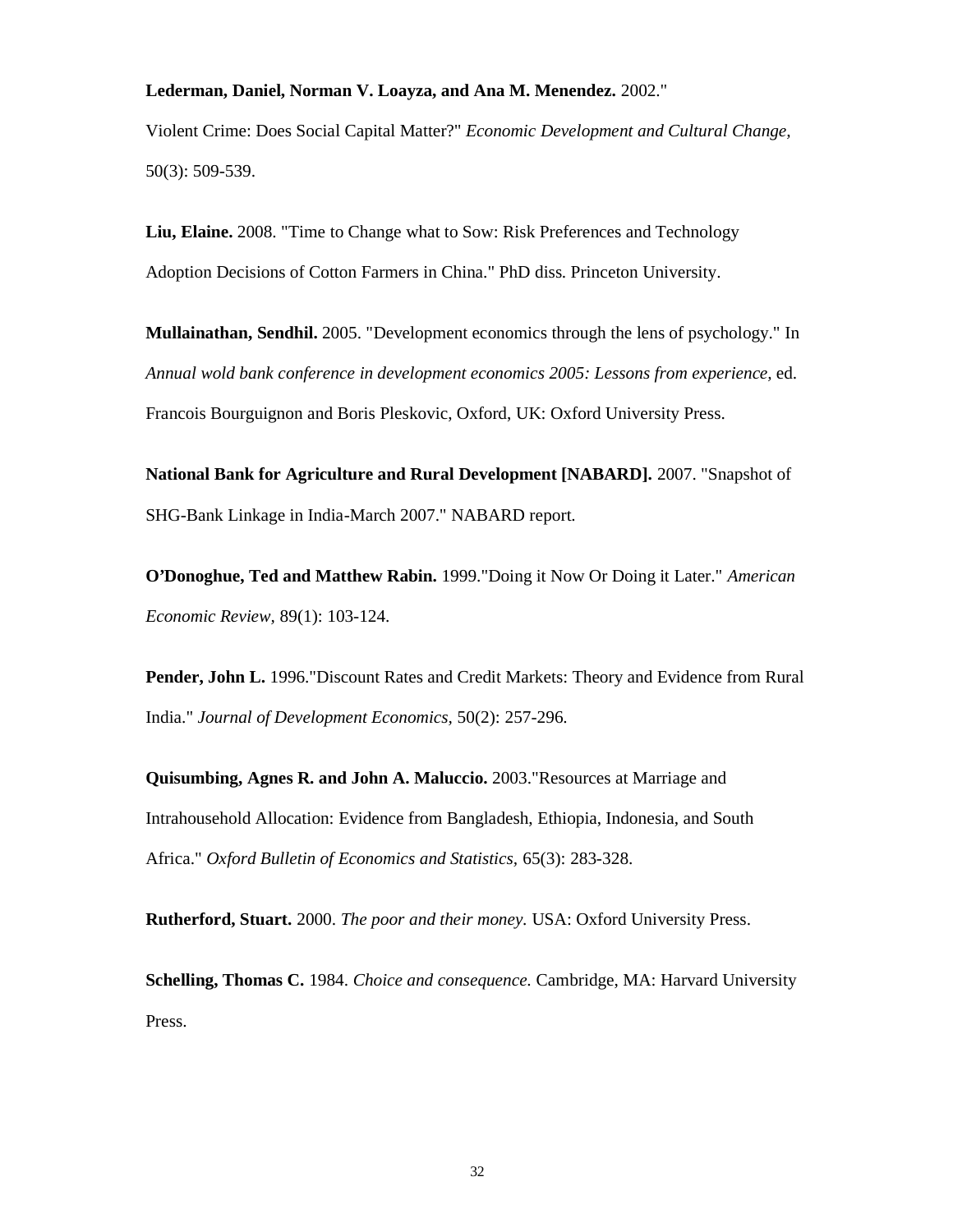**Seibel, Hans D. and Stefan Karduck.** 2005. "Transaction costs of self-help groups: A study of NABARD's SHG banking programme in india." In *Financial growth in india and china.* ed. Alagiri Dhandapani, Hyderabad: IFCAI Univ. Press.

**Singh,Inderjit, Lyn Squire, and John Strauss.** 1986. *Agricultural household models: Extensions, applications, and policy.* Baltimore, MD: Johns Hopkins University Press.

**Strotz, Robert H.** 1955."Myopia and Inconsistency in Dynamic Utility Maximization." *The Review of Economic Studies,* 23(3): 165-180.

**Tanaka, Tomomi, Colin F. Camerer and Quang Nguyen.** 2006. "Preferences, Poverty, and Politics: Field Experiments and Survey Data from Vietnam." http://www.hss.caltech.edu/~camerer/Vietnam.pdf.

**Thomas, Duncan.** 1990."Intra-Household Resource Allocation: An Inferential Approach." *Journal of Human Resources,* 26(1): 635-664.

**Thomas, Duncan and Amar Hamoudi.** 2006. "Do You Care? Altruism and Inter-Generational Exchanges in Mexico." California Center for Population Research Online Working Paper No. 008-06.

**Yunus, Muhammad.** 2002. "Toward eliminating poverty from the world: Grameen bank experience." In *Making progress: Essays in progress and public policy,* ed. C. Leigh Anderson and Janet W. Looney, Lanham: MD: Lexington Books.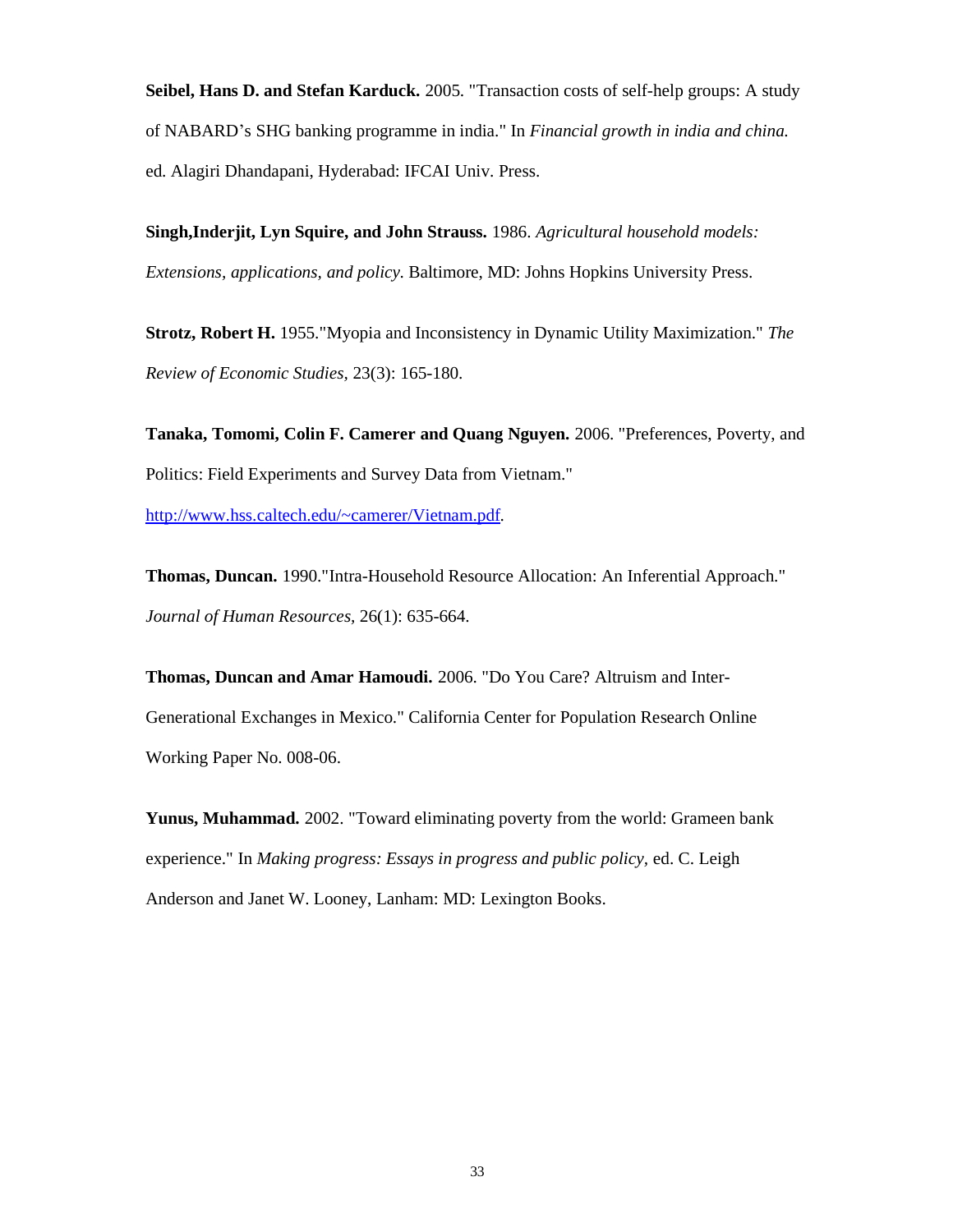**Figure 1: Map of Karnataka and geographical location of Honavar and Haliyal Talukas**

|                           | <b>Ozorim Alexandr</b>                                |                                        | 7Dødvád                 |                                       | <b>MICLOSOFT</b>                |
|---------------------------|-------------------------------------------------------|----------------------------------------|-------------------------|---------------------------------------|---------------------------------|
| Mapuca                    | Mahem Tanem Nandgad                                   | Kittur                                 |                         |                                       | Belavanik <sup>P</sup> MapPoint |
|                           | Jua Bulmpal Gunji                                     | <b>Bidi</b>                            | Garag                   | Navalgund                             |                                 |
| Nerul <sub>a</sub>        |                                                       |                                        | ⊁lT⁄ S                  |                                       | ₹5°30                           |
|                           | Panaji Goa Castle Rock Devarayi                       |                                        |                         |                                       |                                 |
|                           |                                                       | <b>P</b> Alnayak                       | Mansūr                  | Annigeri<br>Kusugal                   | <b>Gadag</b>                    |
|                           | Silidae Curti Molem Collem                            |                                        | m                       |                                       |                                 |
|                           |                                                       | $T$ itvali $\langle\langle\,\,\rangle$ | <b>CHaliya</b>          | Hubli-Dharwad Dambal                  |                                 |
|                           | Madgaon Sanvordern                                    |                                        |                         |                                       |                                 |
| $Chinchinim_{\mathbf{A}}$ | Tudou Potrem Patya Dandeli Mishrikot Kundgol AMulgund |                                        |                         |                                       |                                 |
|                           |                                                       |                                        |                         |                                       |                                 |
|                           | Morpina Maida Viliena                                 | Joidal                                 |                         | Devikop Tadas Gudgeri Blakshmeshwar   |                                 |
|                           |                                                       |                                        |                         | KARNAKAKA Bannikop                    |                                 |
|                           | Barcem Jagvi<br>Gaundongrem Ulwi Gunjāvati Shiggaon   |                                        |                         |                                       | $\sqrt{15}$                     |
|                           |                                                       |                                        |                         | – Sávanyr –                           |                                 |
|                           | Magdal Poinguinim                                     |                                        |                         | Bankapur <sub>a</sub> Shikarpur       |                                 |
|                           |                                                       |                                        |                         |                                       | Havanūr                         |
|                           | Karwar <sub>d</sub> Halge Kaiga Manchiken             |                                        | Pala <sub>i</sub>       | Karajgi                               |                                 |
|                           |                                                       |                                        |                         | Pala Haven<br>Hangal                  | Guttal <sup>in</sup>            |
| Arabian Sea               | Binge Aversa Sunksal Sonda                            |                                        |                         |                                       | Motiberinum                     |
|                           |                                                       | ESTA RA                                |                         | Byadgi                                |                                 |
|                           | Belekeri<br>Ankola Agsür<br>Ankola                    |                                        |                         | Hosur                                 | Rānībennur                      |
|                           |                                                       |                                        | Sirsi Jade              | Anavatti                              |                                 |
|                           | Gokarn <sub>n</sub>                                   | $G$ $H$                                | <b>T.S.</b>             | Kod                                   |                                 |
|                           | Sänikatta                                             |                                        |                         | Chikkerur                             | 148.30                          |
|                           |                                                       | <b>Mirian</b>                          | Tyagli                  | Hirekerur <sup>o</sup>                | Tuminkatti                      |
|                           |                                                       | Nilkund                                | Sorab <sub>n</sub>      |                                       |                                 |
| <b>INDIAN OCEAN</b>       |                                                       | Kumta Harkantarkeri                    |                         | Siralkoppa                            |                                 |
|                           |                                                       | Bilgi                                  | siddapur Ulvi           | Shikarpur                             | Hallur                          |
|                           | Honāvakī                                              | iersoppa/                              | Talguppa                |                                       | Honnali                         |
|                           |                                                       | MALABAR                                |                         | Ambaligolla                           |                                 |
|                           |                                                       |                                        | ೧೪                      | Isur A <sup>Nyāmati</sup>             |                                 |
|                           |                                                       | Mavalli COAST                          | Avinhalli Sagar         |                                       |                                 |
|                           |                                                       |                                        |                         | Anandapuram KumsR Holalur             | $N$ allu $\approx$              |
|                           | Shirali                                               | <b>Bhatkal</b>                         |                         |                                       | $-3, 14$                        |
|                           |                                                       |                                        |                         | B <sub>Ayanur</sub><br><b>Arasalu</b> |                                 |
| @2007 Microsoft Corp. 740 |                                                       |                                        | 74°30' Lakshmipur 788 8 |                                       | $-759.30$                       |

**Table 1: Honavar and Haliyal Talukas - Descriptive Statistics**

|                                         | Honavar | Haliyal |
|-----------------------------------------|---------|---------|
| Total population                        | 160,331 | 105,851 |
| Number of villages                      | 92      | 111     |
| Rural literacy rate (%)                 | 74      | 60      |
| Total population/primary schools        | 629     | 868     |
| Total population/secondary schools      | 5,529   | 15,122  |
| Total population/bank facilities        | 4,581   | 26,463  |
| Villages having post office (%)         | 63      | 28      |
| Villages with paved road connection (%) | 72      | 60      |

Note: Source: Indian Census 2001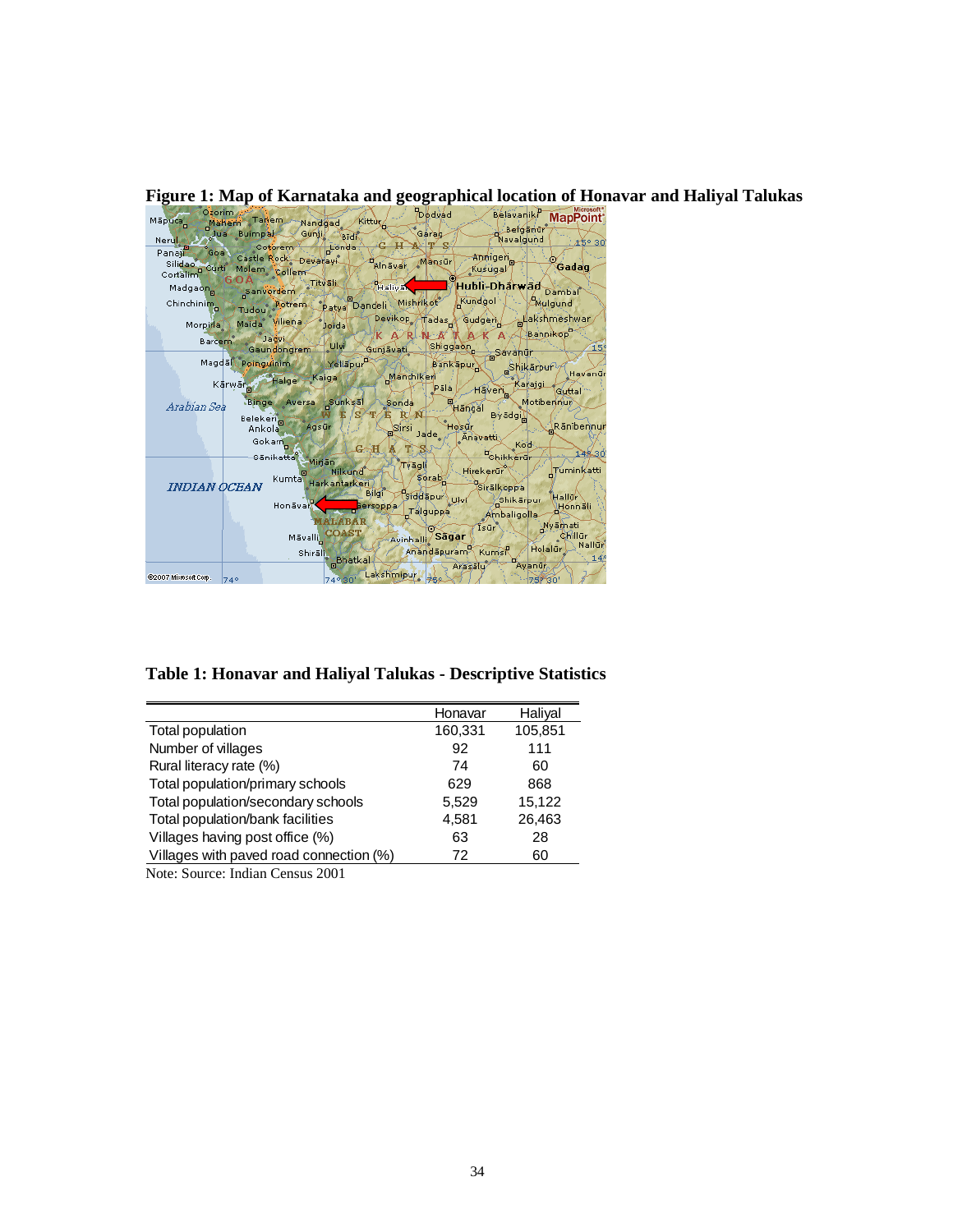|                     | Total    | Male     | Female   | Honavar  | Haliyal  | Karnataka* |
|---------------------|----------|----------|----------|----------|----------|------------|
| Age (years)         | 36.822   | 38.128   | 35.496   | 36.759   | 36.885   | 36,300     |
|                     | (11.756) | (12.091) | (11.274) | (11.060) | (12.443) |            |
| Education (classes) | 4.256    | 5.004    | 3.496    | 5.967    | 2.519    | 4.200      |
|                     | (4.442)  | (4.684)  | (4.051)  | (4.487)  | (3.658)  |            |
| <b>Illiterate</b>   | 0.395    | 0.339    | 0.452    | 0.204    | 0.589    | 0.425      |
|                     | (0.489)  | (0.474)  | (0.499)  | (0.404)  | (0.493)  |            |
| Married             | 0.786    | 0.796    | 0.777    | 0.729    | 0.844    | 0.670      |
|                     | (0.410)  | (0.404)  | (0.417)  | (0.445)  | (0.363)  |            |
| Farmer              | 0.702    | 0.739    | 0.664    | 0.632    | 0.772    | $0.750**$  |
|                     | (0.458)  | (0.440)  | (0.473)  | (0.483)  | (0.420)  |            |
| Sample size         | 544      | 274      | 270      | 274      | 270      |            |

**Table 2: Sample characteristics, comparison with Karnataka averages (means, standard deviations)**

Note: \*Source: Indian Census 2001: data for the Karnataka population above 15. \*\* only rural population.

|          |                       | Panel A (current discount rate) |
|----------|-----------------------|---------------------------------|
|          | Tomorrow              | After three months              |
|          | Earlier reward        | Delayed reward                  |
| choice 1 | 250                   | 265                             |
| choice 2 | 250                   | 280                             |
| choice 3 | 250                   | 300                             |
| choice 4 | 250                   | 330                             |
| choice 5 | 250                   | 375                             |
|          |                       | Panel B (future discount rate)  |
|          |                       | After one year and three        |
|          | After one year        | months                          |
|          | <b>Earlier reward</b> | Delayed reward                  |
| choice 1 | 250                   | 265                             |
| choice 2 | 250                   | 280                             |
| choice 3 | 250                   | 300                             |
| choice 4 | 250                   | 330                             |
| choice 5 | 250                   | 375                             |

**Table 3: Eliciting discount rates (payoffs)**

**Table 4: Eliciting attitude to risk (payoffs)**

| Prospect | Bad luck payoff (50%) | Good luck payoff (50%) |
|----------|-----------------------|------------------------|
|          | 250                   | 250                    |
| 2        | 225                   | 475                    |
| 3        | 200                   | 600                    |
|          | 150                   | 750                    |
| 5        | 50                    | 950                    |
|          |                       | 1000                   |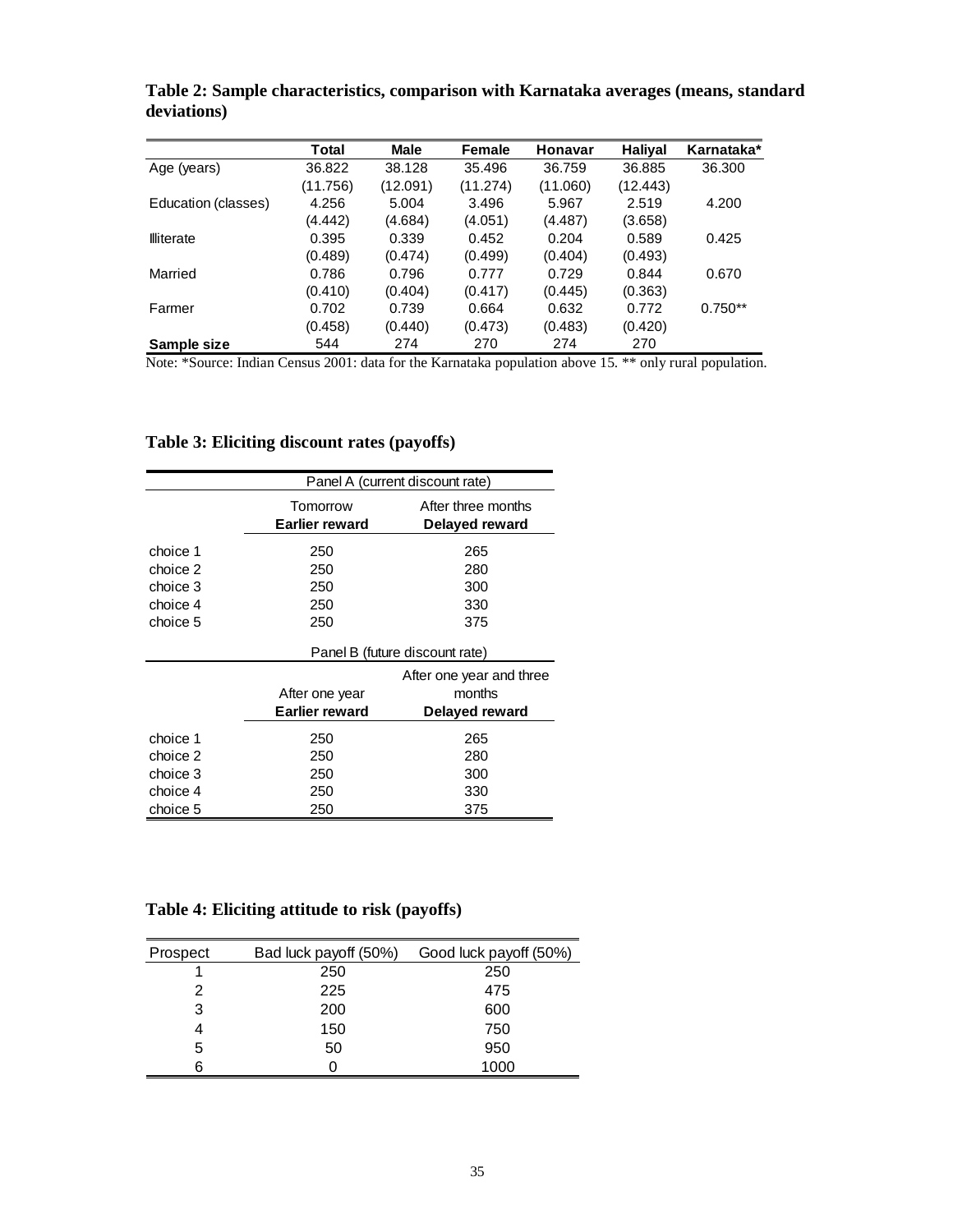| Table 3. Definition of variables<br><b>Variables</b>  | <b>Definition</b>                                                                                                                                                                                                                                                                                                 | Mean            | <b>Std</b><br>dev |
|-------------------------------------------------------|-------------------------------------------------------------------------------------------------------------------------------------------------------------------------------------------------------------------------------------------------------------------------------------------------------------------|-----------------|-------------------|
| <b>Experimental choice S</b><br>Current discount rate | 6 values approximating 3-months discount rate in earlier 0.244<br>time frame:<br>$0.03$ = if discount rate < 6%; 0.09 = if 6% < discount rate <<br>12%; 0.16 if 12% < discount rate < 20%; 0.26 = if 20% <<br>discount rate $<$ 32%, 0.14 if 32% $<$ discount rate $<$ 50%;<br>$0.6$ = if 50% < discount rate     |                 | 0.228             |
| Future discount rate                                  | 6 values approximating 3-months discount rate in delayed 0.193<br>time frame:<br>$0.03 =$ if discount rate < 6%; 0.09= if 6% < discount rate <<br>12%; 0.16 if 12% < discount rate < 20%; 0.26 = if 20% <<br>discount rate < $32\%$ , 0.14 if $32\%$ < discount rate < $50\%$ ;<br>$0.6$ = if 50% < discount rate |                 | 0.221             |
| Strongly hyperbolic                                   | dummy; $1 =$ current discount rate $\gg$ future discount rate, as 0.199<br>defined in Table 9                                                                                                                                                                                                                     |                 | 0.399             |
| Weakly hyperbolic                                     | dummy; $1 =$ current discount rate $>$ future discount rate, as<br>defined in Table 9                                                                                                                                                                                                                             | 0.132           | 0.339             |
| Patient now, impatient in the future                  | dummy, 1= current discount rate < future discount rate                                                                                                                                                                                                                                                            | 0.096           | 0.294             |
| Risk aversion                                         | dummy, 1= if risk aversion above median (i.e. selects<br>gamble (250,250) or (225,475) or (200,600)), 0= if risk<br>aversion below median (i.e. if selects (150,750) or<br>$(50,950)$ or $(0,1000)$                                                                                                               | 0.452           | 0.498             |
| <b>Financial behavior</b><br>Loan                     | Dummy; $1 =$ has an outstanding loan; $0 =$ doesn't have an $0.597$<br>outstanding loan                                                                                                                                                                                                                           |                 | 0.491             |
| SHG loan                                              | Dummy; $1 =$ has an outstanding loan from SHG; $0 = 0.281$<br>doesn't have an outstanding loan from SHG                                                                                                                                                                                                           |                 | 0.450             |
| Total savings                                         | Rs. th. (savings in bank $+$ savings in post office $+$ SHG 2.569<br>monthly contribution*average length of participation +<br>home savings)                                                                                                                                                                      |                 | 5.454             |
| Share of home savings                                 | Home savings / Total savings (%, only those who save)                                                                                                                                                                                                                                                             | 0.333           | 0.386             |
| Future oriented purpose of savings                    | Dummy; $1 =$ if the major purpose of savings is future-<br>oriented (agricultural investment, business, education,<br>doctor); $0 =$ if it focuses on current consumption<br>(celebration, personal items, household equipment)                                                                                   | 0.546           | 0.498             |
| Socioeconomic characteristics                         |                                                                                                                                                                                                                                                                                                                   |                 |                   |
| Female                                                | Dummy; $1 = \text{female}$ ; $0 = \text{male}$                                                                                                                                                                                                                                                                    | 0.496           | 0.500             |
| Age<br>Education                                      | Age in years<br>Years of schooling completed                                                                                                                                                                                                                                                                      | 36.822<br>4.256 | 11.756<br>4.442   |
| Married                                               | Dummy; $1 =$ married, divorced or widow; $0 =$ single                                                                                                                                                                                                                                                             | 0.851           | 0.357             |
| Household head                                        | Dummy; $1 =$ household head; $0 =$ non household head                                                                                                                                                                                                                                                             | 0.397           | 0.490             |
| Position in the family                                | Position of a woman in a family. Index calculated by<br>principal component analyses from seven questions on<br>decision-making and five questions on wife's beating.<br>Minimum of the index is set to zero. The higher the index<br>value, the better the position.                                             | 3.617           | 1.887             |
| Wealth index                                          | Wealth index calculated by principal component analyses 0.000<br>from questions on type of house, electricity connection,<br>land ownership and dummies for possesion of 14 types of<br>household equipment                                                                                                       |                 | 1.893             |
| Income in June < income in Sept.                      | Dummy; $1 =$ if income in June $\lt$ income in September; $0 = 0.496$<br>if income in June >= income in September                                                                                                                                                                                                 |                 | 0.500             |

**Table 5: Definition of variables**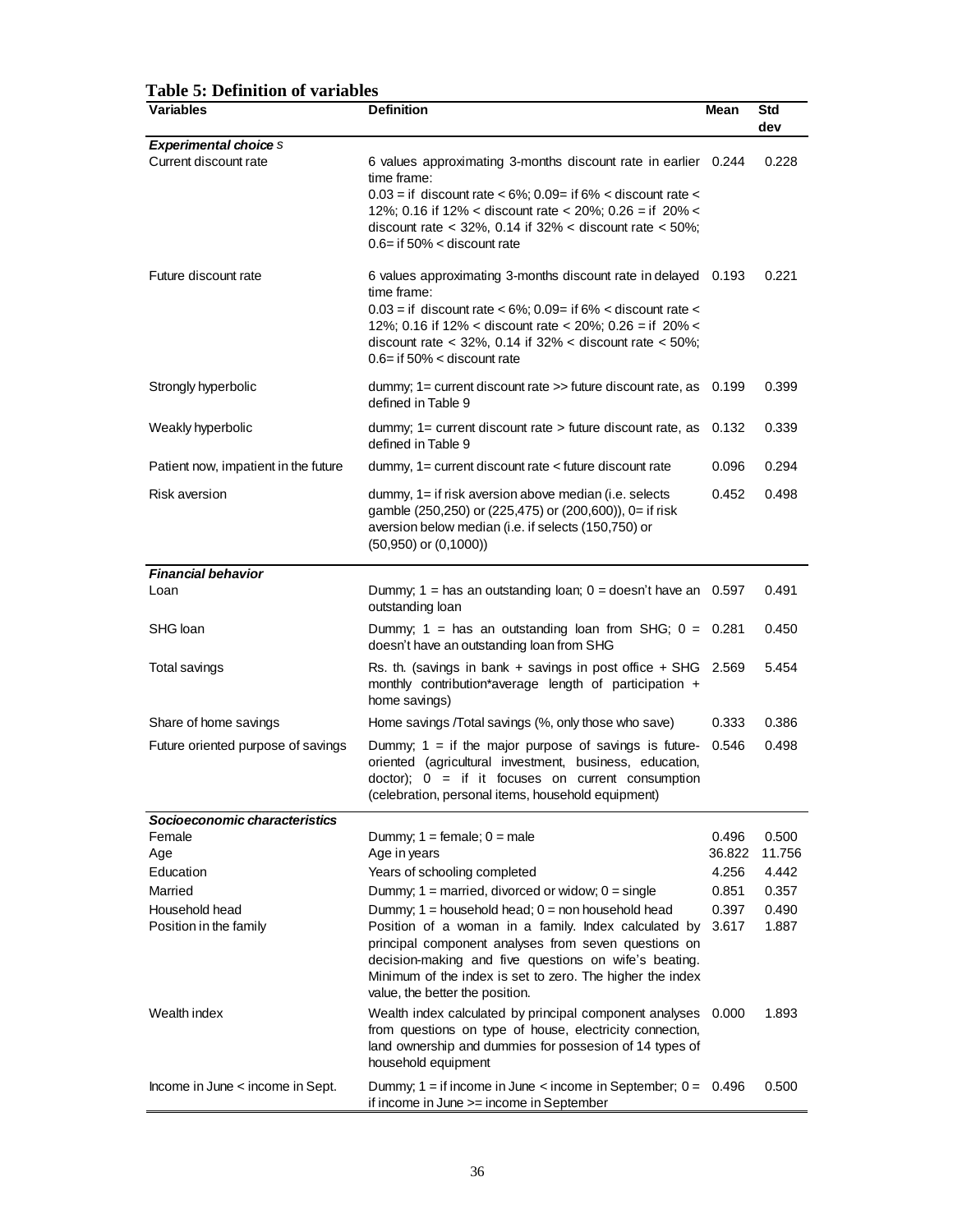|                                  | All     | Female  |         |           |         |         |         | Male    |         |         |           |         |         |         |         |
|----------------------------------|---------|---------|---------|-----------|---------|---------|---------|---------|---------|---------|-----------|---------|---------|---------|---------|
|                                  | Total   | Total   |         | Education |         | Age     |         | Wealth  | Total   |         | Education |         | Age     |         | Wealth  |
|                                  |         |         | Low     | High      | Young   | Old     | Low     | High    |         | Low     | High      | Young   | Old     | Low     | High    |
| <b>Patience</b>                  |         |         |         |           |         |         |         |         |         |         |           |         |         |         |         |
| Current discount rate            | 0.244   | 0.218   | 0.241   | 0.191     | 0.205   | 0.234   | 0.236   | 0.197   | 0.270   | 0.338   | 0.197     | 0.259   | 0.281   | 0.307   | 0.232   |
|                                  | (0.228) | (0.212) | (0.223) | (0.195)   | (0.207) | (0.218) | (0.219) | (0.202) | (0.239) | (0.254) | (0.199)   | (0.242) | (0.237) | (0.248) | (0.225) |
| Future discount rate             | 0.193   | 0.159   | 0.180   | 0.135     | 0.164   | 0.154   | 0.186   | 0.133   | 0.226   | 0.294   | 0.152     | 0.230   | 0.221   | 0.267   | 0.184   |
|                                  | (0.221) | (0.193) | (0.209) | (0.170)   | (0.202) | (0.183) | (0.209) | (0.173) | (0.240) | (0.267) | (0.182)   | (0.247) | (0.234) | (0.259) | (0.213) |
| <b>Time consistency</b>          |         |         |         |           |         |         |         |         |         |         |           |         |         |         |         |
| Strongly hyperbolic preferences  | 0.199   | 0.207   | 0.223   | 0.189     | 0.192   | 0.226   | 0.222   | 0.187   | 0.190   | 0.204   | 0.174     | 0.164   | 0.216   | 0.188   | 0.191   |
|                                  | (0.399) | (0.406) | (0.418) | (0.393)   | (0.395) | (0.420) | (0.417) | (0.391) | (0.393) | (0.405) | (0.381)   | (0.372) | (0.413) | (0.392) | (0.395) |
| Weakly hyperbolic preferences    | 0.132   | 0.141   | 0.128   | 0.156     | 0.123   | 0.161   | 0.148   | 0.134   | 0.124   | 0.085   | 0.167     | 0.121   | 0.127   | 0.101   | 0.147   |
|                                  | (0.339) | (0.348) | (0.336) | (0.364)   | (0.330) | (0.369) | (0.357) | (0.342) | (0.330) | (0.279) | (0.374)   | (0.328) | (0.334) | (0.303) | (0.355) |
| Patient now, impatient in future | 0.096   | 0.085   | 0.095   | 0.074     | 0.103   | 0.065   | 0.111   | 0.060   | 0.106   | 0.099   | 0.114     | 0.129   | 0.082   | 0.101   | 0.110   |
|                                  | (0.294) | (0.280) | (0.294) | (0.262)   | (0.305) | (0.247) | (0.315) | (0.238) | (0.308) | (0.299) | (0.319)   | (0.336) | (0.276) | (0.303) | (0.314) |
| Attitude to risk                 |         |         |         |           |         |         |         |         |         |         |           |         |         |         |         |
| Risk averse                      | 0.452   | 0.470   | 0.446   | 0.500     | 0.493   | 0.444   | 0.511   | 0.425   | 0.434   | 0.479   | 0.386     | 0.421   | 0.448   | 0.449   | 0.419   |
|                                  | (0.498) | (0.500) | (0.499) | (0.502)   | (0.502) | (0.499) | (0.502) | (0.496) | (0.497) | (0.501) | (0.489)   | (0.496) | (0.499) | (0.499) | (0.495) |

**Table 6: Experimental questions and individual characteristics (means, standard deviations)**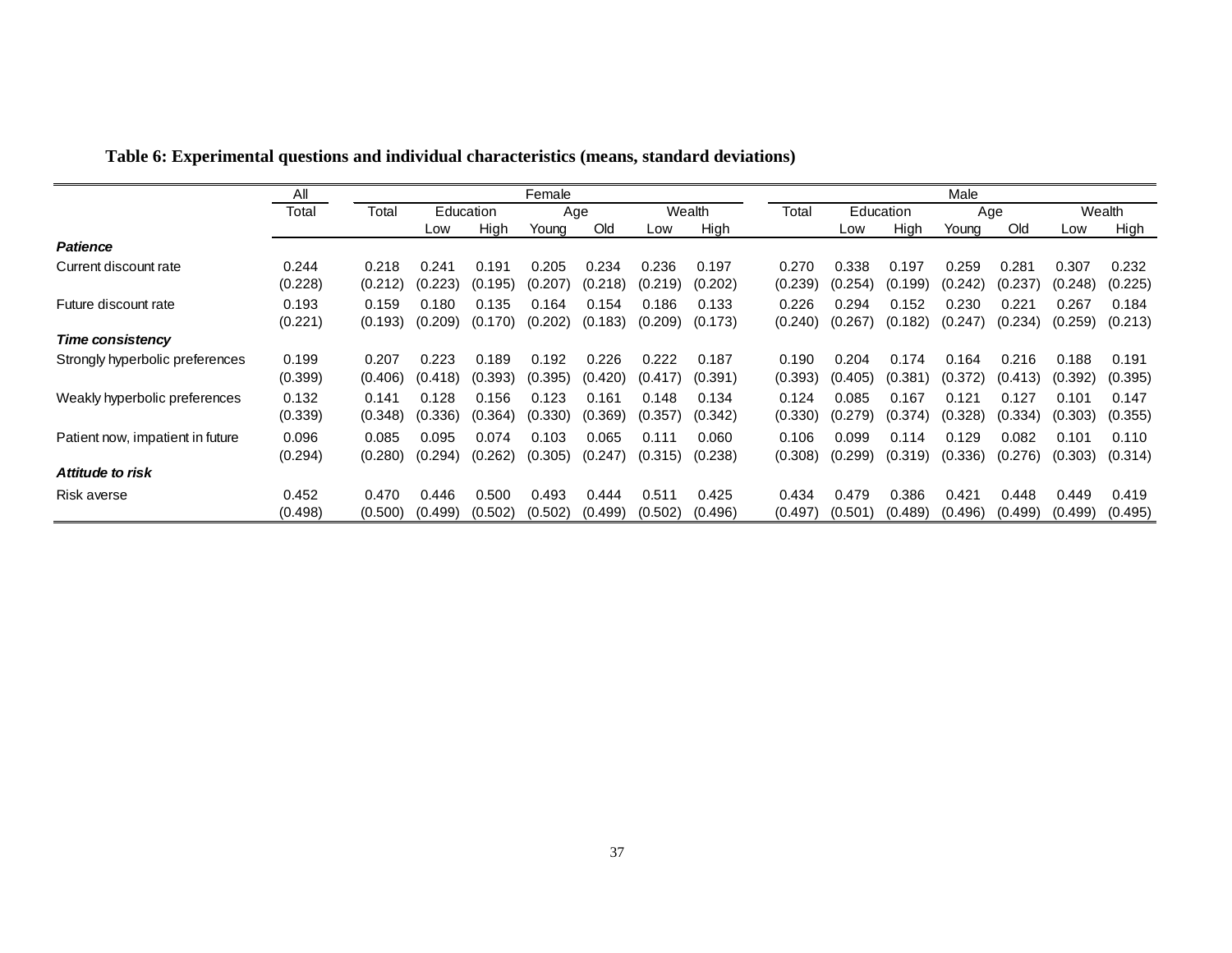| Dependent variable              |               | <b>Current discount rate</b> |             |               | <b>Future discount rate</b> |             |
|---------------------------------|---------------|------------------------------|-------------|---------------|-----------------------------|-------------|
|                                 | All           | Male                         | Female      | All           | Male                        | Female      |
|                                 | (1)           | (2)                          | (3)         | (4)           | (5)                         | (6)         |
|                                 |               |                              |             |               |                             |             |
| Female                          | $-0.070$      |                              |             | $-0.095$      |                             |             |
|                                 | $(0.033)$ **  |                              |             | $(0.031)$ *** |                             |             |
| Age                             | $-0.013$      | $-0.019$                     | $-0.007$    | $-0.009$      | $-0.017$                    | $-0.001$    |
|                                 | $(0.007)^*$   | (0.013)                      | (0.010)     | (0.006)       | $(0.007)$ **                | (0.008)     |
| $(Age)^2$                       | 1.5e-04       | $2.2e-04$                    | 7.7e-05     | 8.4e-05       | 1.7e-04                     | $-3.6e-06$  |
|                                 | $(8.0e-05)^*$ | $(1.4e-04)$                  | $(1.2e-04)$ | $(6.0e-05)$   | $(7.6e-05)$ **              | 9.4e-05     |
| Education                       | $-0.013$      | $-0.018$                     | $-0.007$    | $-0.015$      | $-0.022$                    | $-0.007$    |
|                                 | $(0.003)$ *** | $(0.004)$ ***                | (0.005)     | $(0.003)$ *** | $(0.003)$ ***               | (0.005)     |
| Wealth                          | 8.5e-04       | $2.2e-05$                    | 0.004       | 0.002         | 0.006                       | 5.5e-04     |
|                                 | (0.006)       | (0.009)                      | (0.007)     | (0.005)       | (0.007)                     | (0.008)     |
| Income in June < income in Sept | $-0.011$      | $-0.041$                     | 0.018       | $-0.020$      | $-0.051$                    | 0.012       |
|                                 | (0.024)       | (0.031)                      | (0.028)     | (0.023)       | $(0.028)^*$                 | (0.029)     |
| Farmer                          | $-0.008$      | $-0.035$                     | 0.017       | $-0.021$      | $-0.029$                    | $-0.012$    |
|                                 | (0.019)       | (0.028)                      | (0.032)     | (0.017)       | (0.027)                     | (0.024)     |
| Negative shock from harvest     | 0.032         | 0.036                        | 0.032       | 0.045         | 0.035                       | 0.056       |
|                                 | (0.027)       | (0.028)                      | (0.041)     | (0.028)       | (0.036)                     | (0.036)     |
| Married                         | 0.032         | 0.048                        | 0.042       | 0.031         | 0.076                       | 0.005       |
|                                 | (0.035)       | (0.073)                      | (0.065)     | (0.041)       | (0.062)                     | (0.061)     |
| Household head                  | $-7.4e-05$    | $-0.020$                     | 0.034       | $-0.014$      | $-0.036$                    | $-0.022$    |
|                                 | (0.032)       | (0.042)                      | (0.070)     | (0.037)       | (0.056)                     | (0.063)     |
| Constant                        | 0.547         | 0.717                        | 0.306       | 0.483         | 0.693                       | 0.201       |
|                                 | $(0.117)***$  | $(0.217)$ ***                | $(0.150)^*$ | $(0.079)$ *** | $(0.111)***$                | $(0.102)^*$ |
| Observations                    | 538           | 272                          | 266         | 538           | 272                         | 266         |
| R-squared                       | 0.09          | 0.15                         | 0.03        | 0.11          | 0.17                        | 0.04        |

#### **Table 7: Determinants of discount rates**

Note: \* significant at 10%; \*\* significant at 5%; \*\*\* significant at 1%. OLS, standard errors corrected for clustering at the village level. For columns 1, 2, 3 the dependent variable is the "current discount rate"calculated from the binary choices between amount next day and after three months. It has 6 values calculated as arithmetic means of inferred ranges of discount rate. For columns 4, 5, 6 the dependent variable is the "future discount rate" calculated from the binary choices between amount after one year or amount after one year and three months.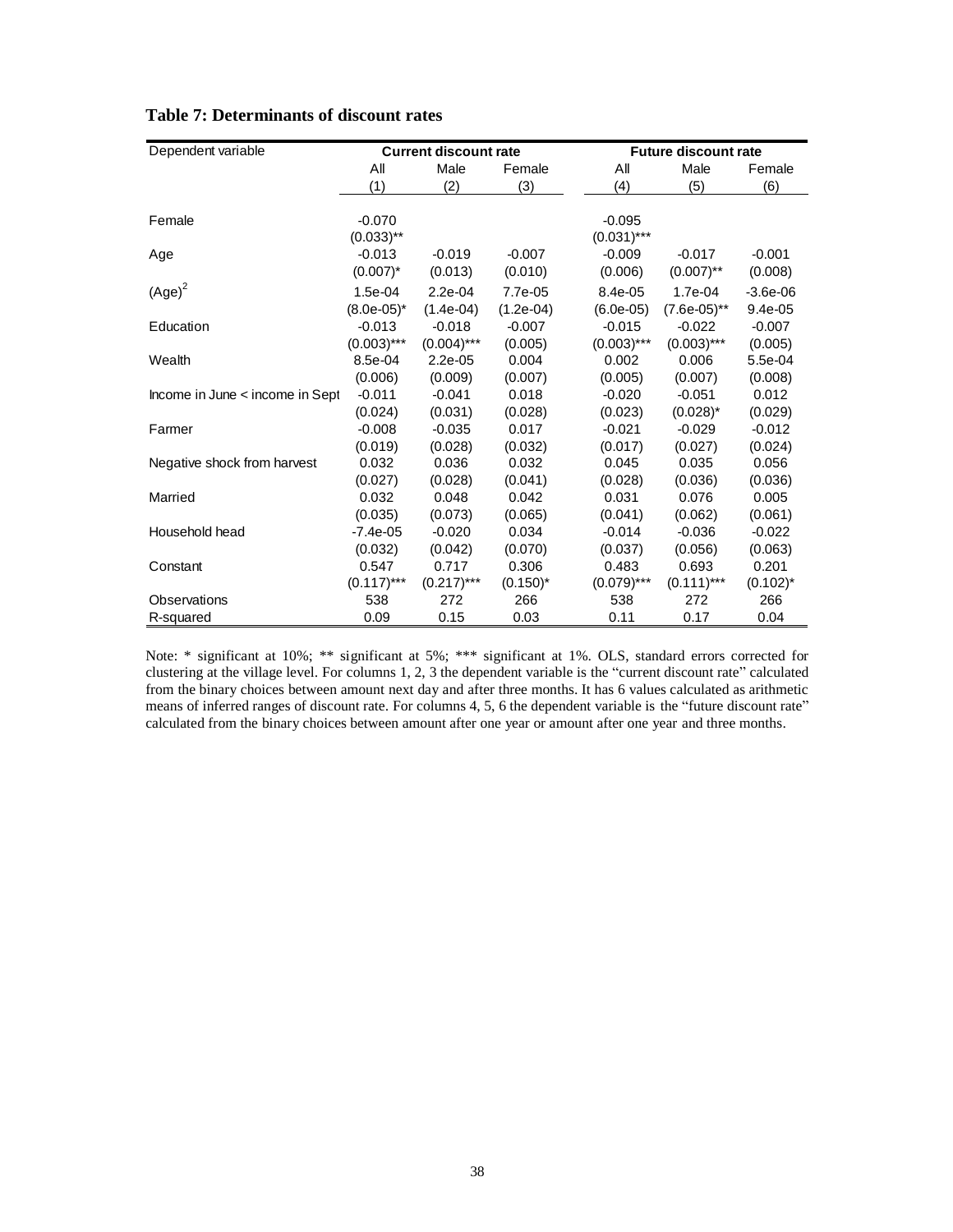|                |             | <b>Future discount rate</b> |             |               |                         |       |           |       |  |  |  |  |
|----------------|-------------|-----------------------------|-------------|---------------|-------------------------|-------|-----------|-------|--|--|--|--|
|                |             | Patient                     |             |               |                         |       | Impatient | Total |  |  |  |  |
|                |             | $DR = 0.03$                 | $DR = 0.06$ | $DR = 0.16$   | DR=0.26 DR=0.41 DR=0.60 |       |           |       |  |  |  |  |
| Patient        | $DR=0.03$   | 126                         | 8           | 6             | 2                       | 2     | 9         | 153   |  |  |  |  |
|                |             | 23%                         | 1%          | $1\%$         | $0\%$                   | $0\%$ | 2%        | 28%   |  |  |  |  |
|                | $DR = 0.09$ | 37                          | 41          | 3             | 1                       | 4     |           | 86    |  |  |  |  |
|                |             | 7%                          | 8%          | $1\%$         | $0\%$                   | 1%    | $0\%$     | 16%   |  |  |  |  |
| <b>Current</b> | $DR = 0.16$ | 27                          | 18          | 41            | 4                       | 5     |           | 95    |  |  |  |  |
| discount       |             | 5%                          | 3%          | 8%            | 1%                      | 1%    | $0\%$     | 17%   |  |  |  |  |
| rate           | $DR = 0.26$ | 14                          | 7           | 12            | 11                      | 3     | 3         | 50    |  |  |  |  |
|                |             | 3%                          | 1%          | 2%            | 2%                      | 1%    | 1%        | 9%    |  |  |  |  |
|                | $DR = 0.41$ | 1                           | 6           | $\mathcal{P}$ | 4                       | 4     | 2         | 19    |  |  |  |  |
|                |             | $0\%$                       | 1%          | $0\%$         | 1%                      | 1%    | 0%        | 3%    |  |  |  |  |
| Impatient      | $DR = 0.60$ | 34                          | 1           | 11            | 5                       | 1     | 89        | 141   |  |  |  |  |
|                |             | 6%                          | $0\%$       | 2%            | 1%                      | 0%    | 16%       | 26%   |  |  |  |  |
| Total          |             | 239                         | 81          | 75            | 27                      | 19    | 103       | 544   |  |  |  |  |
|                |             | 44%                         | 15%         | 14%           | 5%                      | 3%    | 19%       | 100%  |  |  |  |  |

**Table 8: Distribution of responses to time preference questions (number of observations, %)**

13.2% of individuals "Weakly hyperbolic": More patient over future tradeoffs than current tradeoffs (next to the diagonal) 19.9% of individuals "Strongly hyperbolic": More patient over future tradeoffs than current tradeoffs (further off the diagonal) 9.6% of individuals "Patient now, impatient later": Less patient over future tradeoffs than current tradeoffs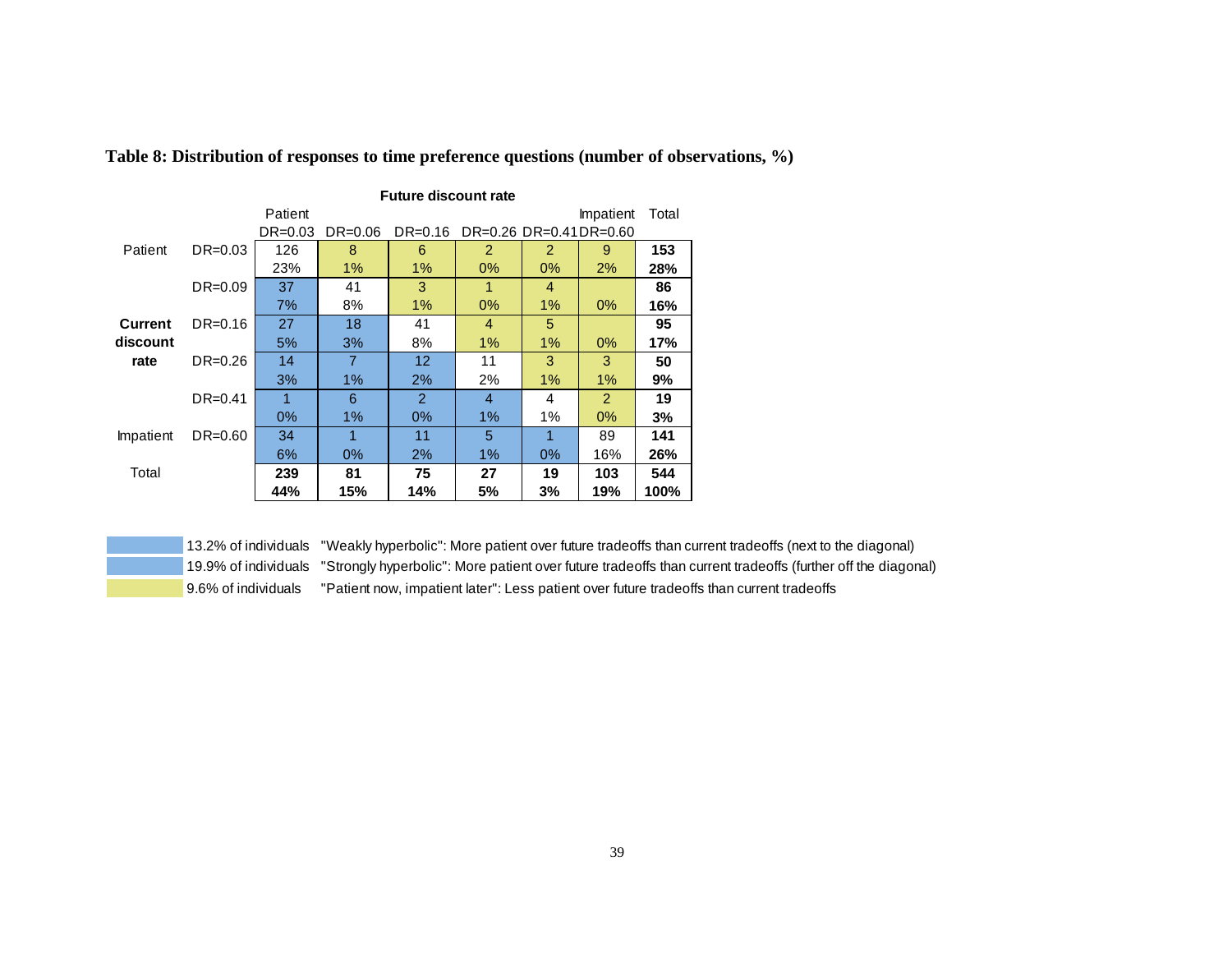|                                  |                           | <b>Strongly hyperbolic</b> |                           |                          | <b>Weakly hyperbolic</b> |                          |                           | Patient now, impatient in the |                           |  |  |
|----------------------------------|---------------------------|----------------------------|---------------------------|--------------------------|--------------------------|--------------------------|---------------------------|-------------------------------|---------------------------|--|--|
| Dependent variable               |                           | preferences                |                           |                          | preferences              |                          |                           | future                        |                           |  |  |
|                                  | Αll                       | Male                       | Female                    | All                      | Male                     | Female                   | All                       | Male                          | Female                    |  |  |
|                                  | (1)                       | (2)                        | (3)                       | (4)                      | (5)                      | (6)                      | (7)                       | (8)                           | (9)                       |  |  |
| Female                           | 0.005<br>(0.050)          |                            |                           | 0.052<br>(0.064)         |                          |                          | $-0.058$<br>$(0.034)^*$   |                               |                           |  |  |
| Age                              | 0.014<br>(0.010)          | 0.008<br>(0.013)           | 0.020<br>(0.017)          | $-0.010$<br>(0.007)      | $-0.004$<br>(0.013)      | $-0.019$<br>(0.013)      | 0.007<br>(0.006)          | 0.011<br>(0.010)              | 0.001<br>(0.013)          |  |  |
| $(Age)^2$                        | $-1.3e-04$<br>$(1.1e-04)$ | $-6.7e-05$<br>$(1.4e-04)$  | $-2.1e-04$<br>$(2.1e-04)$ | $1.3e-04$<br>$(8.1e-05)$ | 7.1e-05<br>$(1.3e-04)$   | $2.1e-04$<br>$(1.4e-04)$ | $-1.2e-04$<br>$(7.6e-05)$ | $-1.8e-04$<br>$(1.3e-04)$     | $-3.1e-05$<br>$(1.7e-04)$ |  |  |
| Education                        | 0.003<br>(0.004)          | 0.005<br>(0.005)           | 0.001<br>(0.006)          | $-1.2e-04$<br>(0.006)    | 0.003<br>(0.008)         | $-0.003$<br>(0.010)      | $-0.001$<br>(0.004)       | $-0.003$<br>(0.005)           | 0.002<br>(0.008)          |  |  |
| Wealth                           | 0.002<br>(0.008)          | 0.005<br>(0.011)           | $-0.002$<br>(0.012)       | $-0.006$<br>(0.013)      | $-0.011$<br>(0.019)      | 0.001<br>(0.016)         | $-0.010$<br>$(0.005)^*$   | $-6.2e-04$<br>(0.010)         | $-0.030$<br>$(0.009)$ *** |  |  |
| Income in June < income in Sept. | 0.026<br>(0.034)          | 0.037<br>(0.051)           | 0.015<br>(0.049)          | $-0.003$<br>(0.033)      | $-0.043$<br>(0.051)      | 0.036<br>(0.038)         | $-0.020$<br>(0.024)       | $-0.049$<br>(0.039)           | $-0.005$<br>(0.044)       |  |  |
| Farmer                           | $-0.060$<br>$(0.030)$ **  | $-0.047$<br>(0.045)        | $-0.077$<br>$(0.037)$ **  | 0.061<br>(0.046)         | 0.046<br>(0.056)         | 0.079<br>(0.064)         | $-0.006$<br>(0.030)       | 0.005<br>(0.049)              | $-0.032$<br>(0.046)       |  |  |
| Negative shock from harvest      | 0.030<br>(0.038)          | 0.033<br>(0.044)           | 0.027<br>(0.053)          | $-0.052$<br>(0.044)      | $-0.052$<br>(0.065)      | $-0.055$<br>(0.064)      | $-0.008$<br>(0.024)       | $-0.002$<br>(0.042)           | $-0.023$<br>(0.034)       |  |  |
| Married                          | $-0.077$<br>(0.070)       | $-0.029$<br>(0.076)        | $-0.141$<br>(0.112)       | 0.027<br>(0.030)         | $-0.018$<br>(0.119)      | 0.133<br>$(0.054)$ **    | 0.033<br>(0.033)          | $-0.109$<br>(0.096)           |                           |  |  |
| Household head                   | $-0.037$<br>(0.046)       | $-0.027$<br>(0.090)        | $-0.074$<br>(0.052)       | 0.071<br>(0.059)         | 0.036<br>(0.081)         | 0.294<br>$(0.160)^*$     | $-0.047$<br>(0.036)       | 0.040<br>(0.044)              |                           |  |  |
| Observations                     | 538                       | 272                        | 266                       | 538                      | 272                      | 266                      | 538                       | 272                           | 203                       |  |  |

**Table 9: Determinants of time preference reversals**

Note: \* significant at 10%; \*\* significant at 5%; \*\*\* significant at 1%. Probit, marginal effects reported, standard errors corrected for clustering at the village level. In column 1,2,3 the dependent variable "strongly hyperbolic preferences" equals to one if the current discount rate is higher than the future discount rate and the difference is "large" (see Table 8). Hence, these individuals exhibit hyperbolic time preferences. In column 4,5,6 the dependent variable "weakly hyperbolic preferences" equals to one if the current discount rate is higher than the future discount rate and the difference is "small" (see Table 8). In column 7, 8, 9 the dependent variable equals to one if the future discount rate is higher than the current discount rate. Hence, these individuals exhibit time inconsistency, but not in the direction associated with hyperbolicity.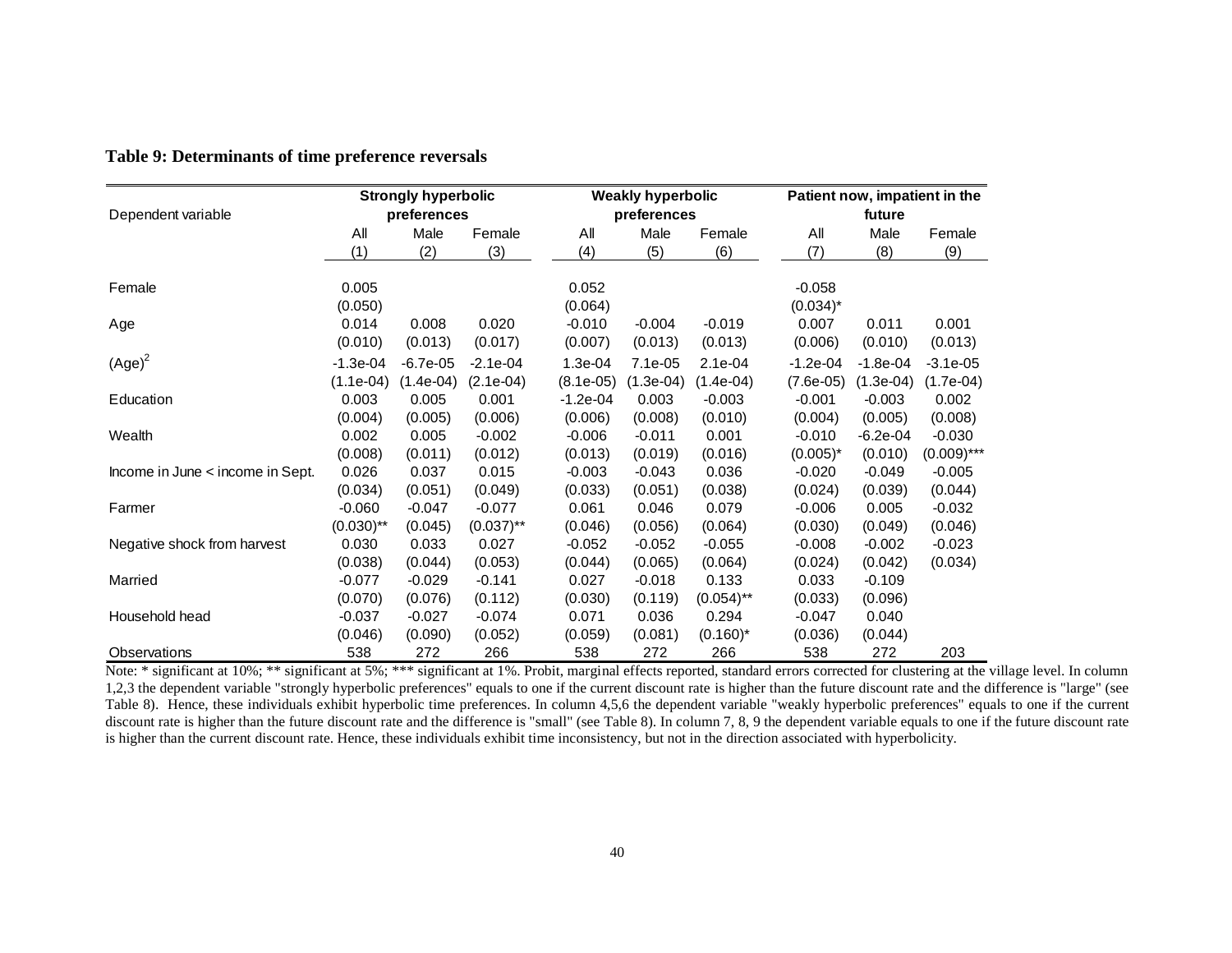|                                    | Total   | Future discount rate |         | Time consistency      |                     |          |                                  |  |
|------------------------------------|---------|----------------------|---------|-----------------------|---------------------|----------|----------------------------------|--|
|                                    |         | Low                  | High    | Strongly<br>hyperbol. | Weakly<br>hyperbol. | Consist. | Pat. now,<br>impat. in<br>future |  |
| <b>WOMEN</b>                       |         |                      |         |                       |                     |          |                                  |  |
| <b>Borrowing</b>                   |         |                      |         |                       |                     |          |                                  |  |
| Loan                               | 0.641   | 0.688                | 0.557   | 0.768                 | 0.632               | 0.621    | 0.478                            |  |
|                                    | (0.481) | (0.465)              | (0.499) | (0.426)               | (0.489)             | (0.487)  | (0.511)                          |  |
| SHG loan                           | 0.426   | 0.457                | 0.371   | 0.607                 | 0.447               | 0.359    | 0.391                            |  |
|                                    | (0.495) | (0.500)              | (0.486) | (0.493)               | (0.504)             | (0.481)  | (0.499)                          |  |
| SHG Ioan (conditional on borrowin  | 0.665   | 0.664                | 0.667   | 0.791                 | 0.708               | 0.579    | 0.818                            |  |
|                                    | (0.473) | (0.474)              | (0.476) | (0.412)               | (0.464)             | (0.496)  | (0.405)                          |  |
| Saving                             |         |                      |         |                       |                     |          |                                  |  |
| Having any savings                 | 0.863   | 0.884                | 0.825   | 0.857                 | 0.842               | 0.876    | 0.826                            |  |
|                                    | (0.345) | (0.321)              | (0.382) | (0.353)               | (0.370)             | (0.331)  | (0.388)                          |  |
| Total savings (Rs. th.)            | 2.016   | 2.198                | 1.691   | 1.636                 | 2.069               | 2.305    | 0.936                            |  |
|                                    | (2.736) | (2.646)              | (2.875) | (1.788)               | (3.808)             | (2.849)  | (0.952)                          |  |
| Share of home savings              | 0.191   | 0.182                | 0.208   | 0.164                 | 0.148               | 0.194    | 0.306                            |  |
| only those having any savings      | (0.303) | (0.291)              | (0.326) | (0.278)               | (0.260)             | (0.307)  | (0.388)                          |  |
| Future-oriented purpose of saving: | 0.591   | 0.680                | 0.433   | 0.589                 | 0.632               | 0.579    | 0.609                            |  |
|                                    | (0.493) | (0.468)              | (0.498) | (0.496)               | (0.489)             | (0.495)  | (0.499)                          |  |
| Number of observations             | 270     | 173                  | 97      | 56                    | 38                  | 153      | 23                               |  |
| MEN                                |         |                      |         |                       |                     |          |                                  |  |
| <b>Borrowing</b>                   | 0.555   | 0.585                | 0.520   | 0.654                 | 0.559               | 0.541    | 0.448                            |  |
| Loan                               | (0.498) | (0.494)              | (0.502) | (0.480)               | (0.504)             | (0.500)  | (0.506)                          |  |
| SHG loan                           | 0.139   | 0.163                | 0.110   | 0.173                 | 0.059               | 0.157    | 0.069                            |  |
|                                    | (0.346) | (0.371)              | (0.314) | (0.382)               | (0.239)             | (0.365)  | (0.258)                          |  |
| Saving                             |         |                      |         |                       |                     |          |                                  |  |
| Having any savings                 | 0.836   | 0.884                | 0.780   | 0.827                 | 0.794               | 0.855    | 0.793                            |  |
|                                    | (0.371) | (0.321)              | (0.416) | (0.382)               | (0.410)             | (0.353)  | (0.412)                          |  |
| Total savings (Rs. th.)            | 3.113   | 3.350                | 2.839   | 3.221                 | 3.206               | 3.267    | 1.967                            |  |
|                                    | (7.154) | (6.375)              | (7.979) | (5.148)               | (5.093)             | (8.539)  | (2.682)                          |  |
| Share of home savings              | 0.479   | 0.442                | 0.527   | 0.440                 | 0.375               | 0.500    | 0.546                            |  |
| only those having any savings      | (0.407) | (0.399)              | (0.415) | (0.432)               | (0.353)             | (0.414)  | (0.376)                          |  |
| Future-oriented purpose of saving: | 0.502   | 0.517                | 0.484   | 0.346                 | 0.559               | 0.516    | 0.643                            |  |
|                                    | (0.501) | (0.501)              | (0.502) | (0.480)               | (0.504)             | (0.501)  | (0.488)                          |  |
| Number of observations             | 274     | 147                  | 127     | 52                    | 34                  | 159      | 29                               |  |

## **Table 10: Time discounting and financial behavior (means, standard deviations)**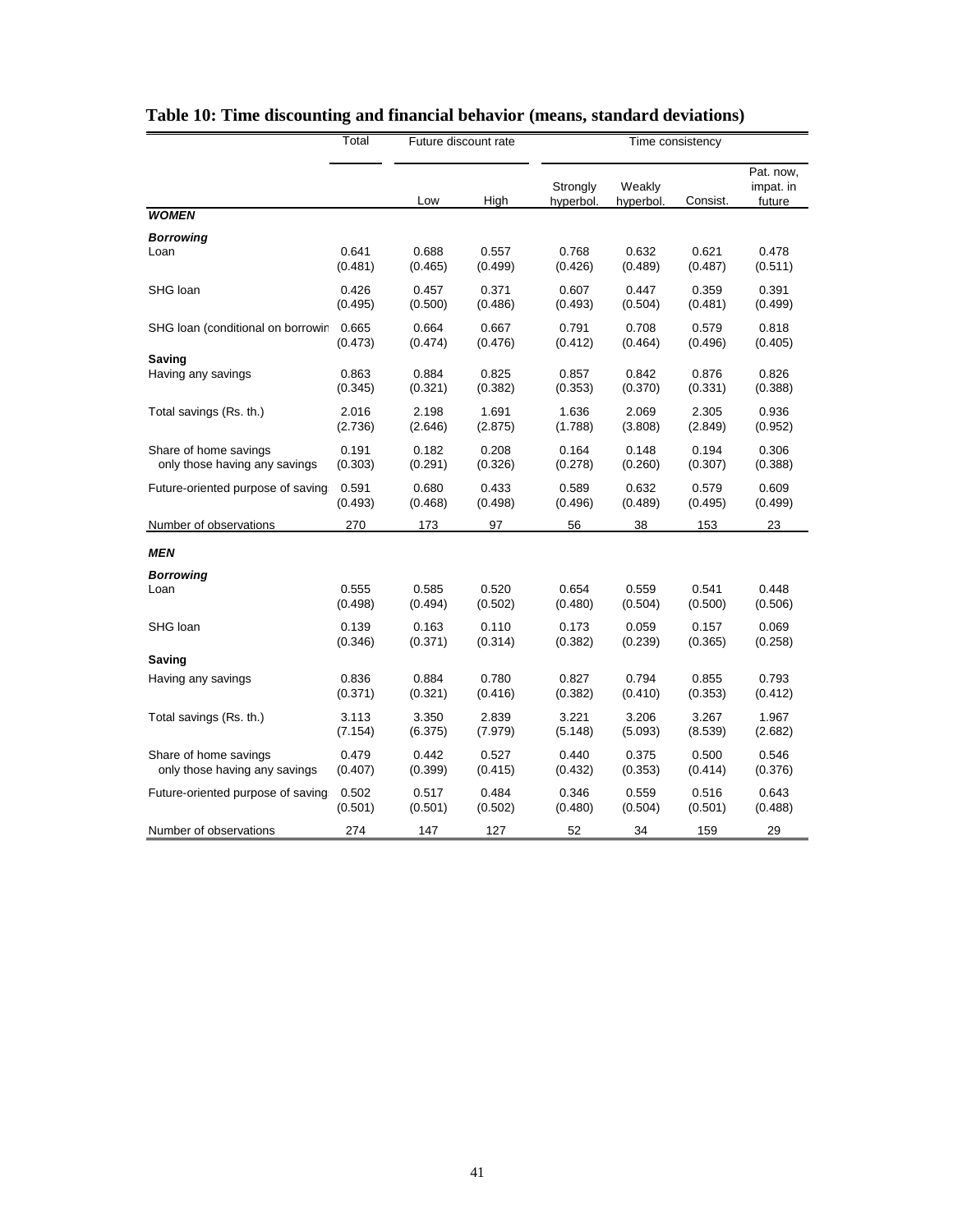## **Table 11: Total savings (Rs. th.)**

| Dependent variable                    | Total savings (Rs. th.) |               |              |              |  |  |  |
|---------------------------------------|-------------------------|---------------|--------------|--------------|--|--|--|
|                                       | Female                  | Male          | Female       | Male         |  |  |  |
|                                       | (1)                     | (2)           | (3)          | (4)          |  |  |  |
|                                       |                         |               |              |              |  |  |  |
| Strongly hyperbolic                   | $-0.422$                | 0.333         | $-0.933$     | 0.058        |  |  |  |
|                                       | (0.413)                 | (0.731)       | $(0.447)^*$  | (0.791)      |  |  |  |
| Weakly hyperbolic                     | $-0.679$                | $-0.618$      | $-0.843$     | $-0.983$     |  |  |  |
|                                       | (0.628)                 | (1.008)       | (0.650)      | (1.153)      |  |  |  |
| Current discount rate                 | $-1.309$                | 0.479         |              |              |  |  |  |
|                                       | $(0.740)^*$             | (1.520)       |              |              |  |  |  |
| Future discount rate                  |                         |               | $-2.036$     | $-1.622$     |  |  |  |
|                                       |                         |               | $(0.882)$ ** | (1.978)      |  |  |  |
| Patient now, impatient in future      | $-1.165$                | $-0.860$      | $-0.768$     | $-0.727$     |  |  |  |
|                                       | $(0.438)$ **            | (0.719)       | $(0.390)^*$  | (0.664)      |  |  |  |
| <b>Risk averse</b>                    | $-0.088$                | 0.718         | $-0.071$     | 0.706        |  |  |  |
|                                       | (0.281)                 | (0.765)       | (0.287)      | (0.761)      |  |  |  |
| Age                                   | 0.265                   | 0.351         | 0.262        | 0.316        |  |  |  |
|                                       | $(0.090)$ ***           | $(0.185)^*$   | $(0.091)$ ** | (0.194)      |  |  |  |
| $(Age)^2$                             | $-0.003$                | $-0.004$      | $-0.003$     | $-0.003$     |  |  |  |
|                                       | $(0.001)$ **            | $(0.002)^{*}$ | $(0.001)$ ** | $(0.002)^*$  |  |  |  |
| Education                             | $-0.020$                | 0.226         | $-0.025$     | 0.185        |  |  |  |
|                                       | (0.057)                 | $(0.087)$ **  | (0.057)      | $(0.077)$ ** |  |  |  |
| Wealth                                | 0.406                   | 1.131         | 0.409        | 1.141        |  |  |  |
|                                       | $(0.164)$ **            | $(0.385)$ *** | $(0.161)$ ** | $(0.395)$ ** |  |  |  |
| Income in June < income in Sept.      | 0.279                   | $-0.480$      | 0.298        | $-0.574$     |  |  |  |
|                                       | (0.264)                 | (0.735)       | (0.268)      | (0.777)      |  |  |  |
| Farmer                                | 0.153                   | 0.109         | 0.144        | 0.038        |  |  |  |
|                                       | (0.392)                 | (1.116)       | (0.379)      | (1.101)      |  |  |  |
| Negative shock from harvest           | $-0.097$                | $-0.170$      | $-0.038$     | $-0.097$     |  |  |  |
|                                       | (0.412)                 | (0.874)       | (0.418)      | (0.865)      |  |  |  |
| Married                               | 0.280                   | 4.218         | 0.277        | 4.358        |  |  |  |
|                                       | (0.481)                 | $(2.344)^*$   | (0.495)      | $(2.385)^*$  |  |  |  |
| Household head                        | 0.721                   | $-5.230$      | 0.732        | $-5.302$     |  |  |  |
|                                       | (0.704)                 | $(1.881)$ **  | (0.670)      | $(1.878)$ ** |  |  |  |
| Position in the family                | 0.069                   |               | 0.069        |              |  |  |  |
|                                       | 0.240                   |               | 0.240        |              |  |  |  |
| (Position in the family) <sup>2</sup> | $-0.008$                |               | $-0.007$     |              |  |  |  |
|                                       | (0.025)                 |               | (0.025)      |              |  |  |  |
| Constant                              | $-2.881$                | $-5.203$      | $-2.670$     | $-3.702$     |  |  |  |
|                                       | $(1.238)$ **            | (3.754)       | $(1.271)$ ** | (3.926)      |  |  |  |
| Observations                          | 249                     | 272           | 249          | 272          |  |  |  |
| R-squared                             | 0.17                    | 0.24          | 0.18         | 0.24         |  |  |  |

Note: \* significant at 10%; \*\* significant at 5%; \*\*\* significant at 1%. OLS, standard errors corrected for clustering at village level. Total savings are calculated as a sum of savings on a bank account, in a post office, contributions to SHGs and financial savings held at home.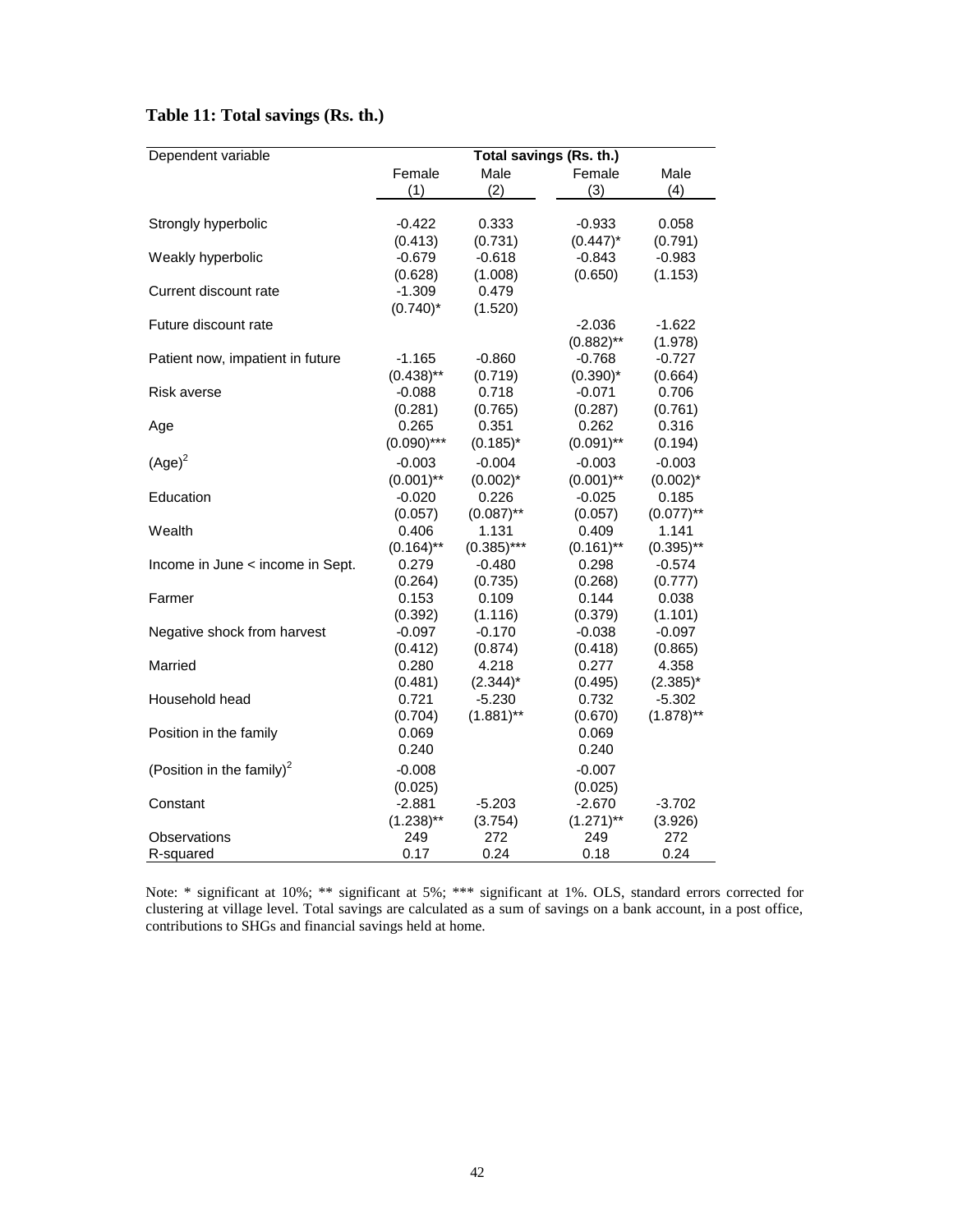| Dependent variable                    | <b>Future oriented purpose of savings</b> |               |                |              |  |  |
|---------------------------------------|-------------------------------------------|---------------|----------------|--------------|--|--|
|                                       | Female                                    | Male          | Female         | Male         |  |  |
|                                       | (1)                                       | (2)           | (3)            | (4)          |  |  |
|                                       |                                           |               |                |              |  |  |
| Strongly hyperbolic                   | 0.130                                     | $-0.106$      | $-0.068$       | $-0.252$     |  |  |
|                                       | $(0.078)^*$                               | (0.080)       | (0.081)        | $(0.101)$ ** |  |  |
| Weakly hyperbolic                     | 0.014                                     | $-0.011$      | $-0.037$       | $-0.027$     |  |  |
|                                       | (0.077)                                   | (0.107)       | (0.075)        | (0.111)      |  |  |
| Current discount rate                 | $-0.615$                                  | $-0.479$      |                |              |  |  |
|                                       | $(0.142)$ ***                             | $(0.160)$ *** |                |              |  |  |
| Future discount rate                  |                                           |               | $-0.591$       | $-0.389$     |  |  |
|                                       |                                           |               | $(0.176)$ ***  | $(0.189)$ ** |  |  |
| Patient now, impatient in future      | $-0.048$                                  | 0.059         | 0.087          | 0.194        |  |  |
|                                       | (0.134)                                   | (0.119)       | (0.128)        | $(0.114)^*$  |  |  |
| <b>Risk averse</b>                    | $-0.073$                                  | $-0.075$      | $-0.085$       | $-0.077$     |  |  |
|                                       | (0.098)                                   | (0.083)       | (0.101)        | (0.085)      |  |  |
| Age                                   | 0.044                                     | $-0.029$      | 0.044          | $-0.027$     |  |  |
|                                       | $(0.021)$ **                              | (0.022)       | $(0.021)$ **   | (0.022)      |  |  |
| $(Age)^2$                             | $-6.5e-04$                                | 3.4e-04       | $-6.5e-04$     | $3.2e-04$    |  |  |
|                                       | $(2.8e-04)$ **                            | $(2.4e-04)$   | $(2.8e-04)$ ** | $(2.4e-04)$  |  |  |
| Education                             | 0.024                                     | 0.005         | 0.024          | 0.006        |  |  |
|                                       | $(0.013)^*$                               | (0.011)       | $(0.013)^*$    | (0.011)      |  |  |
| Wealth                                | 0.029                                     | 0.009         | 0.028          | 0.010        |  |  |
|                                       | (0.025)                                   | (0.028)       | (0.025)        | (0.028)      |  |  |
| Income in June < income in Sept.      | 0.121                                     | 0.034         | 0.121          | 0.034        |  |  |
|                                       | $(0.055)$ **                              | (0.075)       | $(0.061)$ **   | (0.076)      |  |  |
| Farmer                                | 0.077                                     | 0.101         | 0.073          | 0.110        |  |  |
|                                       | (0.074)                                   | (0.122)       | (0.072)        | (0.121)      |  |  |
| Negative shock from harvest           | 0.039                                     | 0.197         | 0.050          | 0.184        |  |  |
|                                       | (0.096)                                   | $(0.084)$ **  | (0.096)        | $(0.083)$ ** |  |  |
| Married                               | 0.236                                     | 0.008         | 0.225          | 0.022        |  |  |
|                                       | $(0.133)^*$                               | (0.114)       | $(0.134)^*$    | (0.116)      |  |  |
| Household head                        | 0.369                                     | 0.180         | 0.373          | 0.174        |  |  |
|                                       | $(0.087)$ ***                             | $(0.093)^*$   | $(0.084)$ ***  | $(0.092)^*$  |  |  |
| Position in the family                | 0.246                                     |               | 0.250          |              |  |  |
|                                       | $(0.098)$ **                              |               | $(0.100)$ **   |              |  |  |
| (Position in the family) <sup>2</sup> | $-0.030$                                  |               | $-0.030$       |              |  |  |
|                                       | $(0.014)$ **                              |               | $(0.015)$ **   |              |  |  |
| Observations                          | 248                                       | 271           | 248            | 271          |  |  |

| Table 12: Future-oriented purpose of savings |  |
|----------------------------------------------|--|
|----------------------------------------------|--|

Note: \* significant at 10%; \*\* significant at 5%; \*\*\* significant at 1%. Probit, marginal effects reported, standard errors corrected for clustering at village level. Future-oriented purpose of savings is a dummy variable equal to 1, if the major purpose of savings is future-oriented (agricultural investment, business, education, doctor), and equal to 0, if it focuses on current consumption (celebration, personal items, household equipment).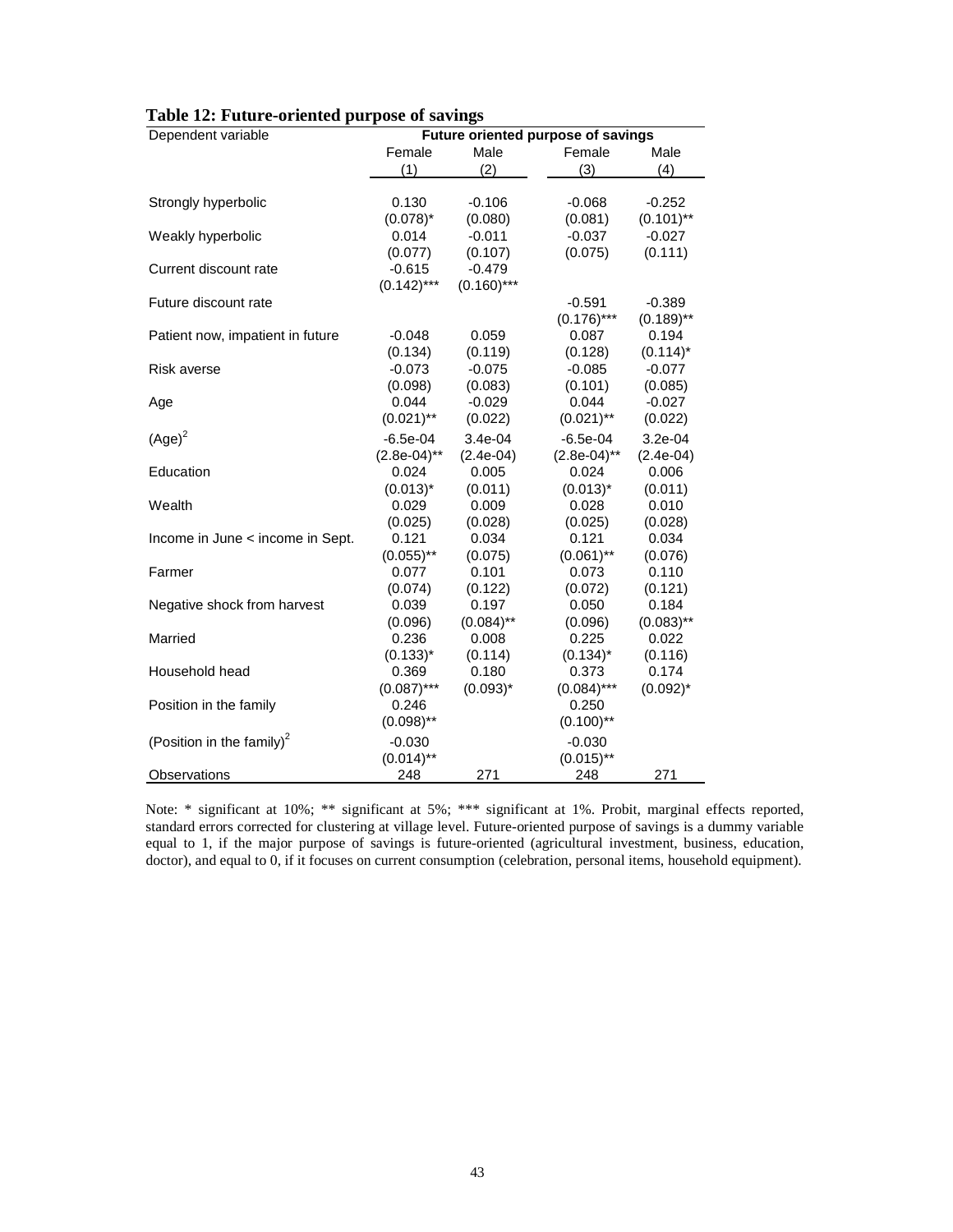## **Table 13: Share of home savings**

| Dependent variable                    | Share of home savings |                          |                       |                           |  |
|---------------------------------------|-----------------------|--------------------------|-----------------------|---------------------------|--|
|                                       | Female                | Male                     | Female                | Male                      |  |
|                                       | (1)                   | (2)                      | (3)                   | (4)                       |  |
|                                       |                       |                          |                       |                           |  |
| Strongly hyperbolic                   | $-0.313$              | $-0.147$                 | $-0.089$              | $-0.045$                  |  |
|                                       | $(0.146)$ **          | (0.124)                  | (0.079)               | (0.108)                   |  |
| Weakly hyperbolic                     | $-0.056$              | $-0.010$                 | $-0.003$              | 0.029                     |  |
|                                       | (0.090)               | (0.097)                  | (0.085)               | (0.096)                   |  |
| Current discount rate                 | 0.655                 | 0.187                    |                       |                           |  |
|                                       | $(0.235)$ ***         | (0.342)                  |                       |                           |  |
| Future discount rate                  |                       |                          | 0.605                 | 0.358                     |  |
|                                       |                       |                          | $(0.265)$ **          | (0.369)                   |  |
| Patient now, impatient in future      | 0.273                 | 0.061                    | 0.129                 | $-0.022$                  |  |
|                                       | $(0.123)$ **          | (0.134)                  | (0.113)               | (0.143)                   |  |
| Risk averse                           | $-0.169$              | $-0.046$                 | $-0.155$              | $-0.042$                  |  |
|                                       | $(0.088)^*$           | (0.086)                  | $(0.091)^*$           | (0.086)                   |  |
| Age                                   | $-0.058$              | $-0.001$                 | $-0.060$              | 0.002                     |  |
|                                       | $(0.022)$ ***         | (0.030)                  | $(0.023)$ ***         | (0.030)                   |  |
| $(Age)^2$                             | $6.2e-04$             | $2.3e-06$                | 6.5e-04               | $-2.9e-05$                |  |
|                                       | $(2.6e-04)$ **        | $(3.5e-04)$              | $(2.7e-04)$ **        | $(3.5e-04)$               |  |
| Education                             | $-0.006$              | $-0.041$                 | $-0.006$              | $-0.038$                  |  |
|                                       | (0.010)               | $(0.013)***$             | (0.010)               | $(0.013)***$              |  |
| Wealth                                | 0.017                 | $-0.086$                 | 0.018                 | $-0.087$                  |  |
|                                       | (0.021)               | $(0.022)$ ***            | (0.020)               | $(0.022)$ ***             |  |
| Income in June < income in Sept.      | 0.116                 | $-0.069$                 | 0.119                 | $-0.060$                  |  |
|                                       | $(0.059)^*$           | (0.113)                  | $(0.059)$ **          | (0.116)                   |  |
| Farmer                                | 0.094                 | 0.284                    | 0.098                 | 0.286                     |  |
|                                       | (0.101)               | $(0.130)$ **             | (0.100)               | $(0.128)$ **              |  |
| Negative shock from harvest           | $-0.158$              | 0.032                    | $-0.164$              | 0.032                     |  |
|                                       | (0.114)               | (0.117)                  | (0.116)               | (0.115)                   |  |
| Married                               | 0.278<br>$(0.138)$ ** | $-0.424$<br>$(0.151)***$ | 0.283<br>$(0.136)$ ** | $-0.441$<br>$(0.150)$ *** |  |
| Household head                        | 0.336                 | 0.085                    | 0.327                 | 0.094                     |  |
|                                       | $(0.187)^*$           | (0.152)                  | $(0.182)^*$           | (0.149)                   |  |
| Position in the family                | 0.006                 |                          | $-0.003$              |                           |  |
|                                       |                       |                          | (0.084)               |                           |  |
|                                       | (0.081)               |                          |                       |                           |  |
| (Position in the family) <sup>2</sup> | 0.003                 |                          | 0.003                 |                           |  |
|                                       | (0.010)               |                          | (0.011)               |                           |  |
| Constant                              | 0.896                 | 0.895                    | 0.937                 | 0.769                     |  |
|                                       | (0.558)               | (0.622)<br>227           | (0.582)               | (0.638)<br>227            |  |
| Observations                          | 213                   |                          | 213                   |                           |  |

Note:  $*$  significant at 10%;  $**$  significant at 5%;  $***$  significant at 1%. Tobit (lower limit = 0; upper limit =1), standard errors corrected for clustering at village level. Share of home savings is equal to home savings divided by total savings. Only respondents with positive total savings are included.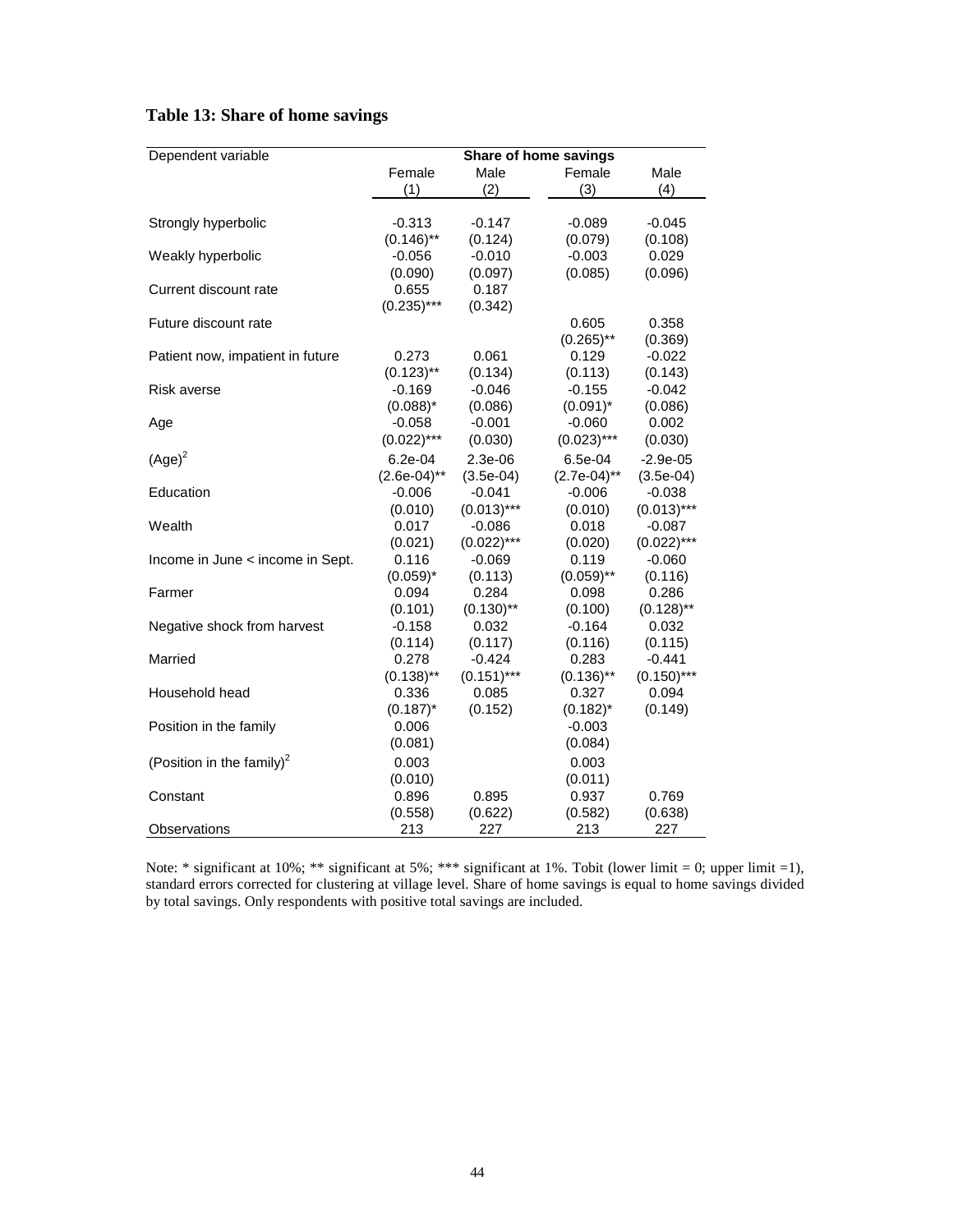### **Table 14: Having loan**

| Dependent variable                    | Loan            |               |                 |               |  |
|---------------------------------------|-----------------|---------------|-----------------|---------------|--|
|                                       | Female          | Male          | Female          | Male          |  |
|                                       | (1)             | (2)           | (3)             | (4)           |  |
|                                       |                 |               |                 |               |  |
| Strongly hyperbolic                   | 0.203           | 0.142         | 0.085           | 0.168         |  |
|                                       | $(0.075)$ ***   | $(0.074)^*$   | (0.086)         | $(0.078)$ **  |  |
| Weakly hyperbolic                     | $-0.007$        | 0.071         | $-0.050$        | 0.100         |  |
|                                       | (0.082)         | (0.060)       | (0.085)         | $(0.060)^*$   |  |
| Current discount rate                 | $-0.340$        | $-0.021$      |                 |               |  |
|                                       | $(0.133)$ **    | (0.147)       |                 |               |  |
| Future discount rate                  |                 |               | $-0.514$        | 0.149         |  |
|                                       |                 |               | $(0.188)$ ***   | (0.164)       |  |
| Patient now, impatient in future      | $-0.246$        | $-0.070$      | $-0.143$        | $-0.087$      |  |
|                                       | $(0.120)$ **    | (0.123)       | (0.107)         | (0.130)       |  |
| Risk averse                           | 0.052           | 0.212         | 0.061           | 0.213         |  |
|                                       | (0.068)         | $(0.061)$ *** | (0.067)         | $(0.063)$ *** |  |
| Age                                   | 0.068           | 0.017         | 0.067           | 0.020         |  |
|                                       | $(0.019)***$    | (0.018)       | $(0.020)$ ***   | (0.018)       |  |
| $(Age)^2$                             | $-8.7e-04$      | $-2.1e-04$    | $-8.7e-04$      | $-2.4e-04$    |  |
|                                       | $(2.4e-04)$ *** | $(2.0e-04)$   | $(2.6e-04)$ *** | $(2.0e-04)$   |  |
| Education                             | $-0.021$        | 0.003         | $-0.023$        | 0.006         |  |
|                                       | $(0.010)$ **    | (0.013)       | $(0.010)$ **    | (0.014)       |  |
| Wealth                                | 0.013           | 0.026         | 0.014           | 0.025         |  |
|                                       | (0.033)         | (0.017)       | (0.034)         | (0.017)       |  |
| Income in June < income in Sept.      | $-0.049$        | 0.005         | $-0.043$        | 0.013         |  |
|                                       | (0.063)         | (0.063)       | (0.062)         | (0.066)       |  |
| Farmer                                | 0.081           | 0.180         | 0.079           | 0.186         |  |
|                                       | (0.071)         | $(0.051)$ *** | (0.071)         | $(0.053)$ *** |  |
| Negative shock from harvest           | 0.102           | 0.124         | 0.121           | 0.119         |  |
|                                       | $(0.056)^*$     | (0.096)       | $(0.056)$ **    | (0.097)       |  |
| Married                               | 0.379           | 0.173         | 0.385           | 0.162         |  |
|                                       | $(0.141)$ ***   | (0.133)       | $(0.140)$ ***   | (0.137)       |  |
| Household head                        | 0.119           | $-0.123$      | 0.121           | $-0.117$      |  |
|                                       | (0.157)         | (0.115)       | (0.150)         | (0.113)       |  |
| Position in the family                | 0.138           |               | 0.143           |               |  |
|                                       | $(0.065)$ **    |               | $(0.064)$ **    |               |  |
| (Position in the family) <sup>2</sup> | $-0.012$        |               | $-0.012$        |               |  |
|                                       | (0.008)         |               | (0.008)         |               |  |
| Observations                          | 249             | 272           | 249             | 272           |  |

Note: \* significant at 10%; \*\* significant at 5%; \*\*\* significant at 1%. Probit, marginal effects reported, standard errors corrected for clustering at village level. The dependent variable equals to one, if an individual has an outstanding loan from a bank, SHG or moneylender.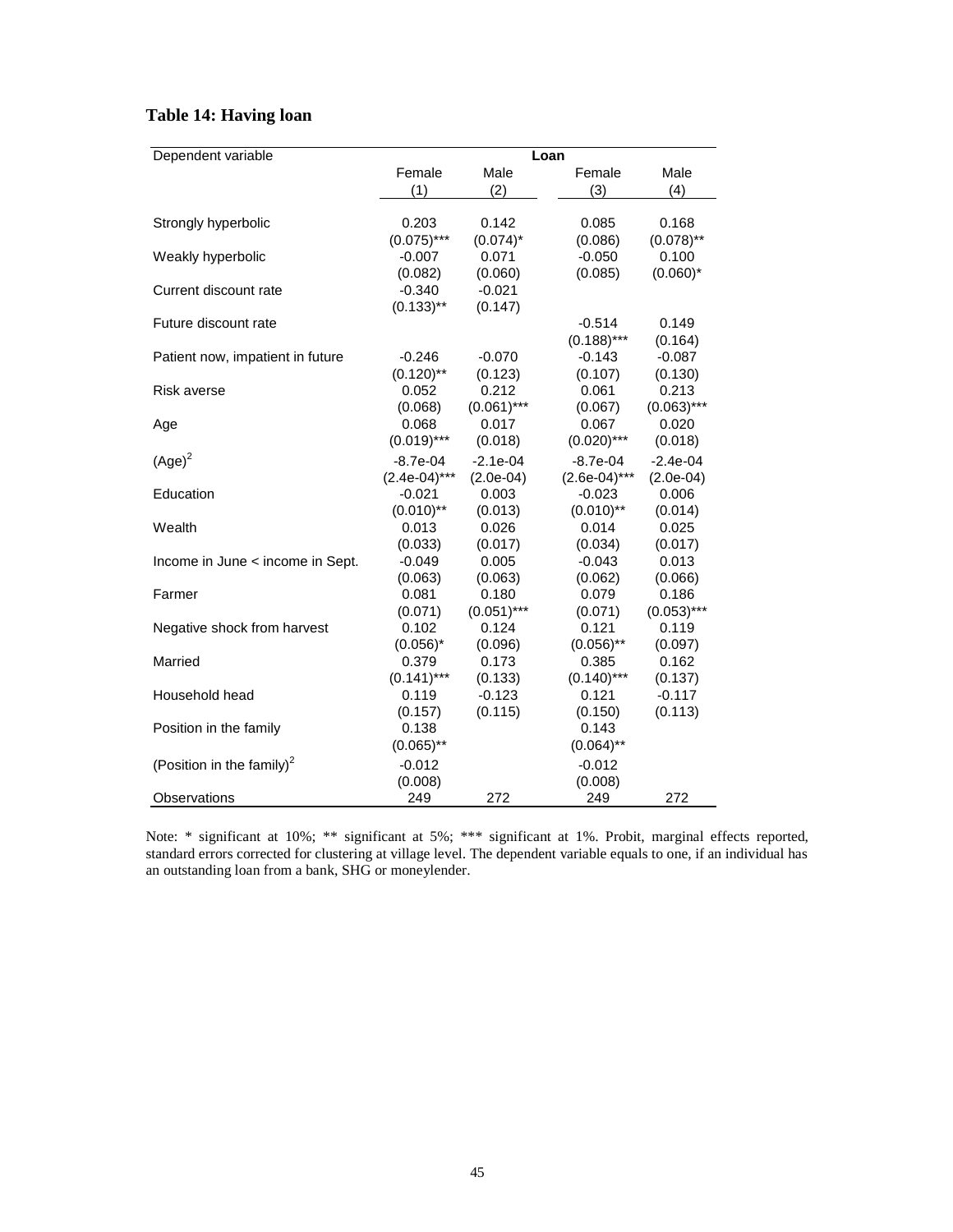### **Table 15: Having SHG loan**

| Dependent variable                    | <b>SHG loan</b>                              |                     |                           |                     |                          |                     |                          |                     |
|---------------------------------------|----------------------------------------------|---------------------|---------------------------|---------------------|--------------------------|---------------------|--------------------------|---------------------|
|                                       | Whole sample<br>Conditional on having a loan |                     |                           |                     |                          |                     |                          |                     |
|                                       | Female                                       | Male                | Female                    | Male                | Female                   | Male                | Female                   | Male                |
|                                       | (1)                                          | (2)                 | (3)                       | (4)                 | (5)                      | (6)                 | (7)                      | (8)                 |
| Strongly hyperbolic                   | 0.364                                        | 0.048               | 0.225                     | 0.014               | 0.285                    | 0.029               | 0.212                    | $-0.018$            |
|                                       | $(0.082)$ ***                                | (0.037)             | $(0.088)$ **              | (0.043)             | $(0.081)$ ***            | (0.062)             | $(0.085)$ **             | (0.071)             |
| Weakly hyperbolic                     | 0.064                                        | $-0.099$            | 0.019                     | $-0.100$            | 0.070                    | $-0.205$            | 0.041                    | $-0.211$            |
|                                       | (0.087)                                      | $(0.041)$ **        | (0.085)                   | $(0.042)$ **        | (0.104)                  | $(0.074)$ ***       | (0.108)                  | $(0.075)$ ***       |
| Current discount rate                 | $-0.365$<br>$(0.145)$ **                     | $-0.104$<br>(0.106) |                           |                     | $-0.270$<br>$(0.147)^*$  | $-0.129$<br>(0.174) |                          |                     |
| Future discount rate                  |                                              |                     | $-0.596$<br>$(0.201)$ *** | $-0.069$<br>(0.095) |                          |                     | $-0.397$<br>$(0.205)^*$  | $-0.149$<br>(0.169) |
| Patient now, impatient in future      | $-0.046$                                     | $-0.090$            | 0.073                     | $-0.073$            | 0.236                    | $-0.137$            | 0.255                    | $-0.104$            |
|                                       | (0.113)                                      | $(0.035)$ **        | (0.112)                   | (0.045)             | $(0.073)$ ***            | (0.087)             | $(0.068)$ ***            | (0.106)             |
| <b>Risk averse</b>                    | 0.056                                        | 0.042               | 0.061                     | 0.041               | 0.016                    | $-0.005$            | 0.012                    | $-0.007$            |
|                                       | (0.073)                                      | (0.047)             | (0.073)                   | (0.048)             | (0.083)                  | (0.087)             | (0.085)                  | (0.086)             |
| Age                                   | 0.072                                        | $-0.009$            | 0.072                     | $-0.008$            | 0.041                    | $-0.024$            | 0.044                    | $-0.024$            |
|                                       | $(0.026)$ ***                                | (0.015)             | $(0.026)$ ***             | (0.015)             | (0.036)                  | (0.024)             | (0.036)                  | (0.024)             |
| $(Age)^2$                             | $-9.1e-04$                                   | 7.2e-05             | $-9.1e-04$                | $6.2e-05$           | $-5.1e-04$               | $2.5e-04$           | $-5.5e-04$               | 2.5e-04             |
|                                       | $(3.1e-04)$ ***                              | $(1.7e-04)$         | $(3.2e-04)$ ***           | $(1.7e-04)$         | (4.4e.04)                | $(2.6e-04)$         | $(4.5e-04)$              | $(2.7e-04)$         |
| Education                             | $-0.021$                                     | 0.002               | $-0.022$                  | 0.003               | $-0.008$                 | 0.004               | $-0.009$                 | 0.004               |
|                                       | $(0.011)^*$                                  | (0.006)             | $(0.011)$ **              | (0.006)             | (0.012)                  | (0.008)             | (0.012)                  | (0.008)             |
| Wealth                                | $-0.003$                                     | 0.012               | $-0.001$                  | 0.012               | $-0.015$                 | 0.014               | $-0.014$                 | 0.014               |
|                                       | (0.026)                                      | (0.010)             | (0.027)                   | (0.009)             | (0.023)                  | (0.020)             | (0.023)                  | (0.020)             |
| Income in June < income in Sept.      | $-0.060$                                     | 0.048               | $-0.054$                  | 0.048               | $-0.080$                 | 0.087               | $-0.077$                 | 0.084               |
|                                       | (0.080)                                      | (0.049)             | (0.081)                   | (0.050)             | (0.097)                  | (0.081)             | (0.099)                  | (0.084)             |
| Farmer                                | $-0.027$                                     | $-0.060$            | $-0.035$                  | $-0.058$            | $-0.078$                 | $-0.222$            | $-0.081$                 | $-0.223$            |
|                                       | (0.067)                                      | (0.045)             | (0.066)                   | (0.044)             | (0.096)                  | $(0.110)$ **        | (0.096)                  | $(0.110)$ **        |
| Negative shock from harvest           | 0.170                                        | 0.066               | 0.194                     | 0.062               | 0.133                    | 0.079               | 0.140                    | 0.075               |
|                                       | $(0.086)$ **                                 | (0.054)             | $(0.089)$ **              | (0.054)             | (0.093)                  | (0.089)             | (0.095)                  | (0.089)             |
| Married                               | 0.271                                        | 0.087               | 0.273                     | 0.086               | 0.269                    | 0.109               | 0.289                    | 0.113               |
|                                       | $(0.102)$ ***                                | (0.070)             | $(0.108)$ **              | (0.072)             | (0.270)                  | (0.124)             | (0.270)                  | (0.125)             |
| Household head                        | 0.141                                        | $-0.008$            | 0.152                     | $-0.009$            | 0.175                    | $-0.004$            | 0.188                    | $-0.008$            |
|                                       | (0.191)                                      | (0.077)             | (0.187)                   | (0.077)             | (0.162)                  | (0.142)             | (0.157)                  | (0.142)             |
| Position in the family                | 0.220<br>$(0.064)$ ***                       |                     | 0.229<br>$(0.065)$ ***    |                     | 0.228<br>$(0.085)***$    |                     | 0.232<br>$(0.088)$ ***   |                     |
| (Position in the family) <sup>2</sup> | $-0.022$<br>$(0.009)$ **                     |                     | $-0.023$<br>$(0.009)$ **  |                     | $-0.024$<br>$(0.012)$ ** |                     | $-0.025$<br>$(0.012)$ ** |                     |
| Observations                          | 249                                          | 272                 | 249                       | 272                 | 159                      | 152                 | 159                      | 152                 |

Note: \* significant at 10%; \*\* significant at 5%; \*\*\* significant at 1%. Probit, marginal effects reported, standard errors corrected for clustering at village level. The dependent variable equals to one, if an individual has an outstanding loan from SHG. In columns 1-4 the whole sample is included, in columns 5-8 only those with some loan are included.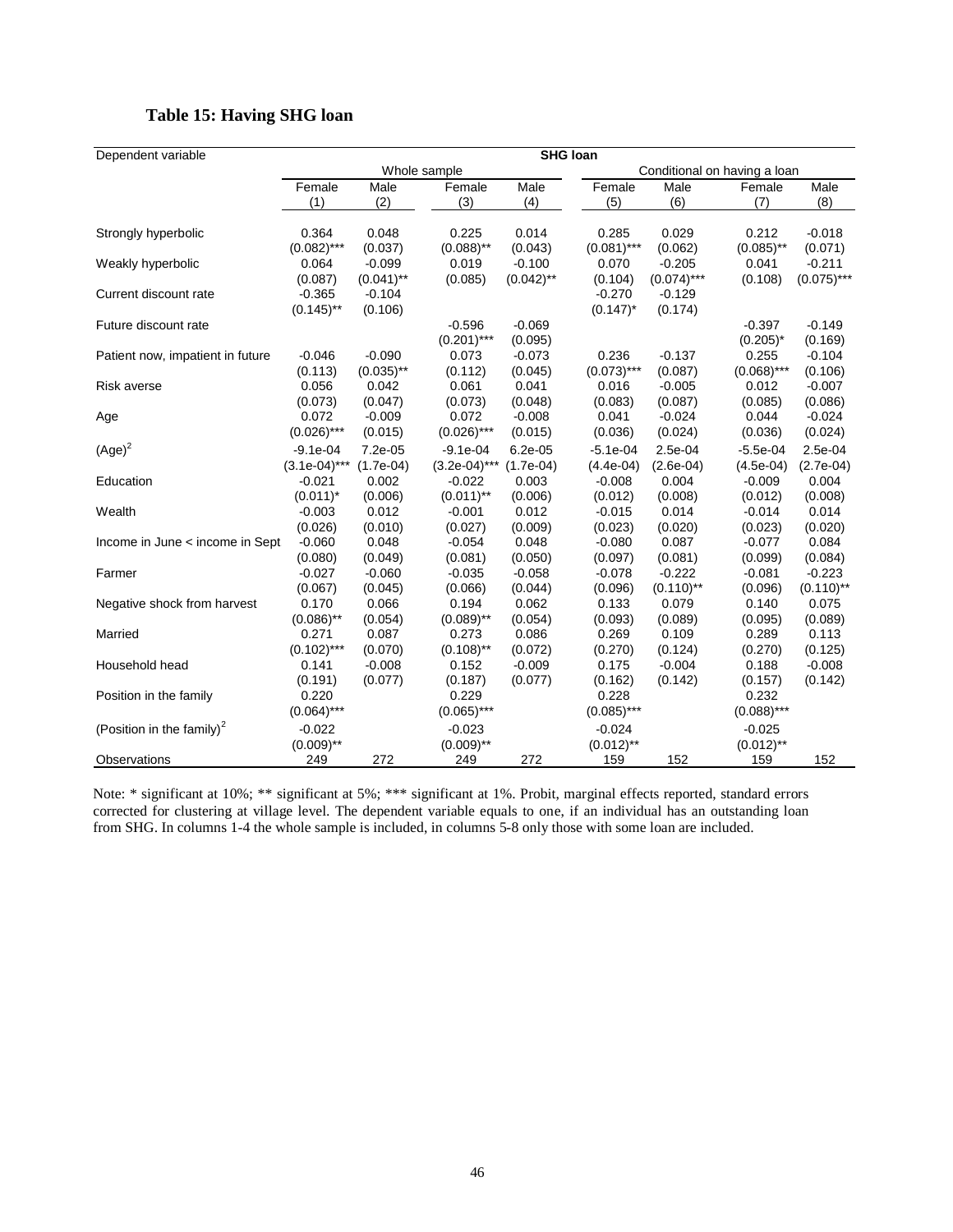#### **Appendix**

|                                  |                                         | Relative to current patience       | Relative to future patience |               |  |  |
|----------------------------------|-----------------------------------------|------------------------------------|-----------------------------|---------------|--|--|
|                                  | Female<br>Male                          |                                    | Female                      | Male          |  |  |
|                                  | (1)                                     | (2)                                | (3)                         | (4)           |  |  |
| Dependent variable               | Total savings (Rs. th.)                 |                                    |                             |               |  |  |
| Strongly hyperbolic              | $-0.418$                                | 0.745                              | $-0.944$                    | 0.116         |  |  |
|                                  | (0.449)                                 | (1.122)                            | $(0.440)$ **                | (1.187)       |  |  |
| Weakly hyperbolic                | $-0.342$                                | $-0.704$                           | $-0.490$                    | $-1.119$      |  |  |
|                                  | (0.529)                                 | (1.322)                            | (0.529)                     | (1.351)       |  |  |
|                                  |                                         |                                    |                             |               |  |  |
| Dependent variable               |                                         | Future oriented purpose of savings |                             |               |  |  |
| Strongly hyperbolic              | 0.126                                   | $-0.040$                           | $-0.038$                    | $-0.210$      |  |  |
|                                  | (0.096)                                 | (0.100)                            | (0.103)                     | $(0.098)$ **  |  |  |
| Weakly hyperbolic                | 0.012                                   | 0.089                              | $-0.026$                    | 0.069         |  |  |
|                                  | (0.123)                                 | (0.115)                            | (0.127)                     | (0.119)       |  |  |
| Dependent variable               |                                         | Share of home savings              |                             |               |  |  |
| Strongly hyperbolic              | $-0.184$                                | $-0.136$                           | 0.009                       | $-0.036$      |  |  |
|                                  | $(0.087)$ **                            | (0.126)                            | (0.082)                     | (0.127)       |  |  |
| Weakly hyperbolic                | 0.014                                   | $-0.044$                           | 0.067                       | $-0.008$      |  |  |
|                                  | (0.099)                                 | (0.144)                            | (0.100)                     | (0.146)       |  |  |
|                                  |                                         |                                    |                             |               |  |  |
| Dependent variable               |                                         | Loan                               |                             |               |  |  |
| Strongly hyperbolic              | 0.225                                   | 0.171                              | 0.094                       | 0.222         |  |  |
|                                  | $(0.087)$ **                            | $(0.090)^*$                        | (0.101)                     | $(0.090)$ **  |  |  |
| Weakly hyperbolic                | $-0.027$                                | 0.126                              | $-0.063$                    | 0.162         |  |  |
|                                  | (0.121)                                 | (0.104)                            | (0.124)                     | (0.103)       |  |  |
| Dependent variable               |                                         | <b>SHG loan</b>                    |                             |               |  |  |
| Strongly hyperbolic              | 0.386                                   | 0.055                              | 0.209                       | 0.026         |  |  |
|                                  | $(0.098)***$                            | (0.051)                            | $(0.105)$ **                | (0.045)       |  |  |
| Weakly hyperbolic                | 0.045                                   | $-0.063$                           | $-0.005$                    | $-0.064$      |  |  |
|                                  | (0.125)                                 | $(0.022)$ ***                      | (0.124)                     | $(0.022)***$  |  |  |
| Dependent variable               | SHG Ioan (conditional on having a loan) |                                    |                             |               |  |  |
| Strongly hyperbolic              | 0.314                                   | 0.038                              | 0.238                       | $-0.021$      |  |  |
|                                  | $(0.078)$ ***                           | (0.092)                            | $(0.095)$ **                | (0.087)       |  |  |
| Weakly hyperbolic                | $-0.007$                                | $-0.183$                           | $-0.049$                    | $-0.187$      |  |  |
|                                  | (0.162)                                 | $(0.050)$ ***                      | (0.169)                     | $(0.050)$ *** |  |  |
|                                  |                                         |                                    |                             |               |  |  |
| Current discount rate            | yes                                     | yes                                | no                          | no            |  |  |
| Future discount rate             | no                                      | no                                 | yes                         | yes           |  |  |
| Patient now, impatient in future | yes                                     | yes                                | yes                         | yes           |  |  |
| Observable characteristics       | yes                                     | yes                                | yes                         | yes           |  |  |
| Village fixed effects            | yes                                     | yes                                | yes                         | yes           |  |  |

#### **Table A1: Hyperbolic preferences and financial behavior with village fixed effects**

Note: \* significant at 10%; \*\* significant at 5%; \*\*\* significant at 1%. Probit for dependent variables Future oriented purpose of savings, Loan, SHG loan and SHG loan (conditional on having a loan); marginal effects reported. OLS for Total savings. Tobit (lower limit = 0; upper limit =1) for Share of home savings. In columns 1 and 2 the current discount rate is controlled for. In columns 3 and 4 the future discount rate is controlled for. In all columns we also control for dummy for having future-biased preferences, risk aversion, all other observable characteristics used in Tables 11-15 and village fixed effects.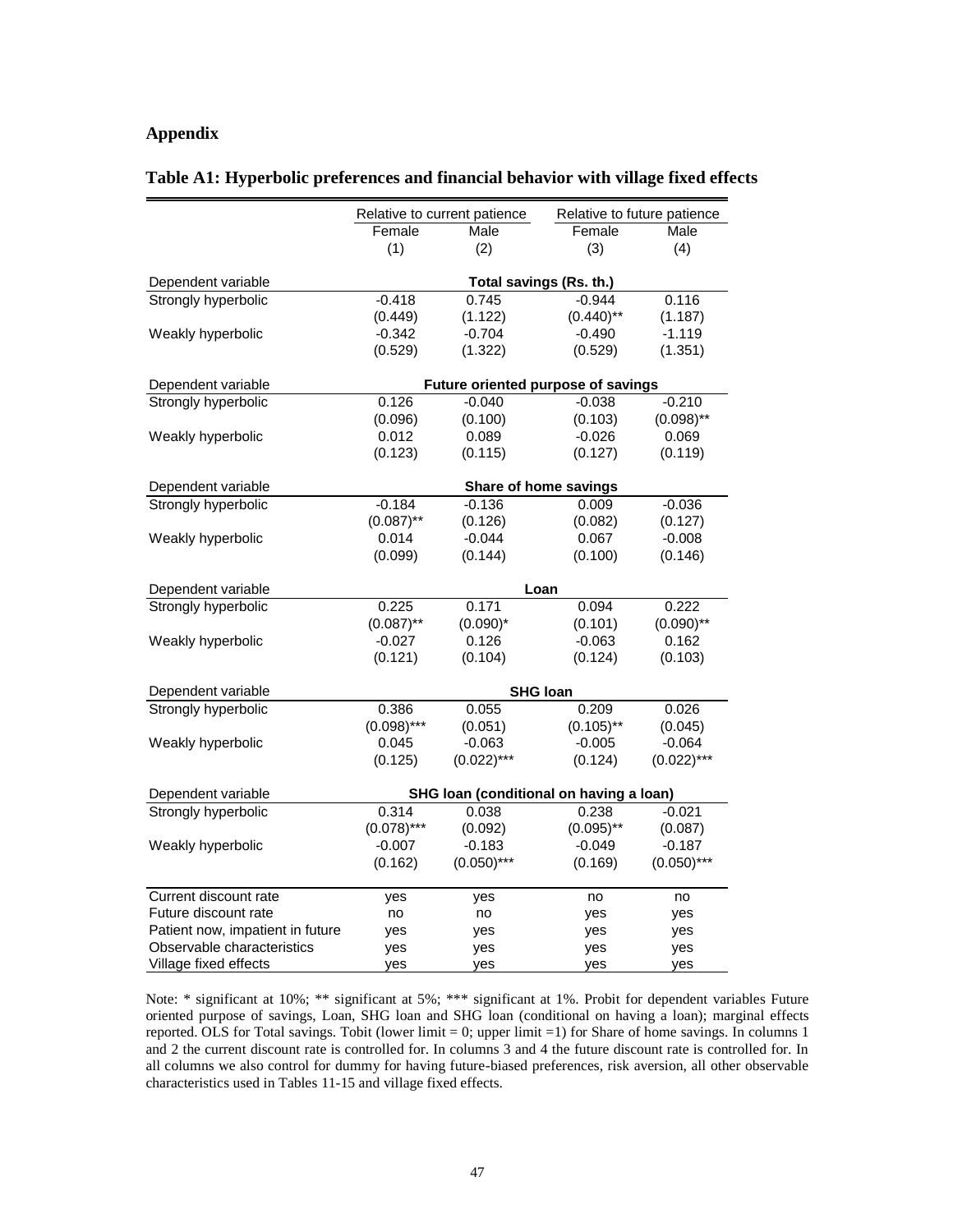|                     | <b>Saving</b>    |             |              |                    |              |               |  |
|---------------------|------------------|-------------|--------------|--------------------|--------------|---------------|--|
|                     | Total savings    |             |              | Future-oriented    |              | Share of home |  |
| Dependent variable  | (Rs. th.)        |             |              | purpose of savings |              | savings       |  |
|                     | Female           | Male        | Female       | Male               | Female       | Male          |  |
| Strongly hyperbolic | $-1.777$         | $-1.763$    | 0.080        | $-0.036$           | $-0.185$     | 0.154         |  |
|                     | $(0.640)$ **     | (1.451)     | (0.201)      | (0.143)            | (0.188)      | (0.203)       |  |
| Weakly hyperbolic   | $-1.247$         | $-2.314$    | $-0.033$     | $-0.012$           | $-0.004$     | 0.273         |  |
|                     | (0.890)          | (1.752)     | (0.130)      | (0.116)            | (0.136)      | (0.182)       |  |
|                     | <b>Borrowing</b> |             |              |                    |              |               |  |
| Dependent variable  | Loan             |             |              | SHG loan           |              | SHG Ioan      |  |
|                     | Female           | Male        | Female       | Male               | Female       | Male          |  |
| Strongly hyperbolic | 0.030            | 0.241       | 0.289        | $-0.043$           | 0.365        | $-0.117$      |  |
|                     | (0.124)          | $(0.138)^*$ | $(0.132)$ ** | (0.058)            | $(0.113)***$ | (0.119)       |  |
| Weakly hyperbolic   | $-0.079$         | 0.148       | 0.023        | $-0.075$           | 0.134        | $-0.172$      |  |
|                     | (0.138)          | $(0.078)^*$ | (0.129)      | $(0.044)^*$        | (0.102)      | $(0.071)$ **  |  |

**Table A2: Hyperbolic preferences and financial behavior: alternative specification**

Note: \* significant at 10%; \*\* significant at 5%; \*\*\* significant at 1%. Standard errors corrected for clustering at village level. Probit for dependent variables Future oriented purpose of savings, Loan, SHG loan and SHG loan (conditional on having a loan); marginal effects reported. OLS for Total savings. Tobit (lower limit = 0; upper limit =1) for Share of home savings. Table reports the coefficients after controlling for dummies for each level of current discount rate, dummies for each level of future discount rate (as in Ashraf et al. 2006), risk aversion and all other observable characteristics used in Tables 11-15.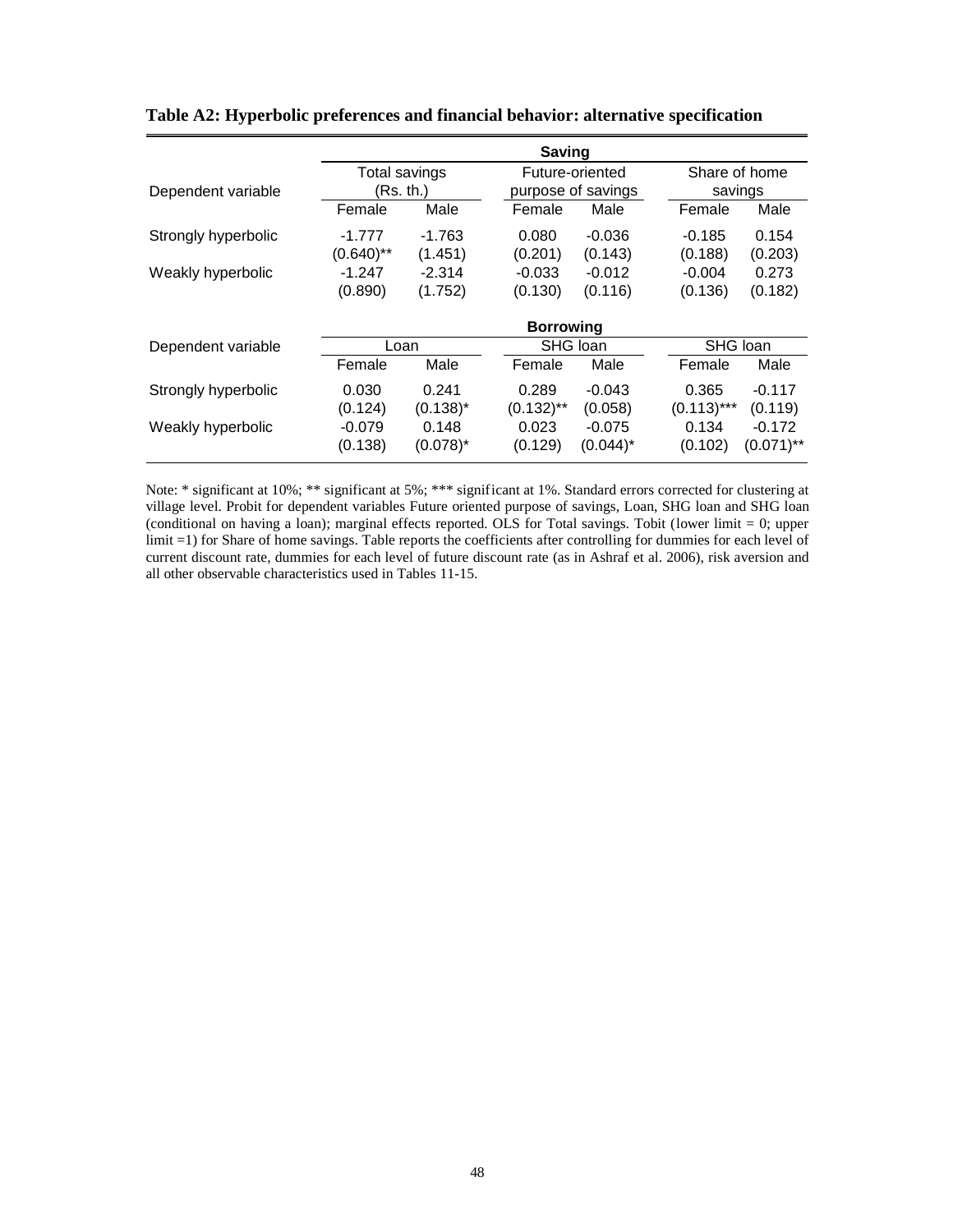## IES Working Paper Series

- 1. Irena Jindrichovska, Pavel Körner : *Determinants of corporate financing decisions: a survey evidence from Czech firms*
- 2. Petr Jakubík, Jaroslav Heřmánek : *Stress testing of the Czech banking sector*
- 3. Adam Geršl : *Performance and financing of the corporate sector: the role of foreign direct investment*
- 4. Jiří Witzany : *Valuation of Convexity Related Derivatives*
- 5. Tomáš Richter : *Pou<sup>ž</sup> ití(mikro)ekonomickémetodologie při tvorbě a interpretaci soukromého práva*
- 6. František Turnovec : *Duality of Power in the European Parliament*
- 7. Natalie Svarciva, Petr Svarc : *Technology adoption and herding behavior in complex social networks*
- 8. Tomáš Havránek, Zuzana Iršová : *Intra-Industry Spillovers from Inward FDI: A Meta-Regression Analysis*
- 9. Libor Dušek, Juraj Kopecsni : *Policy Risk in Action: Pension Reforms and Social Security Wealth in Hungary, Czech Republic, and Slovakia*
- 10. Alexandr Kuchynka : *Volatility extraction using the Kalman filter*
- 11. Petr Kadeřábek, Aleš Slabý, Josef Vodička : *Stress Testing of Probability of Default of Individuals*
- 12. Karel Janda : *Which Government Interventions Are Good in Alleviating Credit Market Failures?*
- 13. Pavel Štika : *Mo<sup>ž</sup> nosti analytického uchopení reciprocity v sociálních interakcích*
- 14. Michal Bauer, Julie Chytilová: *A Model of Human Capital, Time Discounting and Economic Growth*
- 15. Milan Rippel, Petr Teplý : *Operational Risk – Scenario Analysis*
- 16. Martin Gregor : *The Strategic Euro Laggards*
- 17. Radovan Chalupka, Petr Teplý : *Operational Risk Management and Implications for Bank's Economic Capital – a Case Study*
- 18. Vít Bubák : *Value-at-Risk on Central and Eastern European Stock Markets: An Empirical Investigation Using GARCH Models*
- 19. Petr Jakubík, Petr Teplý : *The Prediction of Corporate Bankruptcy and Czech Economy's Financial Stability through Logit Analysis*